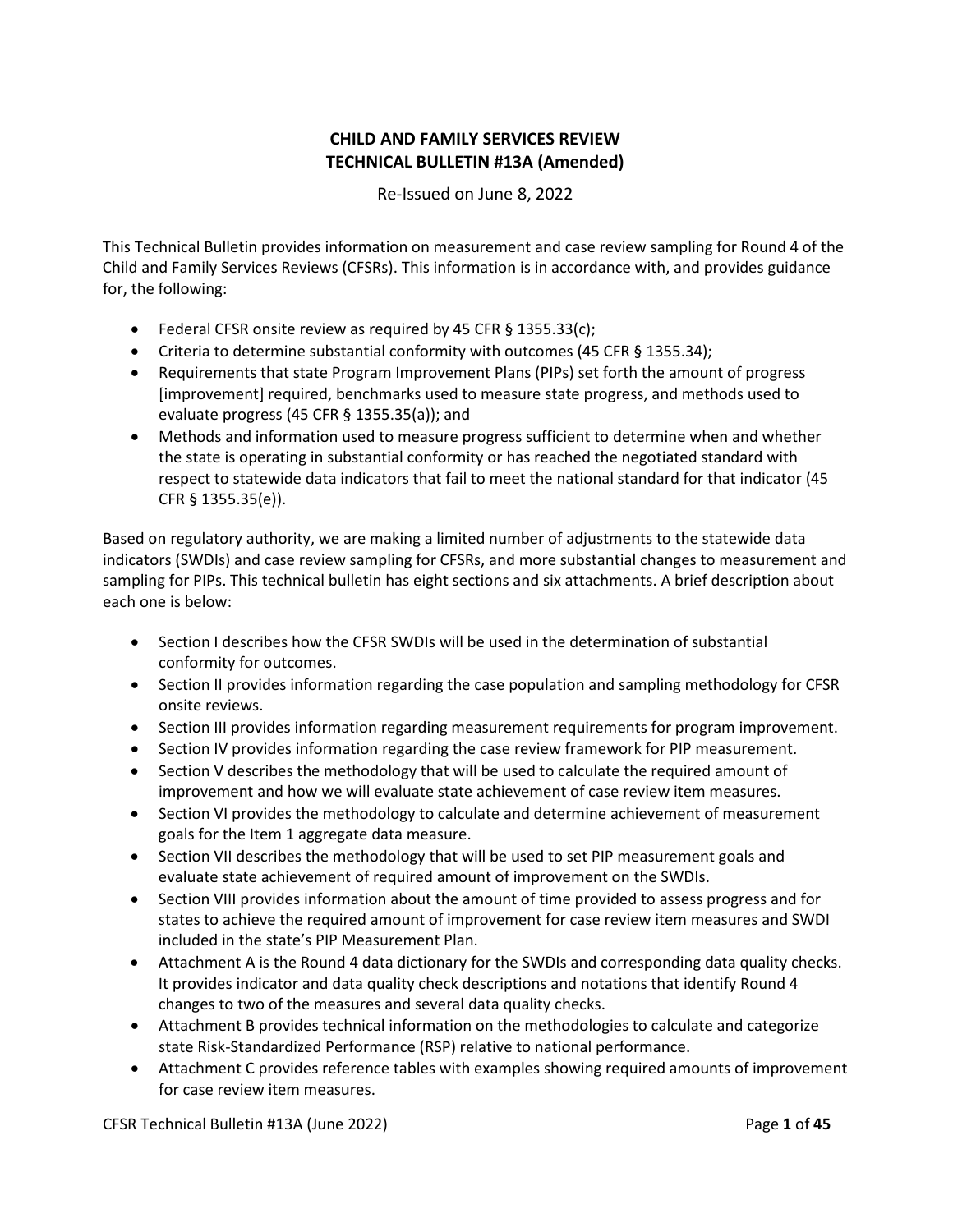- Attachment D provides CFSR Round 4 national performance values, corresponding data periods, and states excluded due to exceeding data quality limits.
- Attachment E provides the methodology used to calculate national caps and floors for improvement factors, values for CFSR Round 4 national caps and floors, corresponding data periods, and states excluded due to exceeding data quality limits.
- Attachment F provides a description of updates to the original version of Technical Bulletin #13 that are included in this amendment.

# **Updates to Technical Bulletin #13**

The original version of this technical bulletin was released on August 6, 2021. The purpose of this amendment is to:

- Provide CFSR Round 4 SWDI national performance values and national caps and floors for improvement factors.
- Clarify some calculation methodologies.
- Communicate several adjustments related to data quality checks.
- Provide details about the plan for states with SWDI data quality issues.
- Clarify the case review sampling approach required for State-Led CFSRs.
- Clarify PIP measurement period parameters for the Item 1 aggregate measure.
- Update tables with examples of baseline performance and amount of improvement required for case review sustained improvement goals and high-performance values to show unrounded values.

See Attachment F for a table that identifies all the substantial updates to this bulletin.

# **Section I. Use of Statewide Data Indicators (SWDIs) to Determine Substantial Conformity on Outcomes**

In CFSR Round 4, the determination of substantial conformity with Safety Outcome 1 and Permanency Outcome 1 will be informed by the state's RSP on the SWDIs in comparison to national performance *and* case practice ratings obtained through onsite case reviews.

The SWDIs are based on data submitted by states to the Adoption and Foster Care Analysis and Reporting System (AFCARS) and National Child Abuse and Neglect Data System (NCANDS). Indicator definitions, numerators, denominators, and measure notes for each of the SWDIs are provided in Attachment A, including notations to identify changes made to two indicators. Attachment B includes the technical steps to calculate and categorize states' RSP relative to national performance, which are generally the same as in Round 3.

National performance is observed performance for the nation. National performance for each of the SWDIs are identified below and will remain fixed throughout CFSR Round 4—see [Attachment D](#page-39-0) for additional information on national performance values.

A state's RSP will be compared to national performance for each SWDI to inform determinations of substantial conformity for the CFSR. Whether state performance is better, no different, or worse than national performance is based on a test of statistical significance. To make this assessment, we calculate 95% confidence interval estimates around each state's RSP for each indicator and compare the state's RSP interval estimate to the national performance. The state's RSP interval estimate must be better or no different than national performance on all applicable statewide data indicators associated with the outcome, and the state must meet the associated case review standards to be in substantial conformity with the outcome.

CFSR Technical Bulletin #13A (June 2022) Page **2** of **45**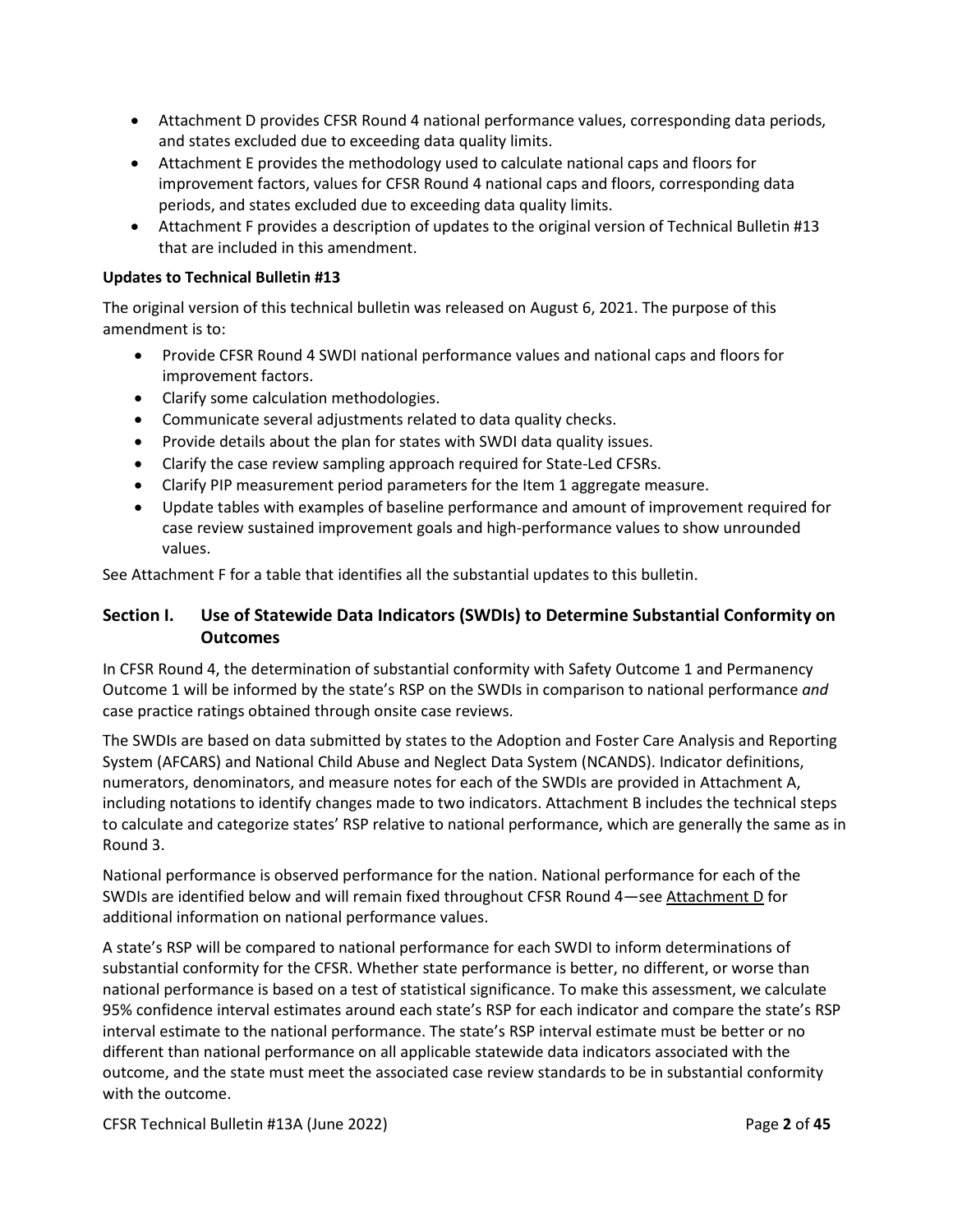## *Table 1A. CFSR Round 4 National Performance Values: SWDI for Safety Outcome 1*

| <b>Statewide Data Indicators for Safety Outcome 1</b> | <b>National Performance</b>  |
|-------------------------------------------------------|------------------------------|
| Maltreatment in foster care                           | $\vert$ 9.07 victimizations* |
| Recurrence of maltreatment                            | $9.7\%$                      |

*Table 1B. CFSR Round 4 National Performance Values: SWDI for Permanency Outcome 1*

| <b>Statewide Data Indicators for Permanency Outcome 1</b>      | <b>National Performance</b> |
|----------------------------------------------------------------|-----------------------------|
| Permanency in 12 months for children entering foster care      | 35.2%                       |
| Permanency in 12 months for children in care 12-23 months      | 43.8%                       |
| Permanency in 12 months for children in care 24 months or more | 37.3%                       |
| Reentry to foster care in 12 months                            | 5.6%                        |
| Placement stability                                            | 4.48 moves**                |

\* Per 100,000 days in care.

\*\* Per 1,000 days in care.

We will use the most recent RSP in the data profile that is transmitted to the state for the statewide assessment (approximately 6 months before the CFSR onsite review) to determine substantial conformity (i.e., RSP interval estimate is better or no different than national performance). We will consider updated state RSP for applicable statewide assessment data periods before making a final determination of substantial conformity if the state resubmits data by the submission due date or within 30 days of that date for data profiles transmitted before the CFSR Final Report. See Section VII.D for additional information regarding Data Quality.

## **Section II. Case Population and Sampling Methodology for CFSR Onsite Reviews**

To ensure that the state child welfare case population (subject to review) meets federal guidelines, cases are sampled using a clearly defined sampling frame, based in part on the state's case review schedule and an adequate representation of the state child welfare system. In preparation for CFSR Round 4, we will work with states to develop and implement a state-specific case review sampling plan that reflects common requirements across all states.

## **A. Case Population**

In accordance with 45 CFR § 1355.33(c), the CFSR requires an onsite review of a random sample of foster care and in-home services cases to evaluate the outcomes. The sampling frame is the list of cases from which random samples will be drawn. Similar to Round 3, the CFSR will consist of a minimum of 65 cases: 40 foster care and 25 in-home services. We are adjusting the in-home services case population subject to review for the CFSR and PIP in accordance with the regulation at 45 CFR § 1355.33(c)(5).

The foster care sampling frame will consist of the listing of children served statewide or by jurisdiction strata according to the state's AFCARS-defined reportable case population. The foster care population for CFSR Round 4 will be the same as for Round 3.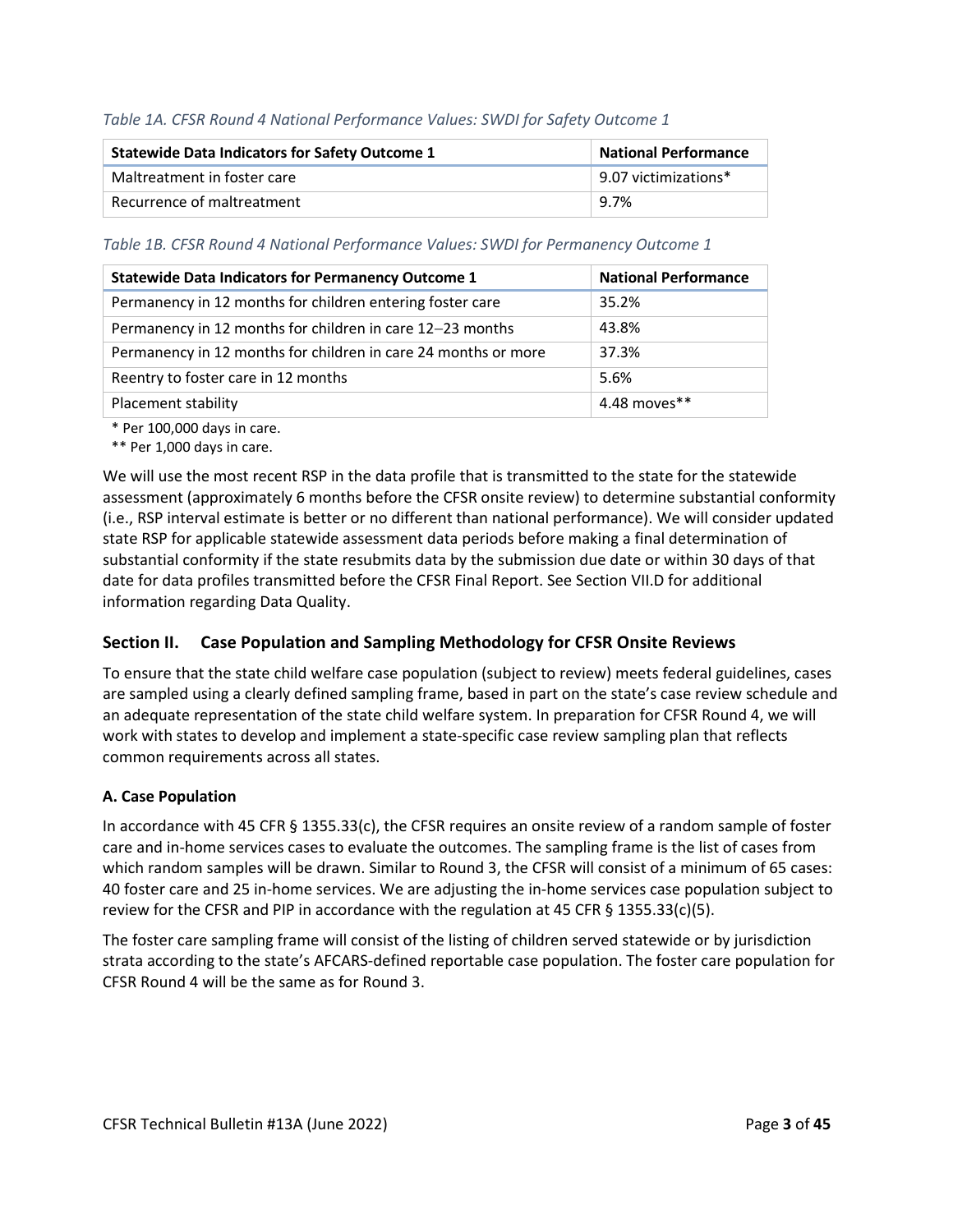The in-home services sampling frame will consist of non-foster care family cases opened 45 or more consecutive days to provide services and/or case management directly by the child welfare agency or through federally funded contract(s) (including alternative or differential response cases). The 45 days will begin on the date the in-home services case was opened for case management and/or services. In Round 4, we will include family cases for children whose only placement setting during the sampling period was a trial home visit (THV) and the duration was 45 or more consecutive days from the start of the sampling period. Casework for children residing at home under the placement and care responsibility of the state is an important part of the child welfare continuum to assess. For CFSR Round 4, the in-home services case population will not include families who only received a Child Protective Services (CPS) investigation and/or assessment response. These changes will provide greater consistency across states in the in-home services case population and start date used to apply the 45-day case opening parameter.

# **B. CFSR Site Selection**

CFSR case review sampling plans identify cases subject to review that reflect the state's child welfare population. The onsite review may be concentrated in several specific political subdivisions of the state, as agreed upon by the Children's Bureau (CB). One of the selected locations must include the state's largest metropolitan subdivision (45 CFR  $\S$  1355.33(c)(2)). The state's largest metropolitan subdivision is included as a site to ensure that the CFSR includes the urban center, where typically a larger proportion of families have contact with the child welfare system. In most states, the largest metropolitan subdivision is the entire county in which the state's largest city, by population, is located. State-specific information will be used when it is difficult to determine the state's largest metropolitan subdivision. The locality with the state's largest total child welfare case population (foster care and in-home services combined) should be a factor considered in site selection. The selection of sites is a collaborative process between states and the CB, with the CB having final approval (45 CFR § 1355.33(c)(1) and (3)). See the *CFSR Procedures Manual* for more information regarding site selection for the CFSR onsite review.

## **C. CFSR Sampling Periods and Periods Under Review (PUR)**

Similar to Round 3, 6-month sampling periods will be used for the foster care sampling frame, and 6 months plus 45 additional days for the in-home services sampling frame. In Round 4, the sampling period start date will begin 12 months prior to the start of the onsite review for both CFSR pathways (i.e., State-Led and CB-Led). The PUR starts at the beginning of the sampling period and ends when the cases are reviewed. In Round 4, sampling periods will only coincide with AFCARS submission periods (October 1−March 31 and April 1−September 30) for onsite reviews in the months of April and October. States conducting reviews across 3 or more months will use a rolling monthly or quarterly sampling approach (i.e., the sampling period advances 1 month/quarter per month/quarter of the review period) rather than a fixed approach to maintain a consistent PUR of 12 to 15 months. In Round 4, there will not be a requirement to review a balanced number of cases across sampling period intervals. See the *CFSR Procedures Manual* for more information regarding sampling periods and sampling frames for the CFSR onsite review.

# **Section III. Program Improvement Plan Measurement Requirements**

This section provides guidance on PIP measurement requirements that apply when a state is determined not to be in substantial conformity with Safety Outcomes 1 and 2, Permanency Outcome 1, and Well-Being Outcome 1. While states will not be expected to achieve a specified amount of improvement on items rated as areas needing improvement for the other outcomes, we recommend states continue to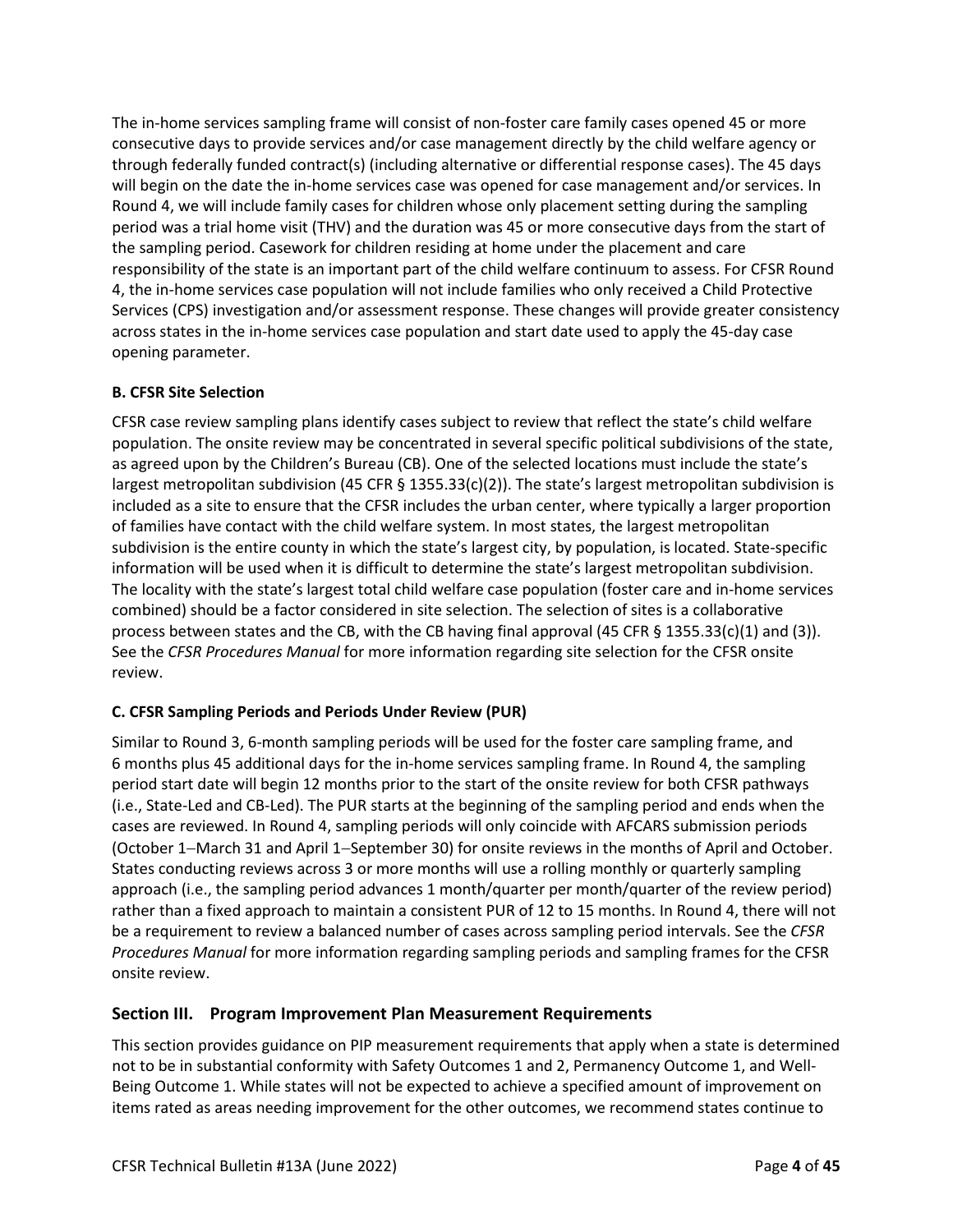assess performance across all domains. Child welfare practice in one domain affects practice in the other domains, and a comprehensive understanding of practice and system performance is critical to evaluating successful PIP implementation.

If we determine that a state is not in substantial conformity with an outcome due to its RSP on a particular SWDI, the state must include that indicator in its PIP and PIP Measurement Plan. We will consider the state's RSP performance for data periods after the statewide assessment and prior to PIP approval to determine final PIP and PIP Measurement Plan requirements. If we are unable to calculate a state's RSP on an indicator due to data quality issues, the state will be required to include that SWDI in its PIP and PIP Measurement Plan along with key strategies to correct the quality of the data. A summary of data quality checks and limits are included in Attachment A, including notations that identify changes for CFSR Round 4.

When a Safety outcome is not in substantial conformity, the state's PIP Measurement Plan must include all of the Safety SWDIs with RSP worse than national performance and all of the associated case review items rated as areas needing improvement as specified in the CFSR Final Report. This is consistent with guidance we have provided in prior rounds to comport with regulatory requirements for states to prioritize areas of nonconformity affecting child safety.

For Safety Outcome 1, there are two Safety SWDIs and one case review item:

#### *Statewide Data Indicators*

- Maltreatment in Foster Care
- Recurrence of Maltreatment

#### *Case Review Items*

• Item 1: Timeliness of Initiating Investigations of Reports of Child Maltreatment

## For Safety Outcome 2, there are two case review items:

#### *Case Review Items*

- Item 2: Services to Family to Protect Child(ren) in the Home and Prevent Removal or Reentry Into Foster Care
- Item 3: Risk and Safety Assessment and Management

When Permanency Outcome 1 is not in substantial conformity, the state's PIP Measurement Plan must include all of the Permanency SWDIs with RSPs worse than national performance as specified in the CFSR Final Report. All of the associated case review items rated as areas needing improvement for this outcome must be addressed in the PIP; however, there is no requirement that they be included in the state's PIP Measurement Plan. There are five SWDIs used to measure PIP performance for Permanency Outcome 1:

- Permanency in 12 months for children entering foster care
- Permanency in 12 months for children in care 12 to 23 months
- Permanency in 12 months for children in care 24 months or more
- Reentry to foster care
- Placement stability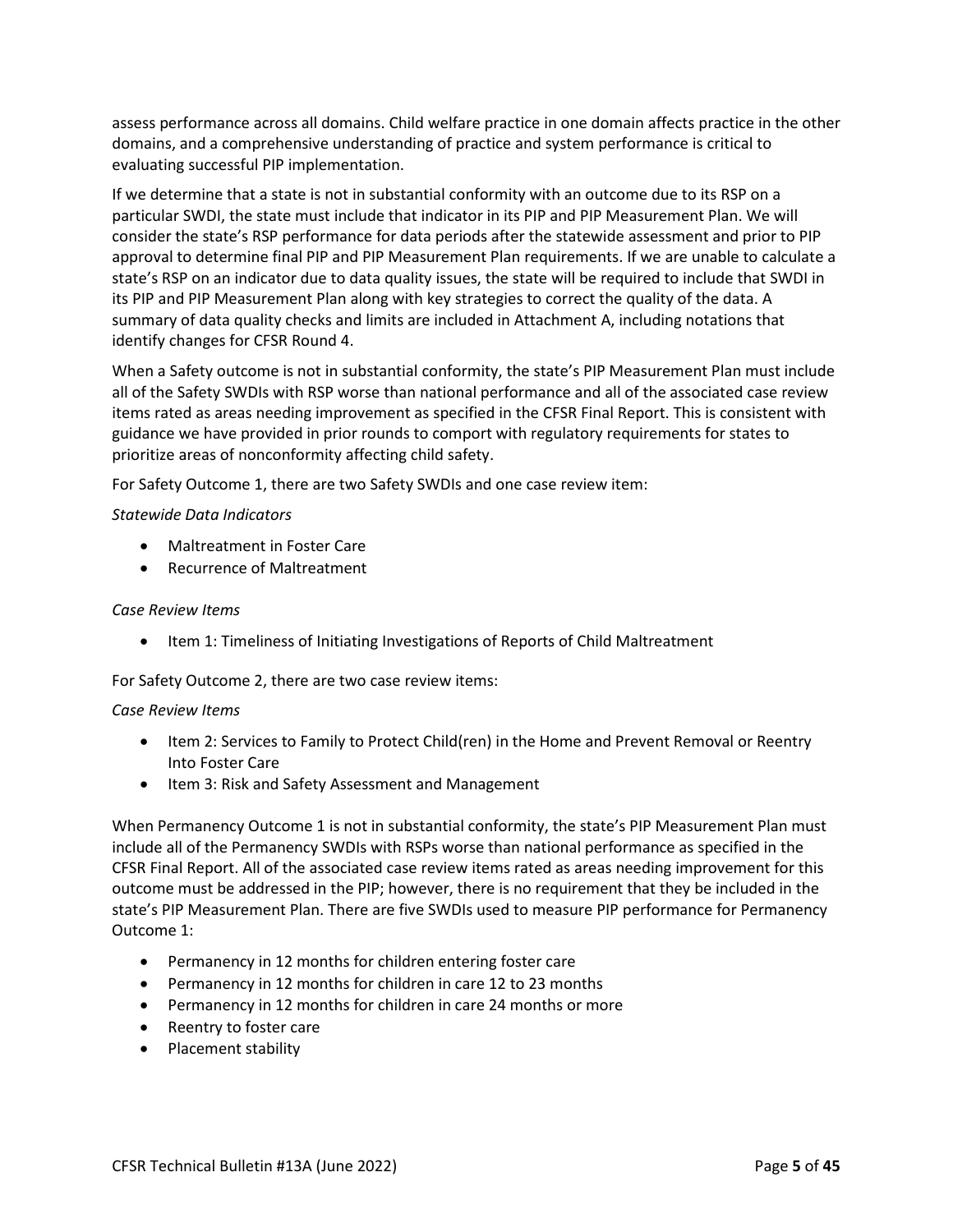When Well-Being Outcome 1 is not in substantial conformity, the state's PIP Measurement Plan must include each of the case review items for that outcome that were rated as areas needing improvement as specified in the CFSR Final Report:

- Item 12: Needs and Services of Child, Parents, and Foster Parents
- Item 13: Child and Family Involvement in Case Planning
- Item 14: Caseworker Visits With Child
- Item 15: Caseworker Visits With Parents

In situations where an updated data profile issued prior to PIP approval shows the state is either no different or better than national performance, the state will not be required to address that indicator in the PIP and PIP Measurement Plan.

## **Section IV. PIP Measurement and Sampling Framework for Case Reviews**

This section describes the revised Round 4 framework for PIP case review measurement and sampling. We changed many components of the PIP measurement and sampling approach for Round 4 to strengthen regulatory intent to evaluate the PIP and measure a state's progress toward substantial conformity (§ 1355.35(a) and (e)), and to integrate measurement principles for using qualitative case reviews to detect change in performance.

#### **A. Case Population**

The case population subject to review for PIP measurement is the same population reviewed for the CFSR; see Section II.A of this bulletin.

A Round 4 change to the case elimination criteria is to eliminate cases that were reviewed in the previous 12 months. This change is to reduce the potential burden placed on families and key participants to be involved in case participant interviews more than once a year.

## **B. PIP Measurement Sites**

For purposes of PIP measurement, states will identify a select group of sites or localities designated in the PIP as target populations for implementation of selected strategies and interventions. These localities are often referred to as PIP implementation sites. Selection of PIP measurement sites is a collaborative process between states and the CB, with the CB having final approval (§ 1355.35(a)(2)). Selection of implementation sites will be guided by evidence used to develop the PIP (including evidence provided in the statewide assessment and the CFSR Final Report), selected PIP strategies and interventions, demonstrated practice improvement needs, readiness to be an implementation site, and the CQI change and implementation process. States may propose all or a subset of PIP implementation sites to be PIP measurement sites. Selecting a group of implementation sites targeted in a state's PIP to be PIP measurement sites will provide greater confidence that change detected during PIP measurement is likely the result of PIP implementation strategies and interventions.

## **C. Baseline Period**

The amount of improvement a state will be required to attain on each case review item in the PIP Measurement Plan will be calculated based on performance during the baseline period. Baselines will be established post-CFSR, after PIP implementation sites are selected and approved by the CB. The baseline period will be measured as Measurement Period 1 to encourage continuous measurement during PIP implementation and to help reduce the amount of time between the baseline period and subsequent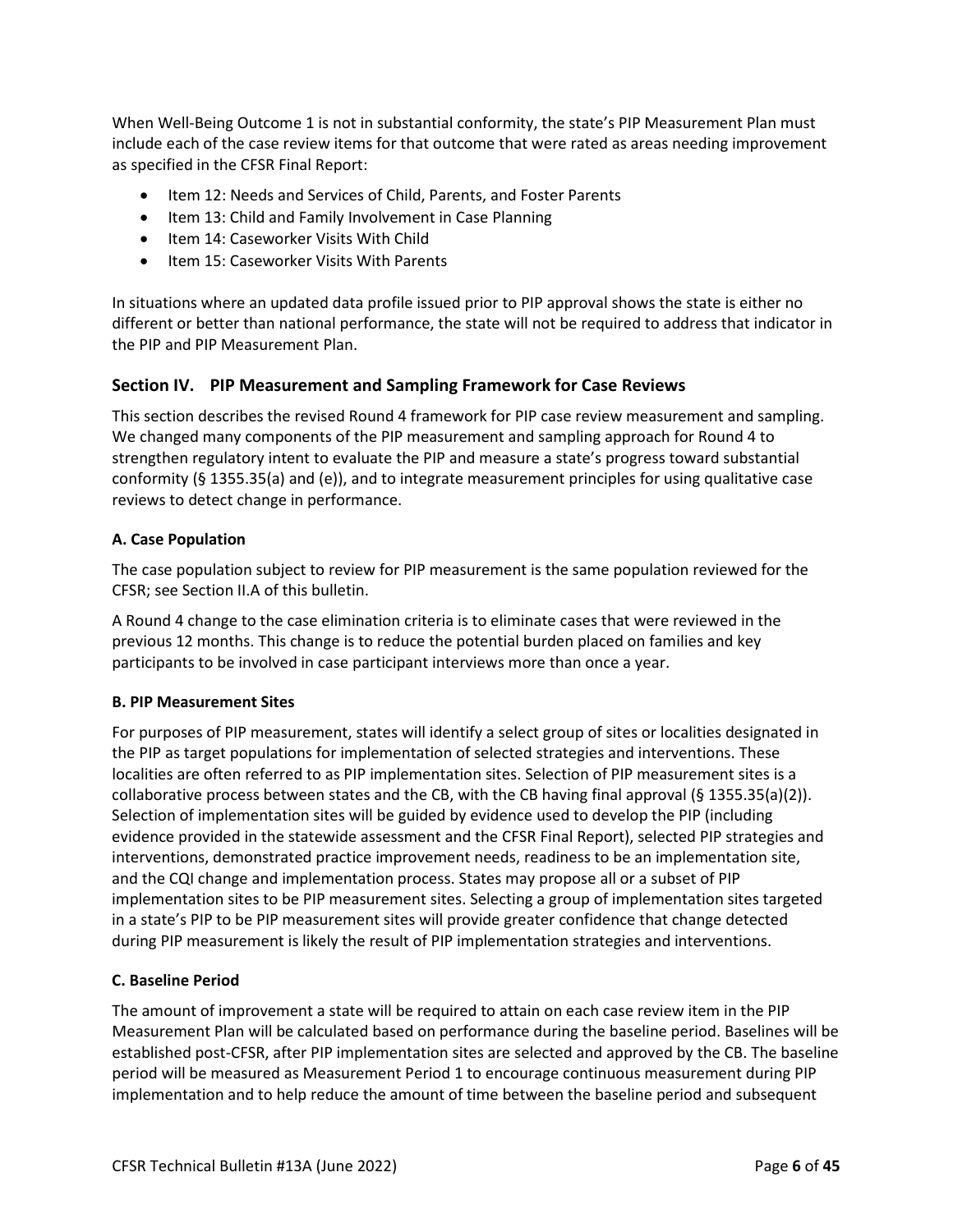PIP measurement periods. These changes better align PIP measurement with principles for using qualitative case reviews to detect change and provide greater confidence that changes detected are the result of PIP implementation. We recommend that the state complete Measurement Period 1 (baseline) within the first 6 months of the PIP Implementation Period, and it must be completed within 12 months. CB may approve a state beginning PIP measurement post-CFSR before the PIP is officially approved by CB if the state is prepared, PIP measurement sites have been identified and approved by CB, and the PIP Measurement Plan has been endorsed by the CB Measurement and Sampling Committee (MASC) and approved by the CB Regional Office.

## **D. Measurement Periods**

For case review items included in a state's PIP Measurement Plan, we will evaluate attainment of the required amount of improvement based on performance after Measurement Period 1 (i.e., postbaseline). In CFSR Round 4, each measurement period will consist of a unique population of cases. We will discontinue the process of advancing measurement periods that include some cases from the prior measurement period. We recommend states use measurement periods of 6 months or less to maximize the number of opportunities a state has to achieve the required amount of improvement for PIP measurement, assess progress, and make needed adjustments. Shorter measurement periods will also provide repeated sampling results, which are recommended when using small samples to detect change in performance. The maximum length of a measurement period will be 12 months. States opting to use a 12-month measurement period may be limited to two measurement periods to achieve the required amount of improvement unless the state is approved to begin measurement before the PIP is officially approved and/or a condensed schedule is used for the final measurement period.

## **E. Sample Size and Minimum Applicable Cases**

States electing to use recommended measurement periods of 6 months or less will need to review a sample of cases that result in a minimum of 33 applicable cases (20 foster care and 13 in-home services) per case review item each measurement period. States electing to use measurement periods of 7 to 12 months will need to review a minimum of 65 cases (40 foster care and 25 in-home services) with at least 33 applicable cases per case review item.

Requiring that at least 33 applicable cases be reviewed per item provides a reasonable sample size to calculate the required amount of improvement and draw inferences from repeated measurement about practice. Similar to Round 3, the number of applicable cases reviewed for each item during Measurement Period 1 (i.e., the baseline) will be the minimum number of applicable cases required for each subsequent measurement period to calculate performance. We will continue to provide a 2% tolerance when determining the minimum number of applicable cases required for ongoing measurement. This is calculated by multiplying the number of applicable cases for the item during Measurement Period 1 by 0.02 and rounding to the nearest whole number. $1$  The resulting value is subtracted from the number of applicable cases reviewed for that item during Measurement Period 1 to identify the minimum number of applicable case reviews required to calculate performance in

 $1$  If the number behind the decimal point is less than 5, the value is rounded down to the nearest whole number. If the number behind the decimal point is equal to or greater than 5, the value is rounded up to the nearest whole number.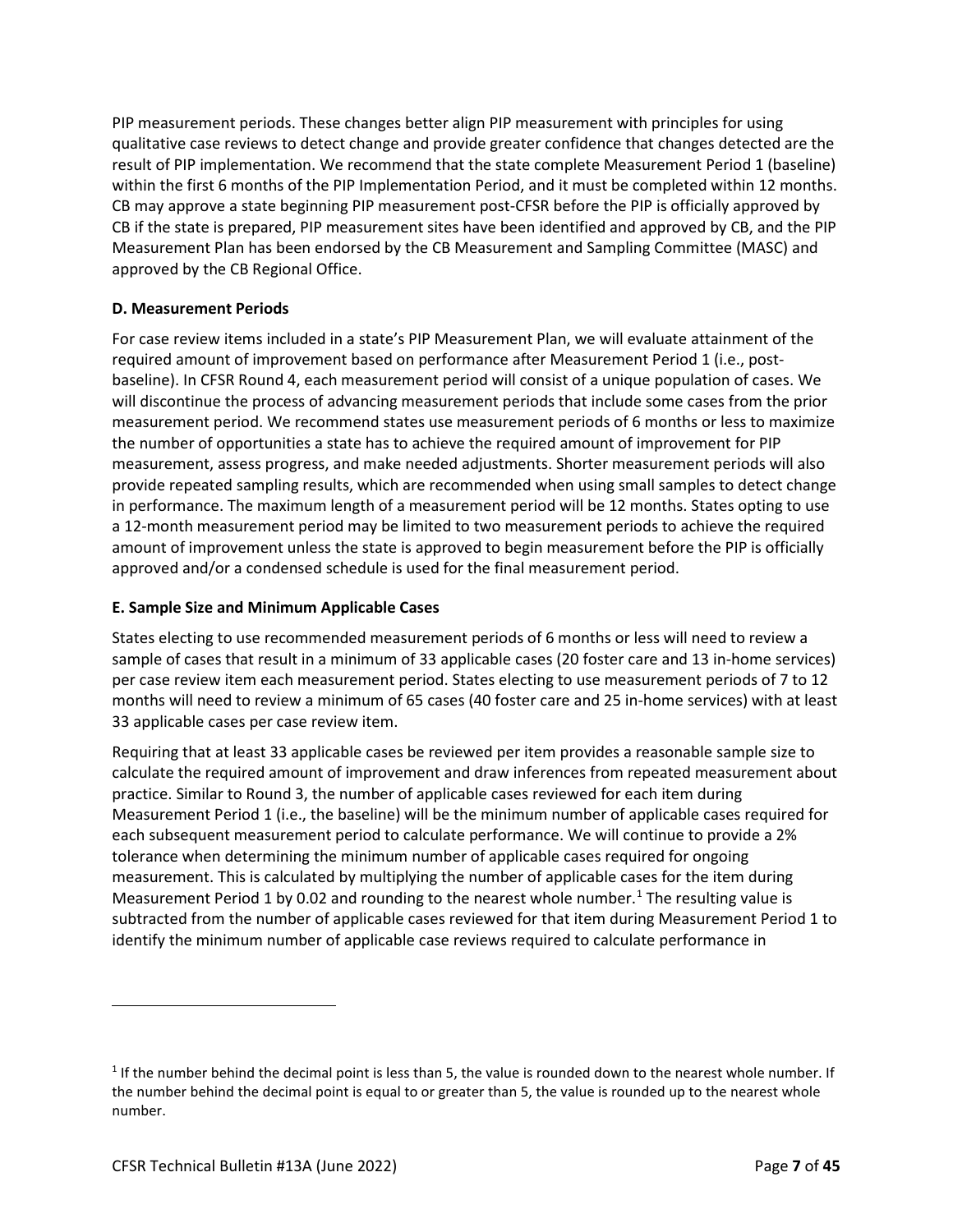subsequent measurement periods. The 2% tolerance will apply even if the resulting minimum number of applicable cases is below the minimum 33 cases.

# **F. Stratification**

We recommend that PIP measurement samples reflect a similar distribution of the child welfare case population as the PIP measurement sites, when possible. We encourage states to limit the number of factors used to stratify the sample. States should consider the proportion of cases in the locality with the largest child welfare case population, often the metropolitan area, in comparison to the proportion of cases in the state and other PIP measurement sites. Similarly, we will negotiate the ratio of foster care to in-home services case types by considering the sample size and case type proportions in the state and PIP measurement sites. Proportions used for the baseline period will need to be similar in subsequent measurement periods. Similar to Round 3, we will provide a +/-5% tolerance to the proportion of cases reviewed in the metro site or site with the largest case population and by case type when comparing the baseline period with subsequent measurement periods. The tolerance is applied by adding and/or subtracting 5 percentage points from site and case type proportions established during Measurement Period 1. State proposals to use additional strata will be negotiated individually, based on the number of additional strata proposed, rationale, and case review sample size.

## **G. Sampling Periods and Periods Under Review for PIP Measurement**

Similar to the CFSR, sampling periods for PIP measurement will be 6 months for foster care sampling frames and 6 months plus 45 days for in-home services sampling frames. States will be encouraged to use a rolling monthly or quarterly sampling approach (i.e., the sampling period advances one month/quarter per month/quarter of the review period) to maintain a consistent PUR. For PIP measurement in Round 4, we recommend states use a 7- to 9-month PUR. Shorter PURs reflect more recent case practice and are more likely to detect changes from implementation of PIP strategies and interventions. There will not be a requirement to review a balanced number of cases across sampling period intervals. We will consider the use of a fixed sampling approach when requested.

# **Section V. Methods to Calculate and Determine States Achieved Required Amount of Improvement for Case Review Items**

This section describes the revised Round 4 PIP measurement methodology to calculate and determine if states achieved the required amount of improvement for case review items. The required amount of improvement will be determined based on the state's performance on each case review item during Measurement Period 1 (i.e., the baseline). States will have two pathways to achieve the required amount of improvement. The first pathway is to meet or exceed the sustained improvement goal in any three measurement periods. This pathway is new in Round 4 and reflects regulatory intent to evaluate the PIP and measure a state's progress on their PIP (§ 1355.35 (a)(1)(v) and (e)(1−2)) by encouraging sustained performance across multiple measurement periods. It also aligns the use of qualitative case reviews for PIP measurement with qualitative research principles of data saturation and reliance on multiple data points to detect change using small samples. The second pathway is to meet or exceed the high-performance value in any single measurement period. This pathway provides states the ability to achieve the required amount of improvement using a single measurement period. The highperformance value is set well above the sustained improvement goal to strengthen confidence that change in performance is detected using a single measurement point. Achievement of the required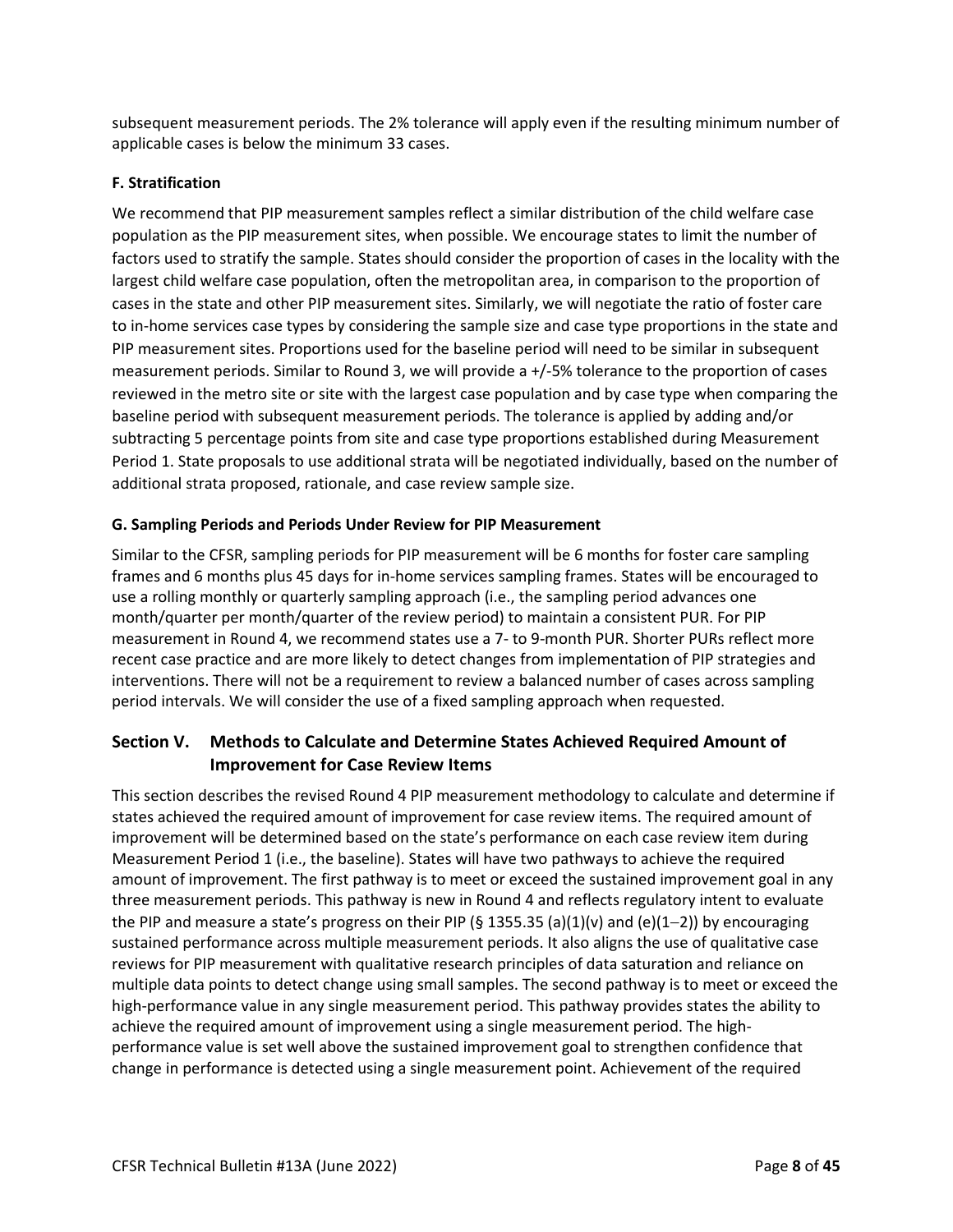amount of improvement for case review items will be determined by whichever pathway is achieved first.

## **A. Method to Calculate Required Amount of Improvement**

This section describes how we will calculate the required amount of improvement for each case review item requiring inclusion in the state's PIP Measurement Plan. The required amount of improvement is expressed as a percentage and will be adjusted based on a state's baseline performance on that case review item. The higher a state performs during Measurement Period 1 (i.e., the baseline), the smaller the amount of improvement required; the lower a state performs, the larger the amount of improvement required. The amount of improvement is scaled to provide a reasonable amount of improvement that differentiates across the range of baseline performance amounts. The formula to calculate the required amount of improvement is:

=100(0.25(Percentage Equal to a CFSR Strength Rating – Baseline Performance))

Baseline performance for an individual item is calculated as:

=Number of Strength Ratings / Number of Applicable Cases

## **Step 1. Calculate a state's performance at baseline.**

A state's baseline performance is calculated by dividing the number of Strength ratings for that item by the total number of cases during Measurement Period 1 that are applicable to that item. To determine if ongoing measurement is required, the performance is rounded to the nearest whole number. If the state's performance is equal to or exceeds the percentage of applicable cases that would equal a CFSR Strength rating, we will consider the required amount of improvement attained and ongoing measurement will not be required; for Item 1, this is 95%; for all other case review items, this is 90%. The baseline performance is not rounded when used to compute the required amount of improvement.

## **Step 2. Calculate the required amount of improvement.**

Calculate the scaling factor by subtracting the state's unrounded baseline performance from the percentage of applicable cases that would equal a CFSR Strength rating. For Item 1, this is 0.95 (95%). For all other case review items, this is 0.90 (90%). Multiply the scaling factor by 0.25 to adjust the scale and calculate the required amount of improvement. Multiply this value by 100 to express the amount of improvement as a percentage.

In Round 4, the required amount of improvement is scaled and determined by the state's baseline performance. By subtracting a state's baseline from the percentage of applicable cases that would equal a CFSR Strength rating, the higher a state performs at baseline, the smaller the resulting scaling factor; the lower a state performs at baseline, the larger the scaling factor. The scale is adjusted by multiplying the scaling factor by 0.25. This amount represents a scale of 23.75 percentage points (i.e., 0.25 × 95% for Item 1) or 22.5 percentage points (i.e., 0.25 × 90% for all other case review items) distributed across all mathematically possible baseline performance values. The range of possible baseline performance values is dependent on the number of applicable cases. Using 0.25 results in a reasonable distribution in the required amount of improvement that differentiates across the range of possible baseline performances. For example, for 65 applicable cases, approximately every 4 additional Strength ratings at baseline will result in 1 less additional Strength rating needed to achieve the required amount of improvement during subsequent measurement periods.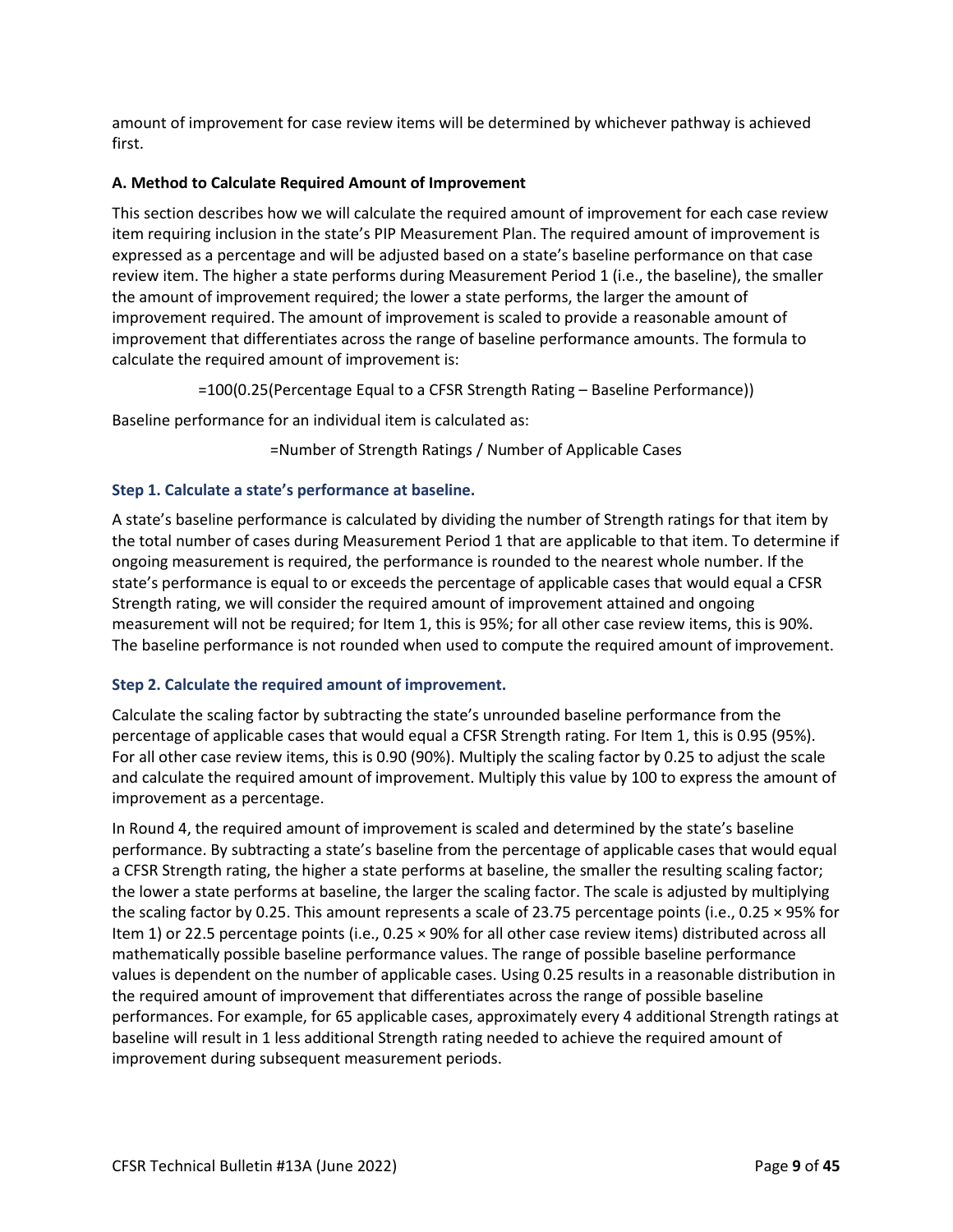#### **Step 3. Calculate the sustained improvement goal.**

The sustained improvement goal for each item is calculated by adding the amount of improvement calculated in Step 2 to the state's unrounded baseline performance and is expressed as a percentage. The sustained improvement goal is rounded up to the nearest whole number.<sup>2</sup> The sustained improvement goal is based on each state's baseline performance and will be capped at the percentage of applicable cases that would equal a CFSR Strength rating. For Item 1, this is 95%; for all other case review items, this is 90%.

#### **Step 4. Calculate the high-performance value.**

The high-performance value is calculated similarly to the sustained improvement goal, using the formula:

=100(0.50(Percentage Equal to a CFSR Strength Rating – Baseline Performance))

Repeat Step 1, and in Step 2, multiply the scaling factor by 0.50 and add that amount to the state's unrounded baseline performance to calculate the high-performance value. This value is also expressed as a percentage and rounded up to the nearest whole number. Similar to the sustained improvement goal, the high-performance value will be capped at the percentage of applicable cases that would equal a CFSR rating. For Item 1, this is 95%; for all other case review items, this is 90%.

Due to rounding, there are rare instances in which, for a given number of applicable cases, a state's baseline performance requires a greater number of additional cases rated a Strength to meet the sustained improvement goal or high-performance value than a lower-performing state. When this occurs, the lower of the two numbers will be used to equitably assess whether the required amount of improvement is achieved in subsequent measurement periods with the same number of applicable cases as the baseline period.

Attachment C displays examples of sustained improvement goals and high-performance values calculated across various baseline performances for different numbers of applicable cases.

#### **B. Method to Determine That States Achieved Required Amount of Improvement**

This section describes how we will determine that a state achieved the required amount of improvement for each case review item requiring measurement in a state's PIP Measurement Plan. States report achievement of the required amount of improvement in PIP Progress Reports, which we will confirm using a verification process. We will calculate state performance by dividing the number of Strength ratings for an item by the total number of case reviews applicable to that item for the measurement period. Performance will be rounded to the nearest whole number. To evaluate the achievement of the required amount of improvement, measurement periods must meet all applicable measurement criteria, including the minimum number of applicable cases and distribution of cases by case type and site with the largest case population.

States will have two pathways to meet the required amount of improvement for each case review item: (1) meet or exceed the sustained improvement goal in any three measurement periods, *or* (2) meet or exceed the high-performance value in any single measurement period. States will not be required to

 $2$  If the numbers behind the decimal point are greater than 0, the value is rounded up to the nearest whole number.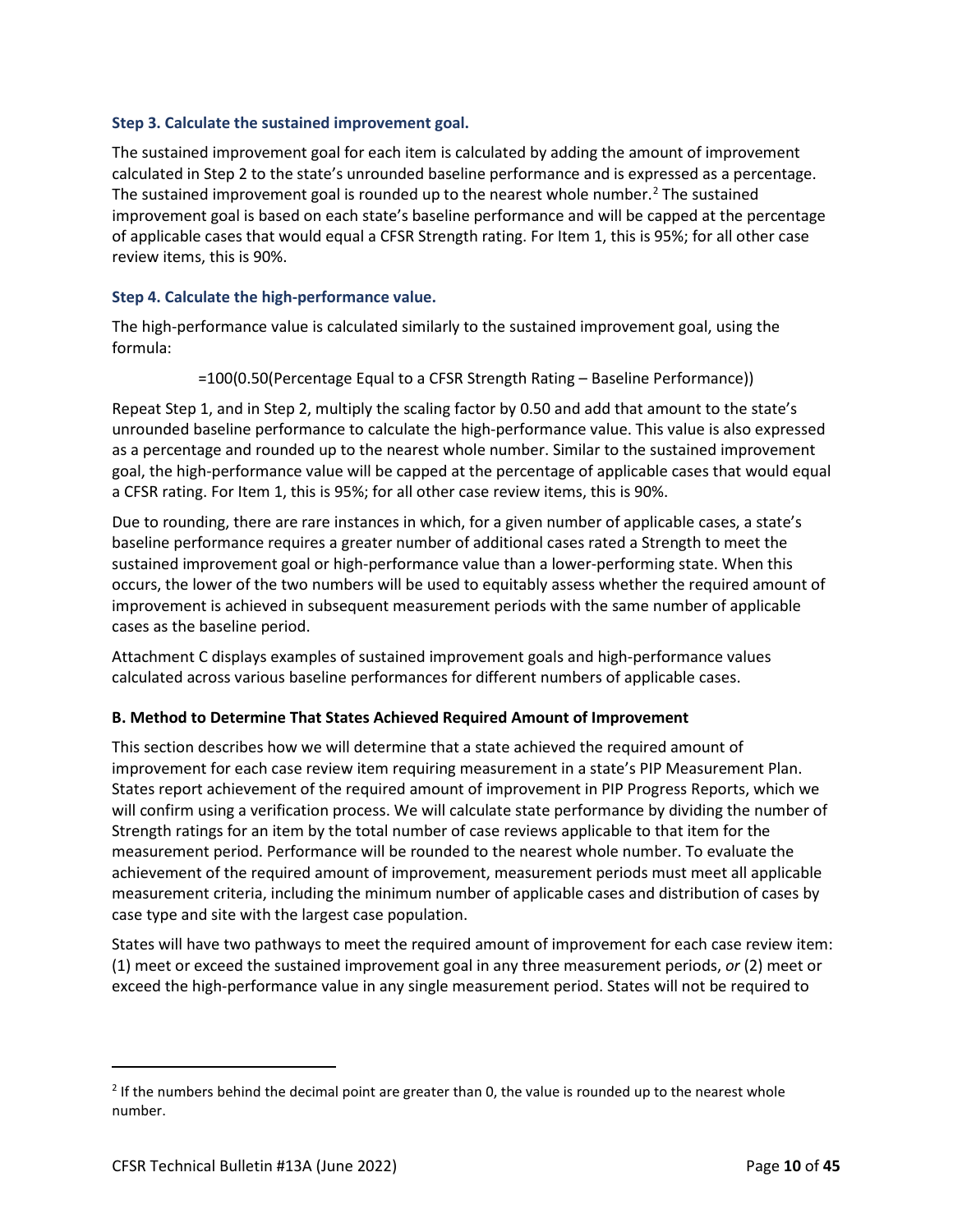select a pathway. Achievement of the required amount of improvement for case review items will be determined by whichever pathway is achieved first.

#### **Pathway 1. Meet or exceed the sustained improvement goal in any three measurement periods.**

We will designate the measurement requirement for a case review item as attained when a state reports performance for three measurement periods that meet or exceed the sustained improvement goal for the item. There is no requirement that the three measurement periods be consecutive. Once that is achieved, ongoing PIP measurement of that case review item will not be required. The requirement for repeated performance measurement at or above the sustained improvement goal increases confidence that change in performance can be detected using small samples for qualitative case reviews. States that elect to use 12-month measurement periods may not have a sufficient number of measurement periods to achieve the required amount of improvement in this manner.

#### **Pathway 2. Meet or exceed the high-performance value in any single measurement period.**

We will designate the measurement requirement for a case review item as attained when a state reports performance that meets or exceeds the high-performance value in any single measurement period. Once the high-performance value is achieved, ongoing PIP measurement of that case review item will not be required.

# **Section VI. Method to Calculate and Determine Achievement of Required Amount of Improvement for Item 1 State Aggregate Data Measure**

We recommend that states required to measure Item 1, Timeliness of Initiating Investigations of Reports of Child Maltreatment, in their PIP Measurement Plan use a statewide aggregate data measure. This section describes how we will calculate and determine the required amount of improvement for states electing this option. For the Item 1 Aggregate Measure, the denominator is defined as the number of children identified in accepted/screened-in CPS reports that require face-to-face contact in a 12-month period. The numerator is defined as the number of children identified in the denominator that received timely face-to-face contact according to agency policy. Face-to-face contact is calculated as the difference between two dates: the date the CPS report is accepted/screened-in and the date of face-toface contact with the child. This amount of time is compared to the state's required timeframe(s) for each report's priority level to determine whether the contact was completed timely. The resulting proportion is expressed as a percentage. The baseline period and subsequent measurement periods will comprise 12 consecutive months of practice. The baseline period may begin on or after the sampling period start date used for the CFSR onsite review.

## **A. Method to Calculate Required Amount of Improvement**

This section describes how we will calculate the required amount of improvement for the Item 1 Aggregate Measure. The required amount of improvement is expressed as a percentage and will be adjusted based on a state's baseline performance. The maximum possible required amount of improvement will be 3.0% above the state's baseline performance. A maximum improvement amount of 3.0% was determined to be a reasonable amount for this aggregate measure and decreases the higher a state performs above a baseline performance of 50.0%. 50.0% was selected as the starting point for scaling because no state that elected to use a statewide aggregate data measure in Round 3 had a baseline performance below 50.0%. Because the Item 1 Aggregate Measure uses the entire population of children identified in accepted/screened-in CPS reports that require face-to-face contact, there are no sampling concerns. The formula to calculate the required amount of improvement is: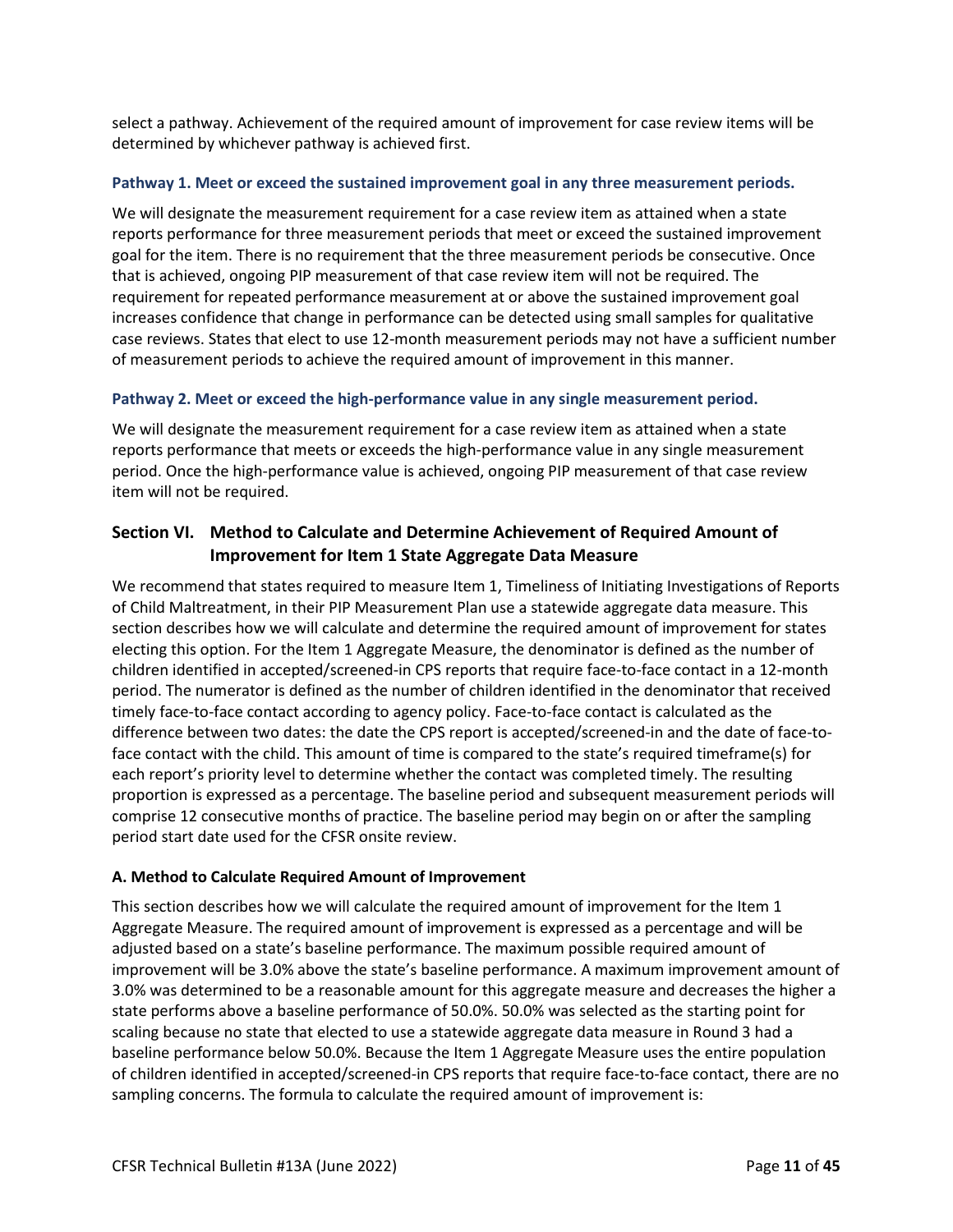#### =100(0.03((1.0 – Baseline Performance) + 0.5))

Baseline performance for the Item 1 Aggregate Measure is calculated as:

=Number of Timely Face-to-Face Child Contacts / Number of Face-to-Face Child Contacts Required

## **Step 1. Calculate a state's baseline performance.**

A state's baseline performance is calculated by dividing the number of children receiving timely face-toface contacts, in accordance with state policy regarding priority level timeframes, by the total number of children requiring face-to-face contacts for the 12-month period. To determine if ongoing measurement is required, baseline performance is rounded to the nearest tenth of a percent. If the state's baseline performance is equal to or exceeds the percentage of applicable cases that would equal a CFSR Strength rating (95%), we will consider the required amount of improvement achieved, and ongoing measurement will not be required. The baseline performance is not rounded when used to compute the required amount of improvement.

## **Step 2. Calculate the required amount of improvement.**

To determine the required amount of improvement, we calculate a scaling factor by subtracting the state's unrounded baseline performance from 1.0 and adding 0.5. The maximum scaling factor value is capped at exactly 1. Multiply the scaling factor by 0.03 to calculate the required amount of improvement. Multiply this value by 100 to express the amount of improvement as a percentage.

By subtracting a state's baseline from 1.0, the higher a state performs at baseline, the smaller the resulting scaling factor; the lower a state performs at baseline, the larger the scaling factor. Adding 0.5 adjusts the scale to account for a minimum expected baseline performance of 50.0%. The maximum value of the scaling factor is capped at exactly 1 to subsequently cap the maximum required amount of improvement at 3.0%. Based on available Round 3 data, we do not expect a state's baseline performance below 50.0%. Setting a cap on the maximum amount of improvement prevents an unrealistic amount of improvement for any potential baseline performance less than 50.0%.

## **Step 3. Calculate the item measurement goal.**

Add the amount of improvement calculated in Step 2 to the state's unrounded baseline performance to calculate the item measurement goal. The item measurement goal is rounded to the nearest tenth of a percent. The goal is capped at 95%, which is the percentage of applicable cases that would equal a CFSR Strength rating. Table 2 displays the scaling factor, amount of improvement, and item measurement goal for various baseline performances.

| <b>Baseline</b><br>Performance | <b>Scaling Factor</b> | <b>Required Amount</b><br>of Improvement | <b>Item</b><br><b>Measurement Goal</b> |
|--------------------------------|-----------------------|------------------------------------------|----------------------------------------|
| 0.0%                           |                       | 3.0%                                     | 3.0%                                   |
| 5.0%                           |                       | 3.0%                                     | 8.0%                                   |
| 10.0%                          |                       | 3.0%                                     | 13.0%                                  |
| 15.0%                          |                       | 3.0%                                     | 18.0%                                  |
| 20.0%                          |                       | 3.0%                                     | 23.0%                                  |
| 25.0%                          |                       | 3.0%                                     | 28.0%                                  |
| 30.0%                          |                       | 3.0%                                     | 33.0%                                  |

*Table 2. Scaling Factors, Required Amounts of Improvement, and Item Measurement Goals for a Range of Baseline Performances for the Item 1 Aggregate Measure*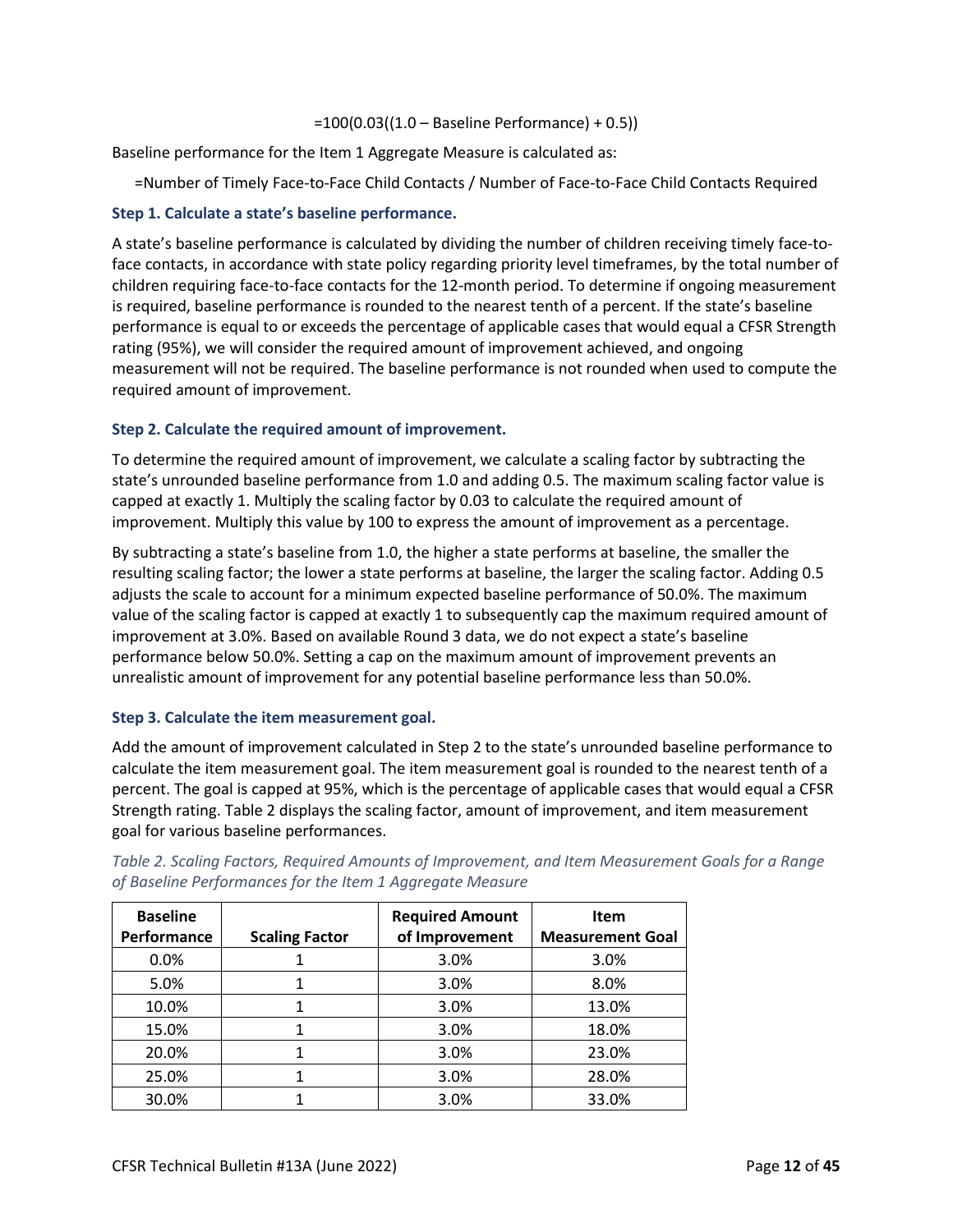| <b>Baseline</b> |                       | <b>Required Amount</b> | <b>Item</b>             |
|-----------------|-----------------------|------------------------|-------------------------|
| Performance     | <b>Scaling Factor</b> | of Improvement         | <b>Measurement Goal</b> |
| 35.0%           | 1                     | 3.0%                   | 38.0%                   |
| 40.0%           | 1                     | 3.0%                   | 43.0%                   |
| 45.0%           | $\mathbf{1}$          | 3.0%                   | 48.0%                   |
| 50.0%           | 1                     | 3.0%                   | 53.0%                   |
| 55.0%           | 0.95                  | 2.9%                   | 57.9%                   |
| 60.0%           | 0.90                  | 2.7%                   | 62.7%                   |
| 65.0%           | 0.85                  | 2.6%                   | 67.6%                   |
| 70.0%           | 0.80                  | 2.4%                   | 72.4%                   |
| 75.0%           | 0.75                  | 2.3%                   | 77.3%                   |
| 80.0%           | 0.70                  | 2.1%                   | 82.1%                   |
| 85.0%           | 0.65                  | 2.0%                   | 87.0%                   |
| 90.0%           | 0.60                  | 1.8%                   | 91.8%                   |
| 95.0%           | $N/A^*$               | N/A                    | N/A                     |

\* Note: N/A indicates Not Applicable as ongoing measurement is not required.

## **B. Method to Determine State Achieved Required Amount of Improvement**

Following the 12-month baseline period, state progress will be measured using 12-month measurement periods starting after the baseline period. For example, if the 12-month baseline is set using the period January 2023 to December 2023, the next measurement period for the Item 1 Aggregate Measure will be January 2024 to December 2024, followed by any subsequent 12-month period. We will determine the required amount of improvement for the Item 1 Aggregate Measure achieved when a state meets or exceeds the item measurement goal in any single measurement period. Once that is achieved, ongoing measurement of Item 1 will not be required.

We will apply a high-performance plateau adjustment when an aggregate measure is used for Item 1 and the PIP measurement goal is set at 90% or above. In these situations, if the state is able to sustain performance at or above the baseline for three measurement periods, we will consider the goal met, even if the state does not meet the actual goal. To apply the plateau effect, each measurement period must consist of at least one quarter of new data.

# **Section VII. Methods to Establish PIP Measurement Goals and Evaluate Required Amount of Improvement Achieved for Statewide Data Indicators**

In Round 4, we will implement the same methods intended for Round 3 to identify baselines and calculate improvement goals for statewide data indicators that require PIP measurement. The data periods used to establish baselines and goals will vary by state based on the CFSR schedule. States will have two pathways to achieve the required amount of improvement for each SWDI included in the PIP Measurement Plan. The first pathway is for the state's observed performance for a 12-month reporting period to meet or exceed the improvement goal. The second pathway is for the state's RSP for a 12 month reporting period to be better or no different than national performance. Achievement of the required amount of improvement for SWDIs will be determined by whichever pathway is achieved first.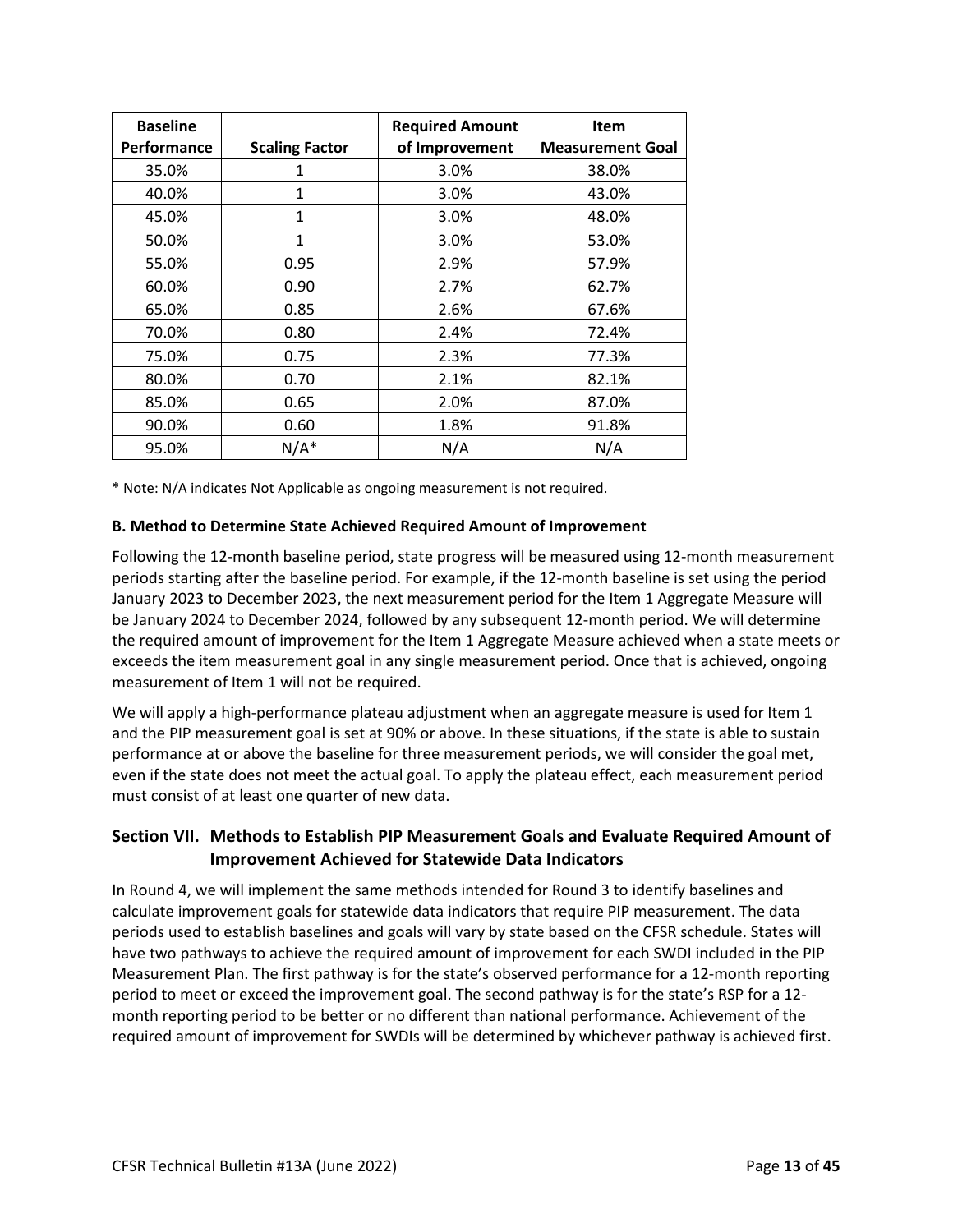#### **A. Baselines**

Baselines will be established using the most recent observed performance in the data profile available at the time the CFSR Final Report is completed. Observed performance is used rather than RSP because PIP measurement evaluates state performance over time relative to that state and not relative to the nation. The most recent observed performance is used as the baseline rather than an average of past performance because that could result in a goal that is worse than state performance, for instance, if a state made a considerable amount of improvement in the most recent reporting period. Conversely, using an average of past performance for states that experienced a decline in performance in the most recent reporting period could result in an improvement goal that is difficult for the state to achieve. Baselines will remain fixed throughout PIP measurement except for situations when a state is approved to resubmit data for the baseline period.

## **B. Method to Calculate Statewide Data Indicator Improvement Goals**

<span id="page-13-0"></span>Improvement goals for the SWDIs are calculated using an improvement factor that is based on the state's past 3 years of observed performance. Three years of data are used to account for variability in state performance. The improvement factor is multiplied by the state's observed performance for the most recent year of observed performance at the time the CFSR Final Report is completed (baseline). The improvement factor may be decreased or increased based on national floors and caps that are set and fixed throughout Round 4 for each indicator. Caps and floors are used to address improvement goals that would require either a large amount of improvement that could be difficult to reach, or too little an amount of improvement to be meaningful. The cap is set so that no state is required to improve by more than the amount of improvement equal to the value of the improvement factor at the 50th percentile. Floors are set so states are required to improve by at least the amount of improvement at the 20th percentile or 80th percentile, depending on whether higher or lower performance is desired. States with an improvement factor that exceeds the cap will have the factor replaced with the cap. States with an improvement factor below the floor will have the factor replaced with the floor. Improvement factors that fall between the cap and floor will use the improvement factor generated by the state's data to calculate the improvement goal.

The method to establish improvement goals is described in the following steps:

## **Step 1. Calculate 7 estimates of past performance.**

We use a state's data from the past 3 years (Years 1, 2, and 3) to obtain 7 values: the state's actual performance in Year 1, Year 2, and Year 3, and the averages of Years 1 through 3, Years 1 and 2, Years 1 and 3, and Years 2 and 3. Using all 7 values instead of the original 3 provides a more reliable estimate of the state's overall past performance and amount of fluctuation that is typical for that state. As an example, consider that in the most recent three 12-month reporting periods, State Y discharged 36.6%, 41.6%, and 36.8%, respectively, of the children who entered foster care to permanency within 12 months. From this we create 7 estimates as displayed in Table 3.

| Year 1 | Year 2 | Year 3 | Years $1-3$<br>(Average) | (Average) | Years 1 & 2   Years 1 & 3<br>(Average) | Years $2 & 3$<br>(Average) |
|--------|--------|--------|--------------------------|-----------|----------------------------------------|----------------------------|
| 36.6%  | 41.6%  | 36.8%  | 38.3%                    | 39.1%     | 36.7%                                  | 39.2%                      |

*Table 3. Example showing calculation of 7 estimates of past performance*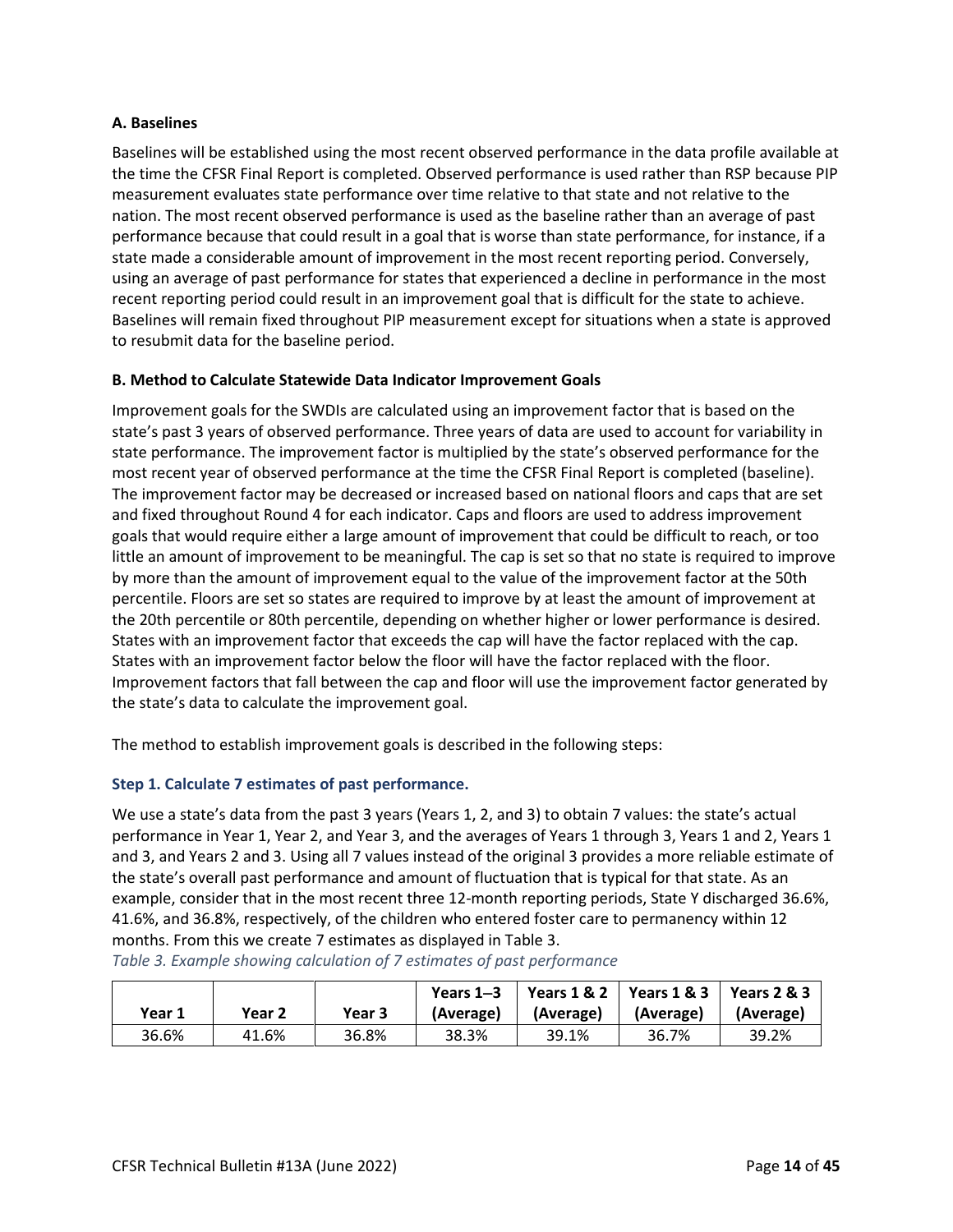#### **Step 2. Estimate the variability in past performance.**

Some states, particularly larger states, show small fluctuations in performance from year to year. Other states show larger changes in performance over time, often due to smaller and more variable population sizes. To account for the state's variability in past performance, the standard deviation (SD) is used. In our case, the SD will tell us how much our estimates of past performance vary from the average(mean) of these estimates. A low SD indicates very little variability—the data points tend to be very close to the mean; a high SD indicates a lot of variability—the data points tend to be spread out over a larger range. To create more reliable and accurate estimates used to account for the underlying variability in each state's past performance, we take the following steps:

## *Step 2.1. Calculate a sample mean and standard deviation, based on the 7 values of past performance.*

The mean reflects an estimate of each state's past performance based on the past 3 years of observed performance, and the SD reflects the overall variation in this past performance. The SD tells us how far away the 7 values tend to be from the mean. To increase the reliability and accuracy of the estimates, a technique called bootstrapping is used. Bootstrapping involves taking the original 7 values and sampling with replacement to generate a large number of resamples of the 7 values. The process does not create any new numbers: each resample is simply a random sample selected from those same 7 values. Because we resampled with replacement, some of the 7 values are repeated in each of the 1,000 samples and there is no guarantee that any of the 1,000 resamples will contain all of the 7 values.

## *Step 2.2. Bootstrap the mean and standard deviation 1,000 times.*

We repeat the bootstrap process 1,000 times to create 1,000 sample means and 1,000 sample standard deviations. Repeating the process many times is a common technique of bootstrapping, and 1,000 is a reasonable number of bootstraps. This step does not increase the amount of information in the original dataset as it is done using the 7 values calculated in Step 1.

## **Step 3. Calculate a grand mean and mean standard deviation.**

The mean of the 1,000 sample means is calculated to generate a single value, referred to as the grand mean, which represents the state's past performance on the indicator. The mean of the 1,000 SDs is also calculated to generate a single value that represents the state's typical variability in past performance for the indicator and is referred to as the mean standard deviation (MSD).

| <b>Grand Mean</b> | <b>Mean Standard Deviation (MSD)</b> |
|-------------------|--------------------------------------|
| 38.3%             | 1.8%                                 |

## **Step 4. Calculate the improvement factor.**

An improvement factor is calculated by adding two MSDs (for SWDIs in which higher performance is desired) or subtracting two MSDs (for SWDIs in which lower performance is desired) to/from the grand mean and dividing that amount by the grand mean. The improvement factor is rounded to 3 decimal places.

Using the example with a grand mean of 38.3% and MSD of 1.8% obtained by bootstrapping, we calculate an improvement factor of 1.094—see Table 5 below.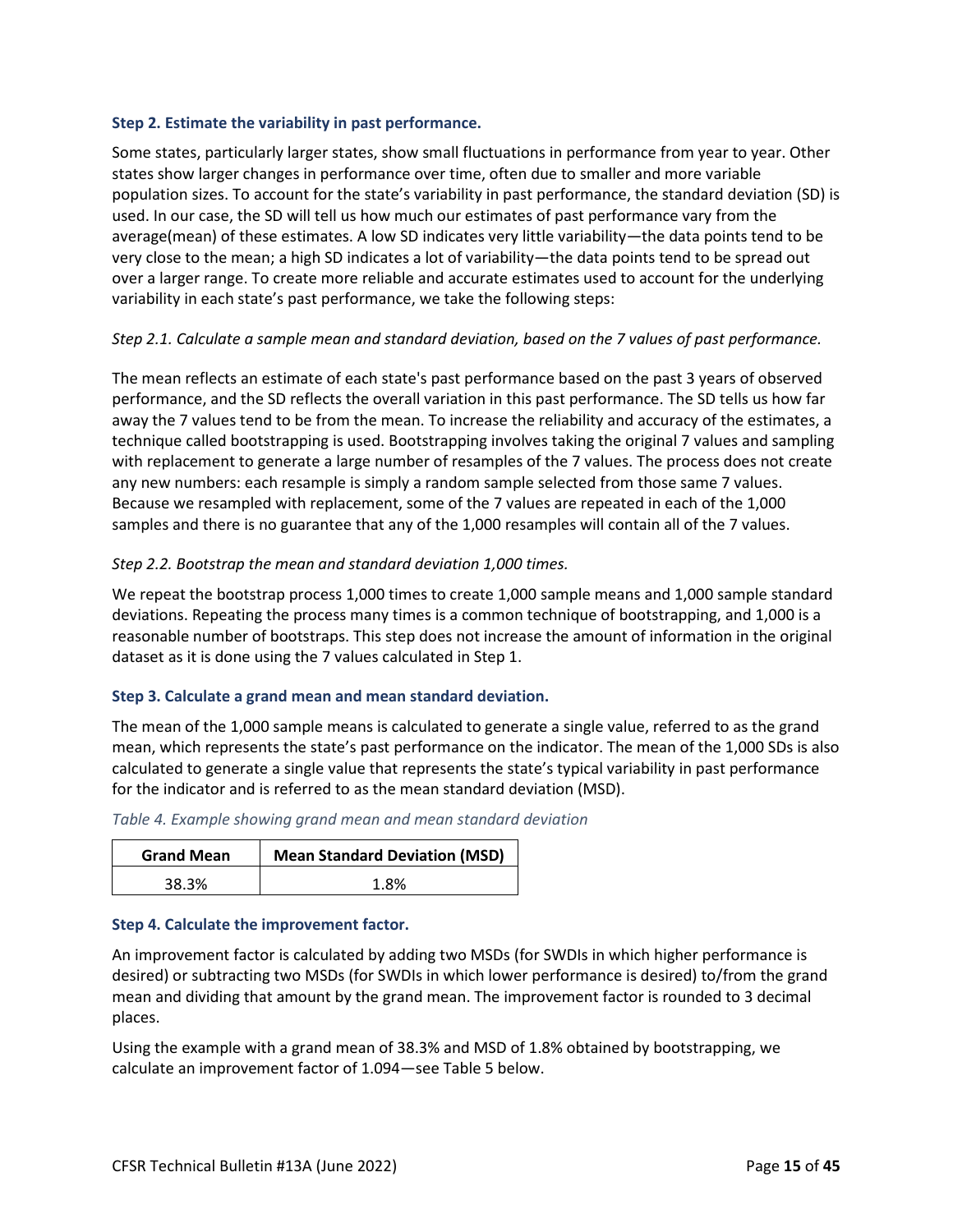## *Table 5. Example showing calculation of improvement factor*

| Year 1 | Year 2 | Year 3<br>(Baseline) | Grand<br>Mean | <b>Mean Standard</b><br><b>Deviation (MSD)</b> | Grand Mean +<br>2 MSDs | Improvement<br><b>Factor</b> |
|--------|--------|----------------------|---------------|------------------------------------------------|------------------------|------------------------------|
|        |        |                      |               |                                                | 41.9%                  | 1.094                        |
| 36.6%  | 41.6%  | 36.8%                | 38.3%         | 1.8%                                           | $(38.3\% + 2*1.8\%)$   | $(41.9\% / 38.3\%)$          |

As mentioned in part A of this section, the most recent year of observed performance is used as the baseline, rather than the grand mean, to avoid setting goals that are either out of reach or are worse than the most recent year. The improvement factor is calculated using the grand mean and MSD, but it is applied to the observed performance for the most recent year (baseline). Therefore, the improvement factor is applied to the baseline as a multiplier (baseline \* improvement factor = improvement goal). Using the example in Table 5, this would result in an improvement goal of:

36.8% \* 1.094 = 40.3%

# **Step 5. Compare the state's improvement factor to the national cap and floor for improvement factors to determine whether to use an adjusted improvement factor (cap or floor)**.

Occasionally, using an improvement factor will yield performance goals that would require a large amount of improvement that could be difficult to reach or, conversely, too small an amount of improvement to be meaningful. For instance, in the example above, the improvement goal of 40.3% requires a nearly 10% increase over the baseline. To address this issue, we have set a national cap and a floor for improvement factors for each indicator and will use those when a state's improvement factor exceeds the national cap or floor. The national cap and floor are generated using the distribution of all states' improvement factors and remain fixed throughout Round 4. See [Attachment E](#page-40-0) for more information.

*Step 5.1*. For states with an improvement factor that exceeds the floor, replace it with the value at the 20th or 80th percentile (depending on the indicator) to obtain the "adjusted improvement factor."

*Step 5.2*. For states with an improvement factor that exceeds the cap, replace it with the value at the 50<sup>th</sup> percentile to obtain the "adjusted improvement factor."

*Step 5.3.* For states with an improvement factor that falls between the cap and floor, use the original improvement factor generated from the state's data.

## **Step 6. Calculate the improvement goal.**

*Step 6.1*. Round the baseline to one decimal place if it is an indicator expressed as a percent and round it to two decimal places if the indicator is expressed as a rate. Round the improvement factor from Step 5 to three decimal places.

*Step 6.2.* Multiply the rounded improvement factor (as applicable) to the rounded Year 3 observed performance value (baseline) to calculate the improvement goal. Round the improvement goal to one decimal place if it is an indicator expressed as a percent and round it to two decimal places if the indicator is expressed as a rate.

|        |        | Year 3     | Improvement         | <b>Example Adjusted</b>           | Improvement        |
|--------|--------|------------|---------------------|-----------------------------------|--------------------|
| Year 1 | Year 2 | (Baseline) | <b>Factor</b>       | <b>Improvement Factor</b>         | Goal               |
|        |        |            |                     | $1.063$ (example cap)             |                    |
|        |        |            | 1.094               | To be determined based on         | 39.1%              |
| 36.6%  | 41.6%  | 36.8%      | $(41.9\% / 38.3\%)$ | national calculations for Round 4 | $(36.8\% * 1.063)$ |

#### *Table 6. Example showing calculation of improvement goal*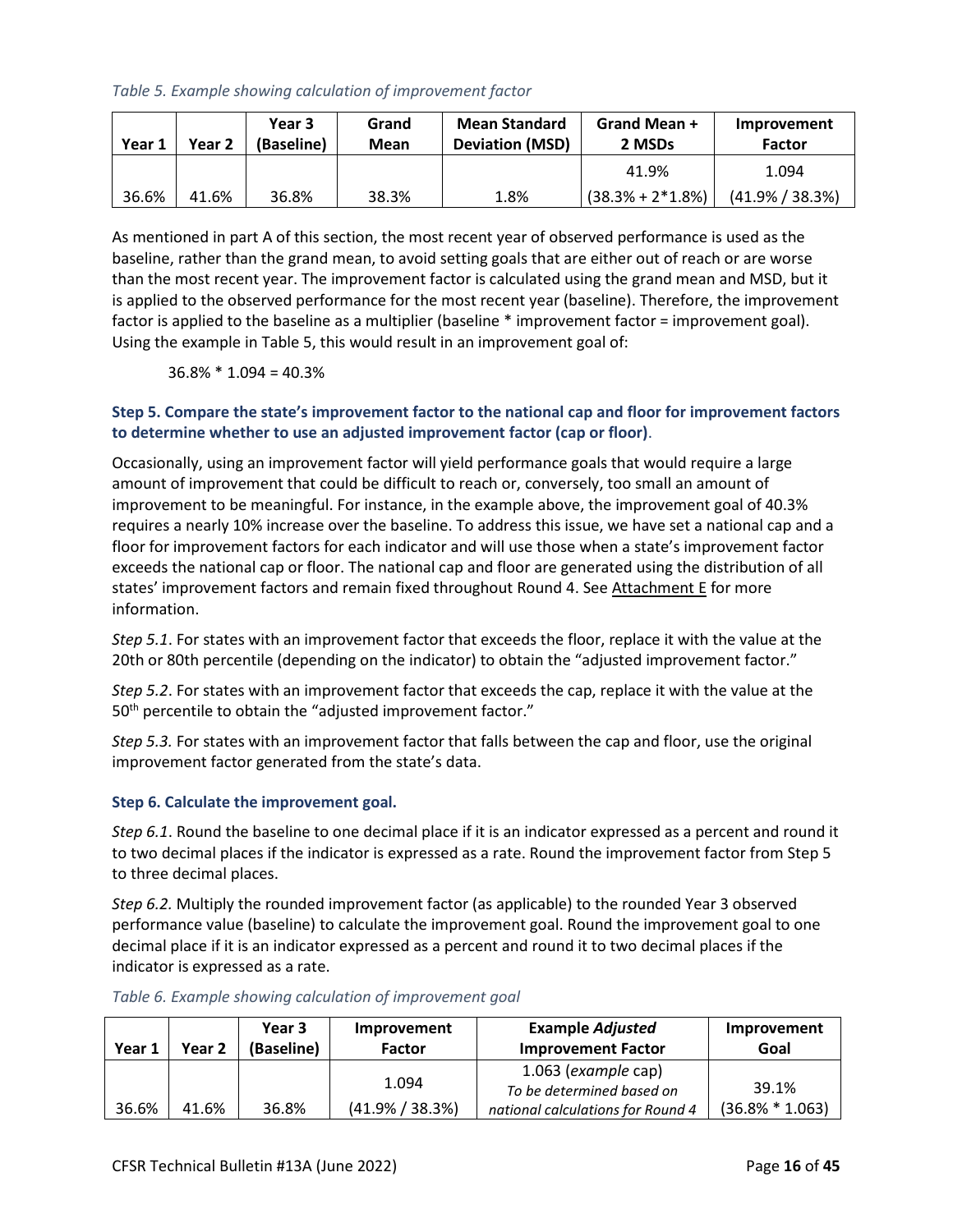## **C. Method to Determine That State Achieved Required Amount of Improvement**

A state can achieve the required amount of improvement on the SWDIs for PIP measurement in one of two ways. Achievement of the required amount of improvement will be determined by whichever pathway is achieved first.

## **Pathway 1. Observed performance meets or exceeds the improvement goal.**

## **Pathway 2. Risk-Standardized Performance is better or no different than national performance.**

We will evaluate state performance on the indicators using the state's data profile that is published approximately every 6 months. Performance on the Permanency indicators will be assessed every 6 months using the state's available AFCARS data. Performance on the Safety indicators will be assessed every 12 months using the state's available NCANDS data, and AFCARS data as applicable.

## **D. Data Quality**

Setting national performance and measuring state performance on the statewide data indicators relies on states submitting quality data to AFCARS and NCANDS. Prior to calculating performance on the statewide data indicators, a series of data quality checks are completed on state AFCARS and NCANDS data submissions. A summary of data quality checks and limits, measure descriptions, and data notes for each check are included in [Attachment A: Statewide Data Indicators Data Dictionary.](#page-25-0)

States that fail to submit AFCARS and NCANDS data submissions, have submissions with underlying data quality issues that prevent data quality checks from being performed, or exceed established data quality check limits will be excluded from statewide data indicator calculations. Table 7 below identifies how these data quality issues will affect the state throughout the CFSR process.

| <b>CFSR Phase</b>                                                      | <b>Applicable Reporting</b><br><b>Periods</b>                                                                   | Impact                                                                                                                                                                                                                                                                                                                                                                                                                               |
|------------------------------------------------------------------------|-----------------------------------------------------------------------------------------------------------------|--------------------------------------------------------------------------------------------------------------------------------------------------------------------------------------------------------------------------------------------------------------------------------------------------------------------------------------------------------------------------------------------------------------------------------------|
| <b>CFSR Final</b><br>Report:<br>Determine<br>Substantial<br>Conformity | Most recent reporting<br>periods in the data profile<br>transmitted for the<br>statewide assessment             | Results in a determination of nonconformity on<br>outcome(s) associated with the statewide data<br>indicator(s)<br>Note: We will consider updated RSP for applicable<br>statewide assessment data periods before making a<br>final determination of substantial conformity if the<br>state resubmits data by the submission due date or<br>within 30 days of that date for data profiles transmitted<br>before the CFSR Final Report |
| PIP/PIP<br>Measurement                                                 | Reporting periods after the<br>statewide assessment and<br>prior to PIP approval                                | Requires that key strategies to correct the quality of the<br>data be included in the PIP, and that associated data<br>indicator(s) be included in the PIP Measurement Plan                                                                                                                                                                                                                                                          |
| PIP<br>Measurement:<br>Establish<br>Baselines and<br>Goals             | Most recent reporting<br>period at the time the CFSR<br>Final Report is completed<br>and prior 2 years (i.e., 3 | Delays or prevents establishment of baseline(s) and<br>improvement goal(s)<br>Note: If DQ issues are addressed for later data periods<br>and not the designated periods required to calculate<br>baseline(s) and goal(s), then the state is limited to one                                                                                                                                                                           |

*Table 7: Impact of Statewide Data Indicator Data Quality Issues*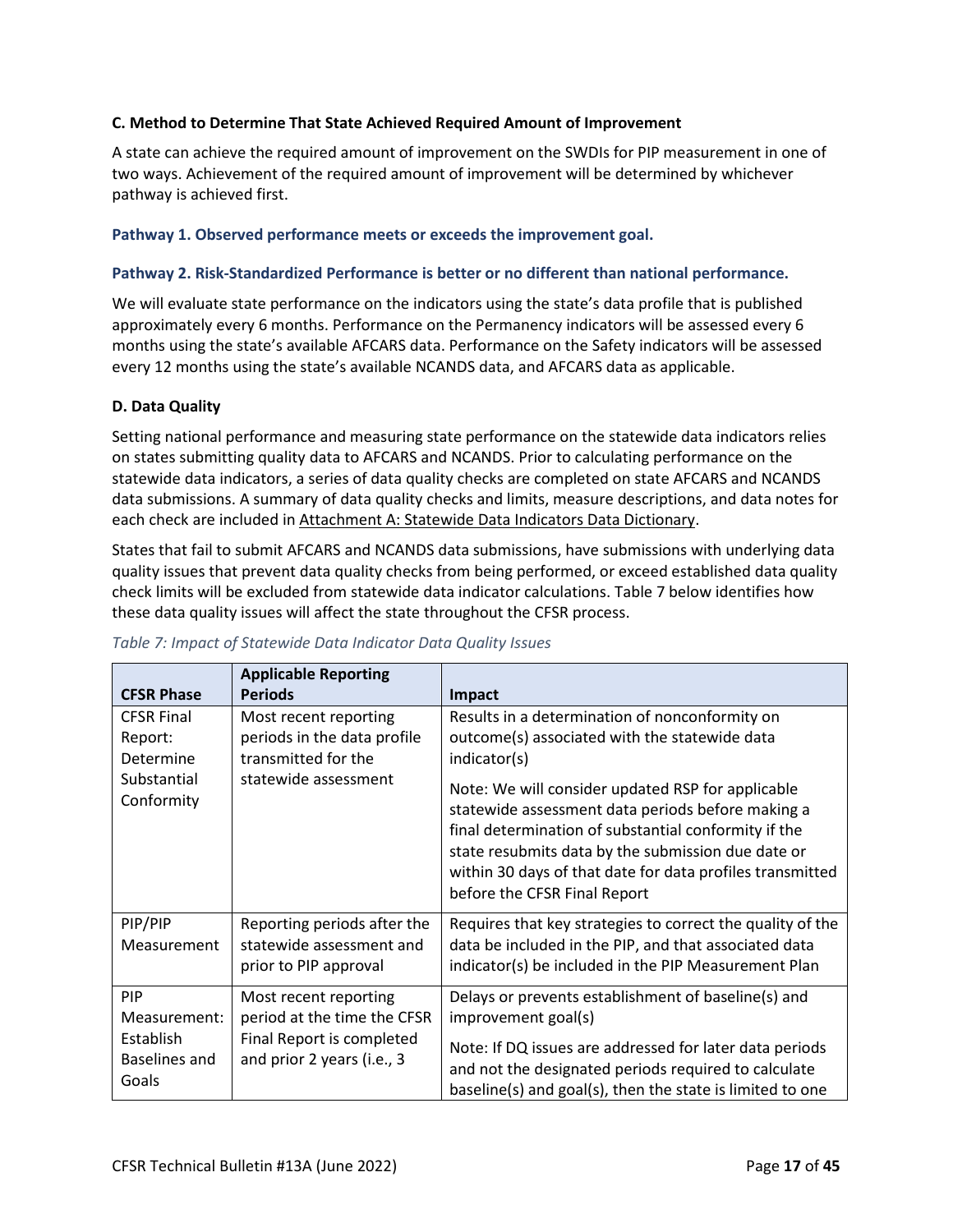|                                                                               | <b>Applicable Reporting</b>                                                                                                              |                                                                                                                                                                                                                                                                                                                                                   |
|-------------------------------------------------------------------------------|------------------------------------------------------------------------------------------------------------------------------------------|---------------------------------------------------------------------------------------------------------------------------------------------------------------------------------------------------------------------------------------------------------------------------------------------------------------------------------------------------|
| <b>CFSR Phase</b>                                                             | <b>Periods</b>                                                                                                                           | Impact                                                                                                                                                                                                                                                                                                                                            |
|                                                                               | discrete years of observed<br>performance)                                                                                               | pathway to achieve the required amount of<br>improvement, which is having RSP better or no<br>different than national performance                                                                                                                                                                                                                 |
| <b>PIP</b><br>Measurement:<br>Achieve<br>Required<br>Amount of<br>Improvement | Reporting periods<br>beginning with the 2-year<br>PIP Implementation Period<br>through the 18-month<br><b>Post-PIP Evaluation Period</b> | Delays and potentially results in fewer opportunities to<br>achieve the required amount of improvement<br>Note: If DQ issues are not addressed for the duration of<br>PIP measurement, it will result in outcome(s)<br>associated with the SWDI(s) remaining out of<br>substantial conformity and the state being subject to<br>financial penalty |

# **Section VIII. Amount of Time Provided for PIP Measurement**

This section pertains to the evaluation of state progress and attainment of the required amount of improvement for PIP measurement.

Similar to Round 3, states will be provided the 2-year PIP Implementation Period followed by an 18 month Post-PIP Evaluation Period (previously referred to as the non-overlapping evaluation period) to attain the required amount of improvement on measures included in the PIP Measurement Plan.

While all states will have no less than 42 months to meet PIP measurement requirements, some states may have additional time to meet the required amount of improvement for case review items if they obtain a MASC-endorsed and CB Regional Office-approved PIP Measurement Plan, including approval for case review PIP measurement sites, and begin Measurement Period 1 before the start of the PIP Implementation Period.

During the 18-month Post-PIP Evaluation Period, some states will receive one data profile with new calculations for state performance on the two Safety indicators, while other states will receive two. Performance on the Safety indicators requires NCANDS data, which are submitted by states annually. Therefore, published data profiles have updated performance values for Safety indicators annually, in August, after the newly submitted NCANDS data are received and validated. We will calculate and transmit updated Safety indicator performance data within 6 months following the end of the Post-PIP Evaluation Period for the states that receive only one profile with new Safety data indicator performance during the Post-PIP Evaluation Period. We will consider those states' Safety indicator performance data for the most recent reporting period when making a final determination regarding whether the required amount of improvement specified in the PIP Measurement Plan was achieved.

States will report progress on measures included in the PIP Measurement Plan using PIP Progress Reports. States will also use progress reports to notify CB when the required amount of improvement is achieved. When this occurs, we will confirm that the required amount of improvement was attained and notify the state in writing of the outcome of our review and validation process. When the required amount of improvement is achieved, the state will no longer be required to report performance on that measure for the purposes of PIP measurement.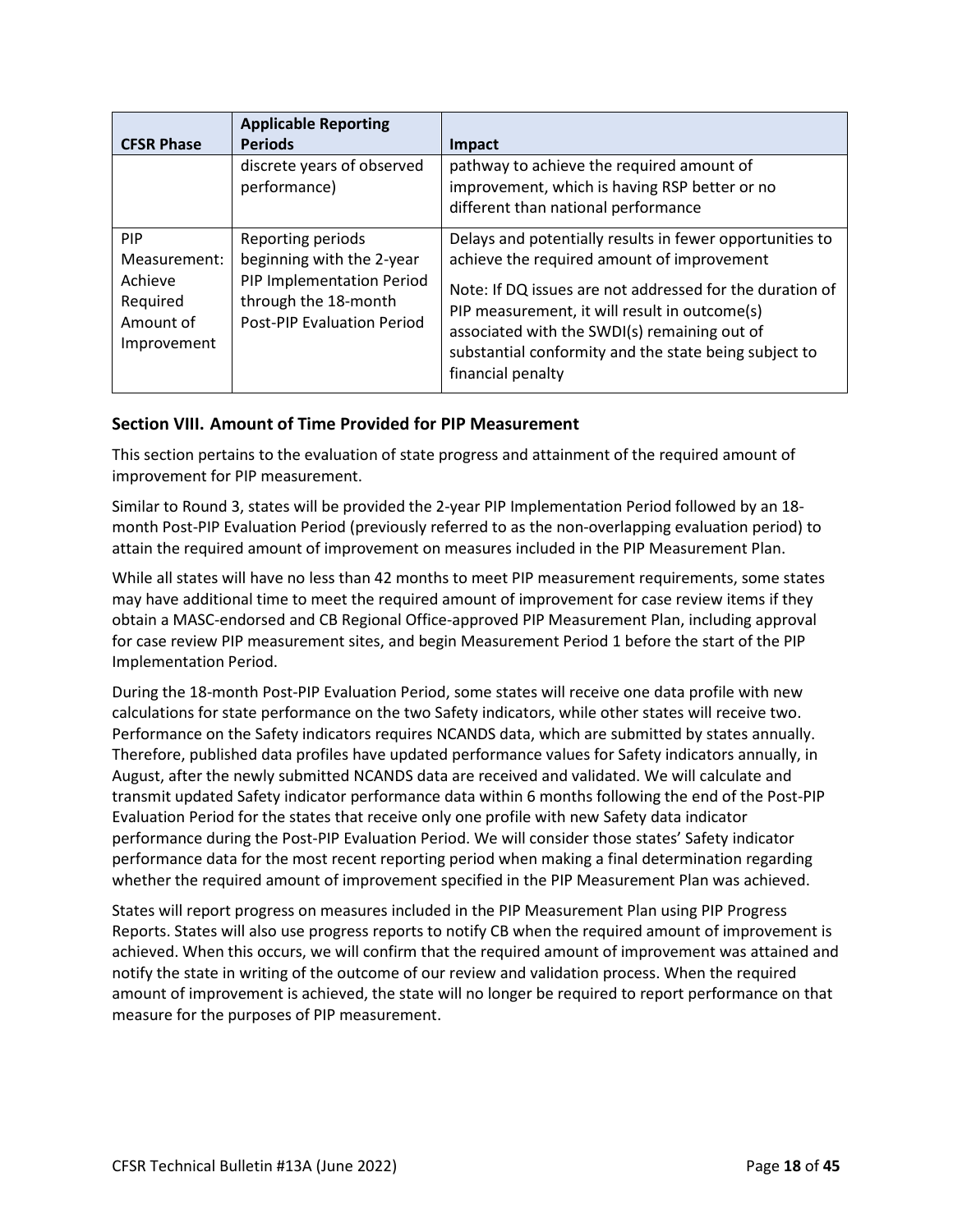# **Attachment A. CFSR Round 4 Statewide Data Indicators Data Dictionary**

#### **Round 4 Changes**

- As was done in Round 3, the trial home visit (THV) adjustment will continue to be applied when calculating performance on the indicator for permanency in 12 months for children entering foster care. In Round 4, we will apply adjustments only to those THVs that end 6 months after the 2 years needed to observe entries and exits. Round 3 used a 12-month, rather than 6-month, THV adjustment period. This change will reduce the number of AFCARS submissions needed to apply the THV adjustment from 6 to 5 and allow reporting of state performance on this indicator to occur 6 months earlier than in Round 3.
- For CFSR Round 4, we will use a new measure for reentry to foster care. The Round 3 indicator limited the population of children in the denominator to children who enter foster care during the 12-month reporting period and then discharged to permanency within 12 months of entry. The Round 3 indicator did not account for children with lengths of stay longer than 1 year and for whom the state has a responsibility to achieve permanency and prevent reentry to foster care. The new measure will not exclude children in care whose foster care episode(s) lasted less than 8 days. These changes will measure the desired outcome of discharging children to permanency and simultaneously minimizing reentry to foster care for all children in foster care regardless of their length of stay in foster care.
- Data quality checks pertaining to children in foster care at age 21 that were used in Round 3 will not be performed in Round 4 (i.e., age at entry greater than 21, age at discharge greater than 21, and in foster care more than 21 years).

#### **Statewide Data Indicators: General Data Notes**

- In cases where AFCARS records contain inconsistent information between two data submissions, the data elements from the latest submission are used.
- For purposes of the CFSR indicators, children who turn 18 while in care are considered to have discharged from the foster care system on their 18<sup>th</sup> birthday and are not counted as achieving permanency.
- Children who enter care at age 18 or older, and who are age 18 or older on the first day of the 12-month period, are excluded from indicator calculations.

| <b>Title</b>                   | <b>Description</b>                                                 | Denominator                                                  | Numerator                                                    | <b>Risk</b><br>Adjustment                                                           | <b>Exclusions</b>                                                                                                        | <b>Notes</b>                                                                 |
|--------------------------------|--------------------------------------------------------------------|--------------------------------------------------------------|--------------------------------------------------------------|-------------------------------------------------------------------------------------|--------------------------------------------------------------------------------------------------------------------------|------------------------------------------------------------------------------|
| Maltreatment<br>in foster care | Of all children<br>in foster care<br>during a 12-<br>month period, | Of children in<br>care during a<br>12-month<br>period, total | Of children in<br>care during a<br>12-month<br>period, total | State<br>Age at entry<br>$\bullet$<br>(for children<br>entering) or<br>age on first | • Complete foster care<br>episodes lasting $< 8$<br>days are not counted<br>in the number of days<br>in foster care, and | • Cases are matched<br>across AFCARS and<br><b>NCANDS using AFCARS</b><br>ID |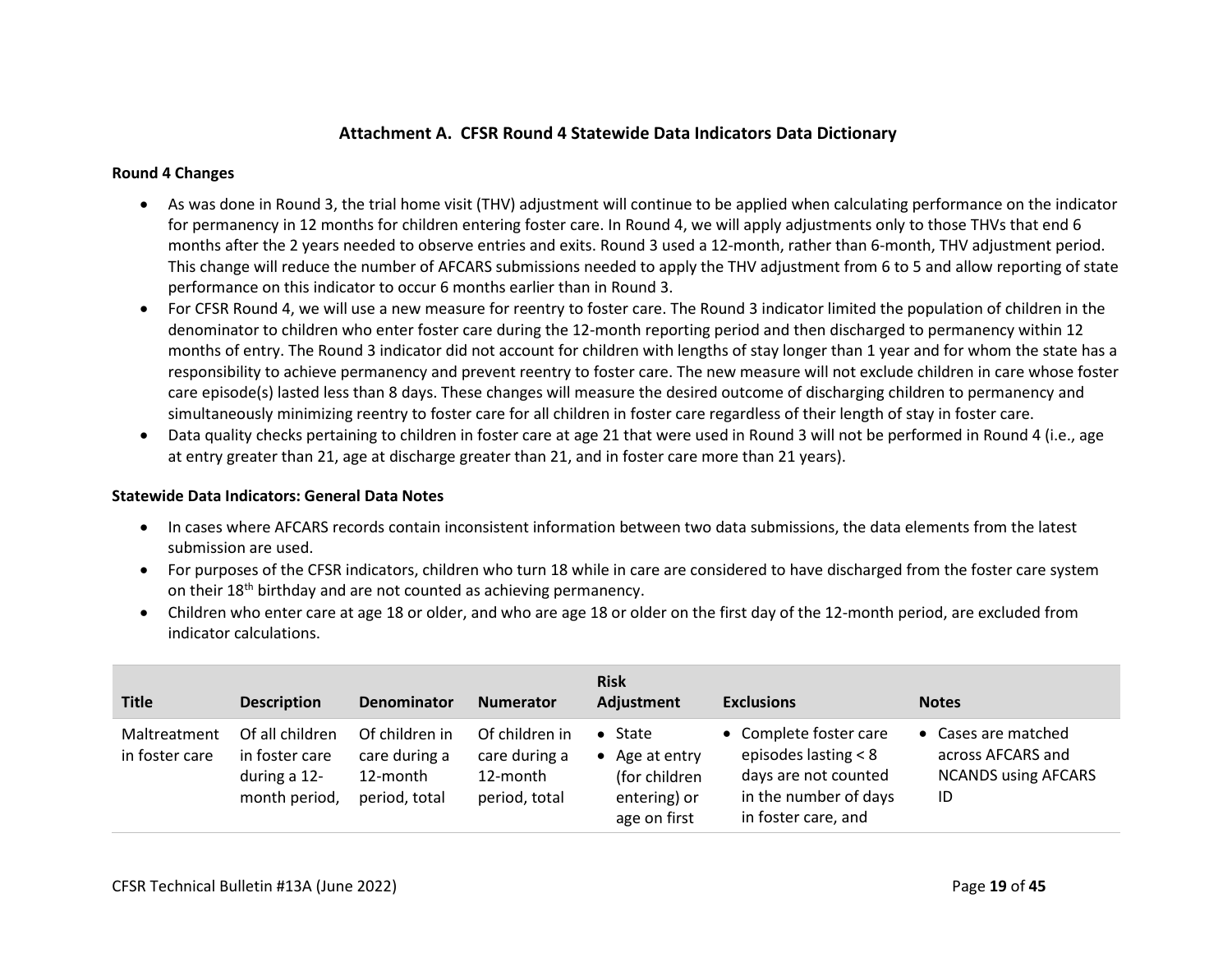| <b>Title</b> | <b>Description</b>                                                       | <b>Denominator</b>                                                                                | <b>Numerator</b>                                                                                                                                                            | <b>Risk</b><br>Adjustment                                                | <b>Exclusions</b>                                                                                                                                                                                                                                                                                                                                                                                                                                                                                                                                                                           | <b>Notes</b>                                                                                                                                                                                                                                                                                                                                                                                                                                                                                                                                                                                                                                                                                                            |
|--------------|--------------------------------------------------------------------------|---------------------------------------------------------------------------------------------------|-----------------------------------------------------------------------------------------------------------------------------------------------------------------------------|--------------------------------------------------------------------------|---------------------------------------------------------------------------------------------------------------------------------------------------------------------------------------------------------------------------------------------------------------------------------------------------------------------------------------------------------------------------------------------------------------------------------------------------------------------------------------------------------------------------------------------------------------------------------------------|-------------------------------------------------------------------------------------------------------------------------------------------------------------------------------------------------------------------------------------------------------------------------------------------------------------------------------------------------------------------------------------------------------------------------------------------------------------------------------------------------------------------------------------------------------------------------------------------------------------------------------------------------------------------------------------------------------------------------|
|              | what was the<br>rate of<br>victimization<br>per 100,000<br>days of care? | number of<br>days these<br>children were<br>in care as of<br>the end of the<br>12-month<br>period | number of<br>substantiated<br>or indicated<br>reports of<br>maltreatment<br>(by any<br>perpetrator)<br>during a<br>foster care<br>episode<br>within the 12-<br>month period | day of the<br>12-month<br>period (for<br>children<br>already in<br>care) | maltreatment that<br>occurs within those<br>episodes are not<br>counted in the<br>number of<br>substantiated or<br>indicated reports<br><b>Maltreatment reports</b><br>$\bullet$<br>that occur within the<br>first 7 days of removal<br>are not counted in the<br>number of<br>substantiated or<br>indicated reports<br>Records with a<br>victimization incident<br>date outside the foster<br>care episode, even if<br>the report date falls<br>within the episode<br>(used when incident<br>date exists)<br>Records with a<br>maltreatment report<br>date outside the 12-<br>month period | • Report date is used to<br>determine if the<br>victimization occurred in<br>the applicable 12-month<br>period regardless of<br>disposition date. A<br>record is included if the<br>report date falls in the<br>12-month period but the<br>disposition date does<br>not<br>$\bullet$ Incident dates <sup>3</sup> are used<br>(when reported) to help<br>determine whether the<br>victimization occurred<br>outside the dates of the<br>child's foster care<br>episode<br>• Date of prior discharge<br>in the second 6-month<br>file is used to calculate<br>length of stay when: (a)<br>the date of discharge is<br>not reported in first 6-<br>month AFCARS file, (b)<br>the date of prior<br>discharge is reported in |

<sup>&</sup>lt;sup>3</sup> Victimization incident dates are not used to determine the occurrence or recurrence of child maltreatment for safety indicators.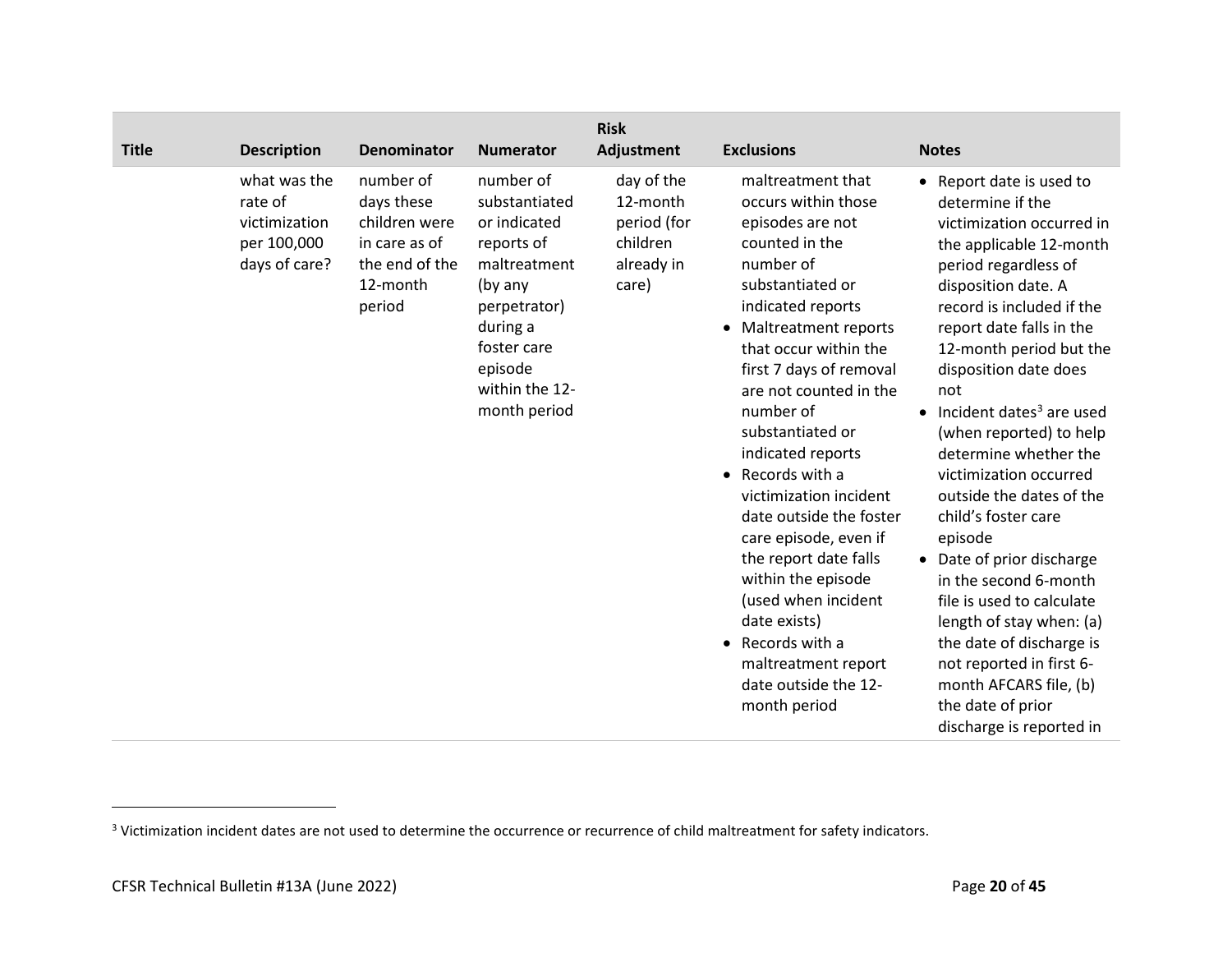| <b>Title</b>                  | <b>Description</b>                                                                                                                                                                                    | <b>Denominator</b>                                                                                                             | <b>Numerator</b>                                                                                                                                                               | <b>Risk</b><br>Adjustment                      | <b>Exclusions</b>                                                                                                                                                                                                                                                                                  | <b>Notes</b>                                                                                                                                                                                                                                                                                                                                                                                                   |
|-------------------------------|-------------------------------------------------------------------------------------------------------------------------------------------------------------------------------------------------------|--------------------------------------------------------------------------------------------------------------------------------|--------------------------------------------------------------------------------------------------------------------------------------------------------------------------------|------------------------------------------------|----------------------------------------------------------------------------------------------------------------------------------------------------------------------------------------------------------------------------------------------------------------------------------------------------|----------------------------------------------------------------------------------------------------------------------------------------------------------------------------------------------------------------------------------------------------------------------------------------------------------------------------------------------------------------------------------------------------------------|
|                               |                                                                                                                                                                                                       |                                                                                                                                |                                                                                                                                                                                |                                                | • Subsequent<br>maltreatment reports<br>that occur within 1<br>day of the initial<br>maltreatment report<br>Child foster care<br>$\bullet$<br>episodes where we<br>cannot calculate the<br>length of the episodes                                                                                  | second 6-month file,<br>and (c) the number of<br>removals goes up by<br>exactly one between the<br>first and second 6-<br>month file<br>• Two years of NCANDS<br>data are used to<br>determine if a report of<br>maltreatment occurred<br>during the 12-month<br>period as maltreatment<br>reports are only<br>included in the NCANDS<br>Child File after the<br>corresponding<br>disposition is<br>documented |
| Recurrence of<br>maltreatment | Of all children<br>who were<br>victims of a<br>substantiated<br>or indicated<br>maltreatment<br>report during<br>a 12-month<br>period, what<br>percent were<br>victims of<br>another<br>substantiated | Number of<br>children with<br>at least one<br>substantiated<br>or indicated<br>maltreatment<br>report in a 12-<br>month period | Number of<br>children in the<br>denominator<br>who had<br>another<br>substantiated<br>or indicated<br>maltreatment<br>report within<br>12 months of<br>their initial<br>report | $•$ State<br>• Age at initial<br>victimization | • Subsequent<br>victimizations with a<br>report date that<br>occurs within 14 days<br>of the initial report<br>Subsequent reports in<br>$\bullet$<br>which the incident<br>date matches the<br>incident date in the<br>initial report as they<br>are treated as re-<br>reports of same<br>incident | • Report date is used to<br>determine if the initial<br>victimization occurred<br>during the 12-month<br>period regardless of<br>disposition date<br>• Use of incident dates is<br>limited to determining<br>whether maltreatment<br>reports refer to same<br>incident, in which case,<br>the duplicate record is<br>excluded. The                                                                             |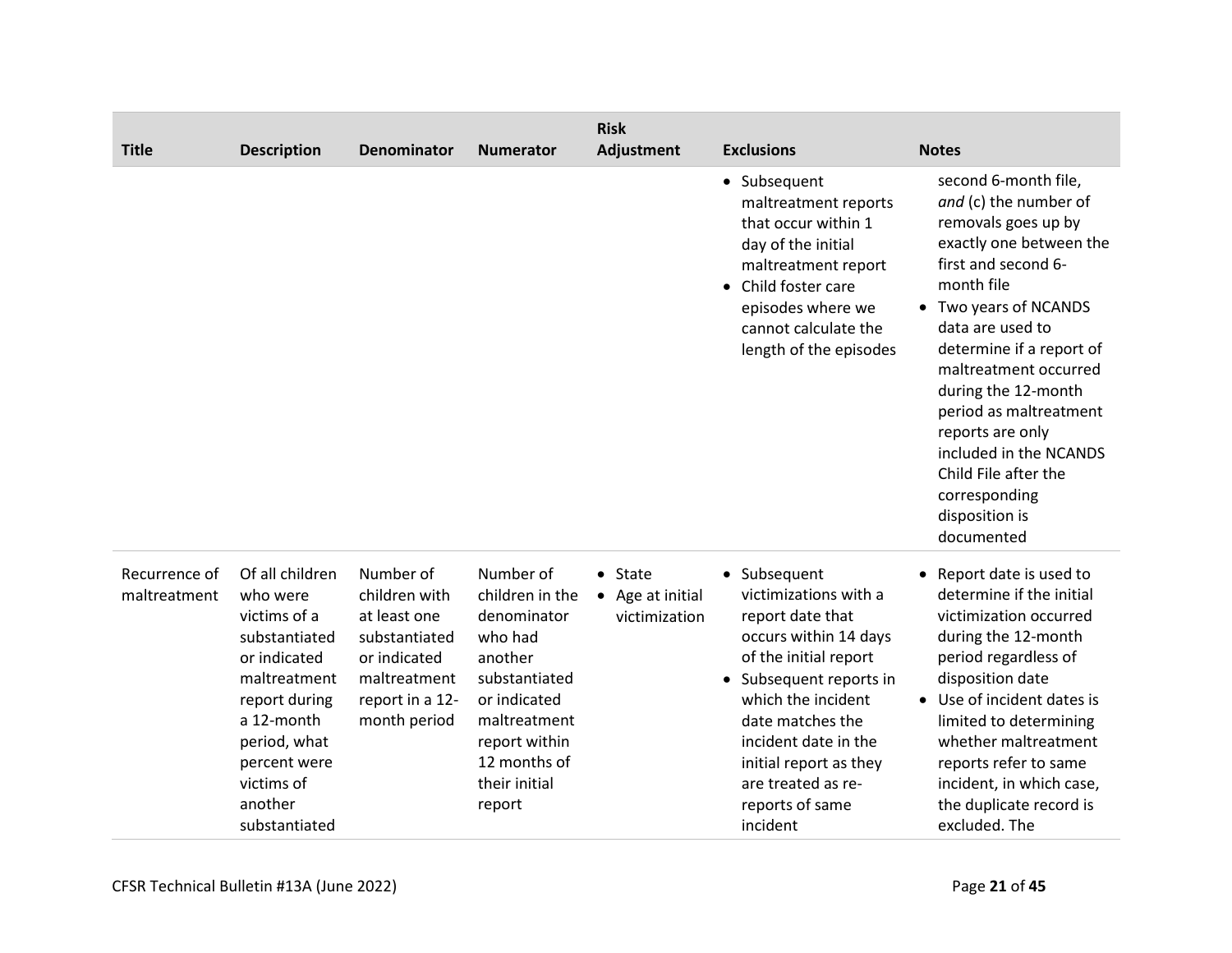| <b>Title</b>                                                | <b>Description</b>                                                                                                                                    | Denominator                                                        | <b>Numerator</b>                                                                                                             | <b>Risk</b><br>Adjustment                                                                  | <b>Exclusions</b>                                                                                                                                                                                                                                                                                         | <b>Notes</b>                                                                                                                                                                                                   |
|-------------------------------------------------------------|-------------------------------------------------------------------------------------------------------------------------------------------------------|--------------------------------------------------------------------|------------------------------------------------------------------------------------------------------------------------------|--------------------------------------------------------------------------------------------|-----------------------------------------------------------------------------------------------------------------------------------------------------------------------------------------------------------------------------------------------------------------------------------------------------------|----------------------------------------------------------------------------------------------------------------------------------------------------------------------------------------------------------------|
|                                                             | or indicated<br>maltreatment<br>report within<br>12 months of<br>the initial<br>victimization?                                                        |                                                                    |                                                                                                                              |                                                                                            | • Unborn children                                                                                                                                                                                                                                                                                         | comparison of incident<br>dates is a secondary<br>check done only when<br>incident dates are<br>reported in the NCANDS<br>file for each<br>substantiated or<br>indicated maltreatment<br>report being compared |
| Permanency<br>in 12 months<br>for children<br>entering care | Of children<br>who enter<br>care in a 12-<br>month period,<br>what percent<br>discharged to<br>permanency<br>within 12<br>months of<br>entering care? | Number of<br>children who<br>enter care in a<br>12-month<br>period | Number of<br>children in the<br>denominator<br>who<br>discharged to<br>permanency<br>within 12<br>months of<br>entering care | $•$ State<br>• Age at entry<br>$\bullet$ State's<br>foster care<br>entry rate <sup>4</sup> | Children in foster care<br>$\bullet$<br>< 8 days<br>Children who do not<br>$\bullet$<br>have a discharge<br>reason<br>Children who re-enter<br>$\bullet$<br>foster care in the<br>same reporting period<br>due to AFCARS<br>reporting structure<br>not including<br>discharge reason for<br>first episode | Trial home visit adjustment<br>is applied <sup>5</sup>                                                                                                                                                         |

<sup>&</sup>lt;sup>4</sup> State's foster care entry rate is the number of children who enter care (the denominator for the indicator taking into account any exclusions) in a 12-month period divided by the state's Census child population estimates as of July 1 of each year.

<sup>&</sup>lt;sup>5</sup> Trial home visit adjustment: If a child discharges from foster care to reunification with parents or other caregivers after a placement setting of a trial home visit during any of the five data periods used for the indicator calculation, any time in that trial home visit setting that exceeds 30 days is discounted from the length of stay in foster care.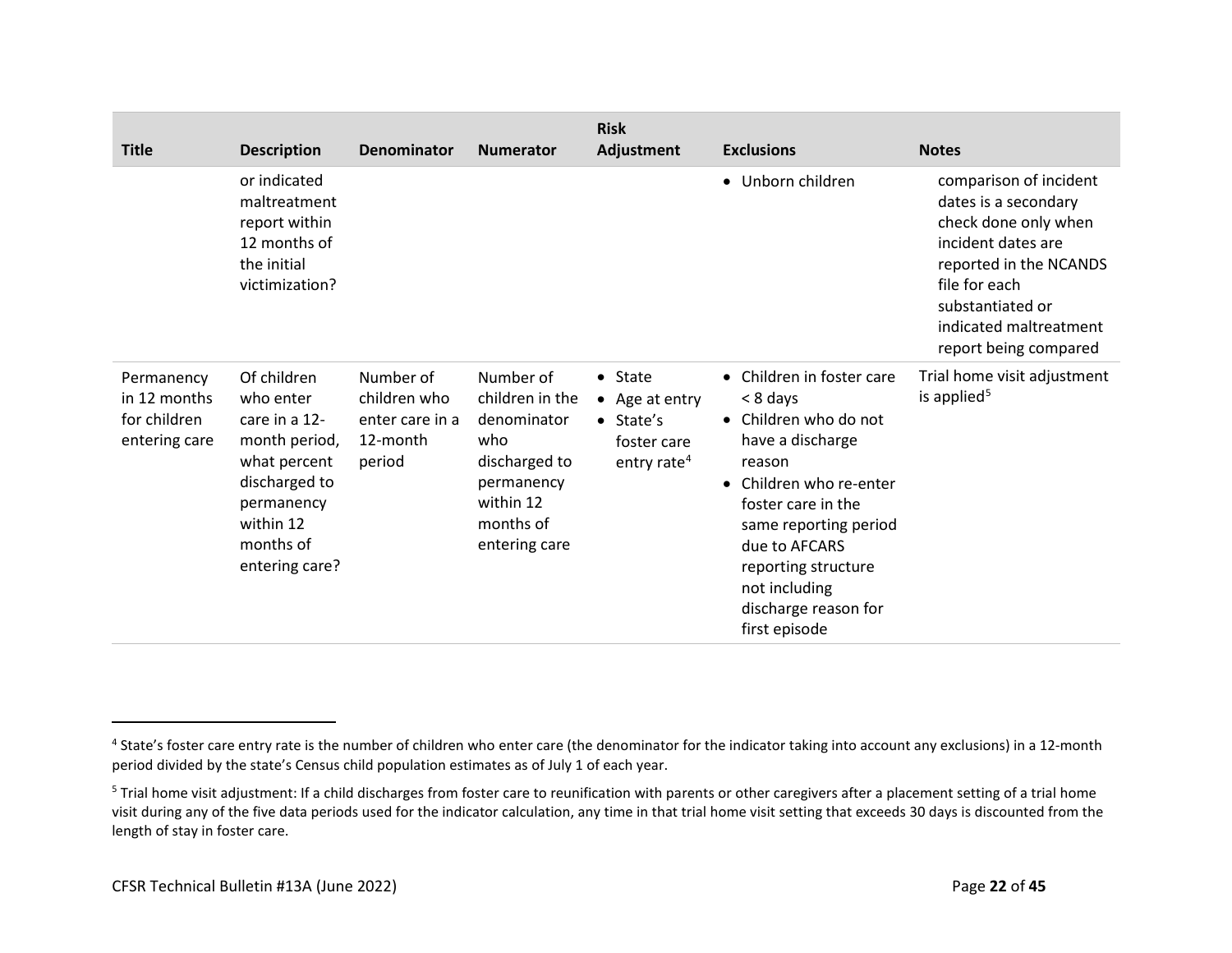| <b>Title</b>                                                                  | <b>Description</b>                                                                                                                                                                                                                                 | <b>Denominator</b>                                                                                                                                           | <b>Numerator</b>                                                                                                             | <b>Risk</b><br>Adjustment                | <b>Exclusions</b>                                                                                                                                                                                                               | <b>Notes</b> |
|-------------------------------------------------------------------------------|----------------------------------------------------------------------------------------------------------------------------------------------------------------------------------------------------------------------------------------------------|--------------------------------------------------------------------------------------------------------------------------------------------------------------|------------------------------------------------------------------------------------------------------------------------------|------------------------------------------|---------------------------------------------------------------------------------------------------------------------------------------------------------------------------------------------------------------------------------|--------------|
| Permanency<br>in 12 months<br>for children in<br>care 12-23<br>months         | Of all children<br>in care on the<br>first day of a<br>12-month<br>period who<br>had been in<br>care<br>continuously<br>between 12<br>and 23<br>months, what<br>percent<br>discharged to<br>permanency<br>within 12<br>months of the<br>first day? | Number of<br>children in<br>care on the<br>first day of a<br>12-month<br>period who<br>had been in<br>care<br>continuously<br>between 12<br>and 23<br>months | Number of<br>children in the<br>denominator<br>who<br>discharged to<br>permanency<br>within 12<br>months of the<br>first day | $\bullet$ State<br>• Age on first<br>day | • Children who do not<br>have a discharge<br>reason<br>• Children who re-enter<br>foster care in the<br>same reporting period<br>due to AFCARS<br>reporting structure<br>not including<br>discharge reason for<br>first episode |              |
| Permanency<br>in 12 months<br>for children in<br>care 24<br>months or<br>more | Of all children<br>in care on the<br>first day of a<br>12-month<br>period who<br>had been in<br>care<br>continuously<br>for 24 months<br>or more, what<br>percent<br>discharged to<br>permanency                                                   | Number of<br>children in<br>care on the<br>first day of a<br>12-month<br>period who<br>had been in<br>care<br>continuously<br>for 24 months<br>or more       | Number of<br>children in the<br>denominator<br>who<br>discharged to<br>permanency<br>within 12<br>months of the<br>first day | $\bullet$ State<br>• Age on first<br>day | • Children who do not<br>have a discharge<br>reason<br>• Children who re-enter<br>foster care in the<br>same reporting period<br>due to AFCARS<br>reporting structure<br>not including<br>discharge reason for<br>first episode |              |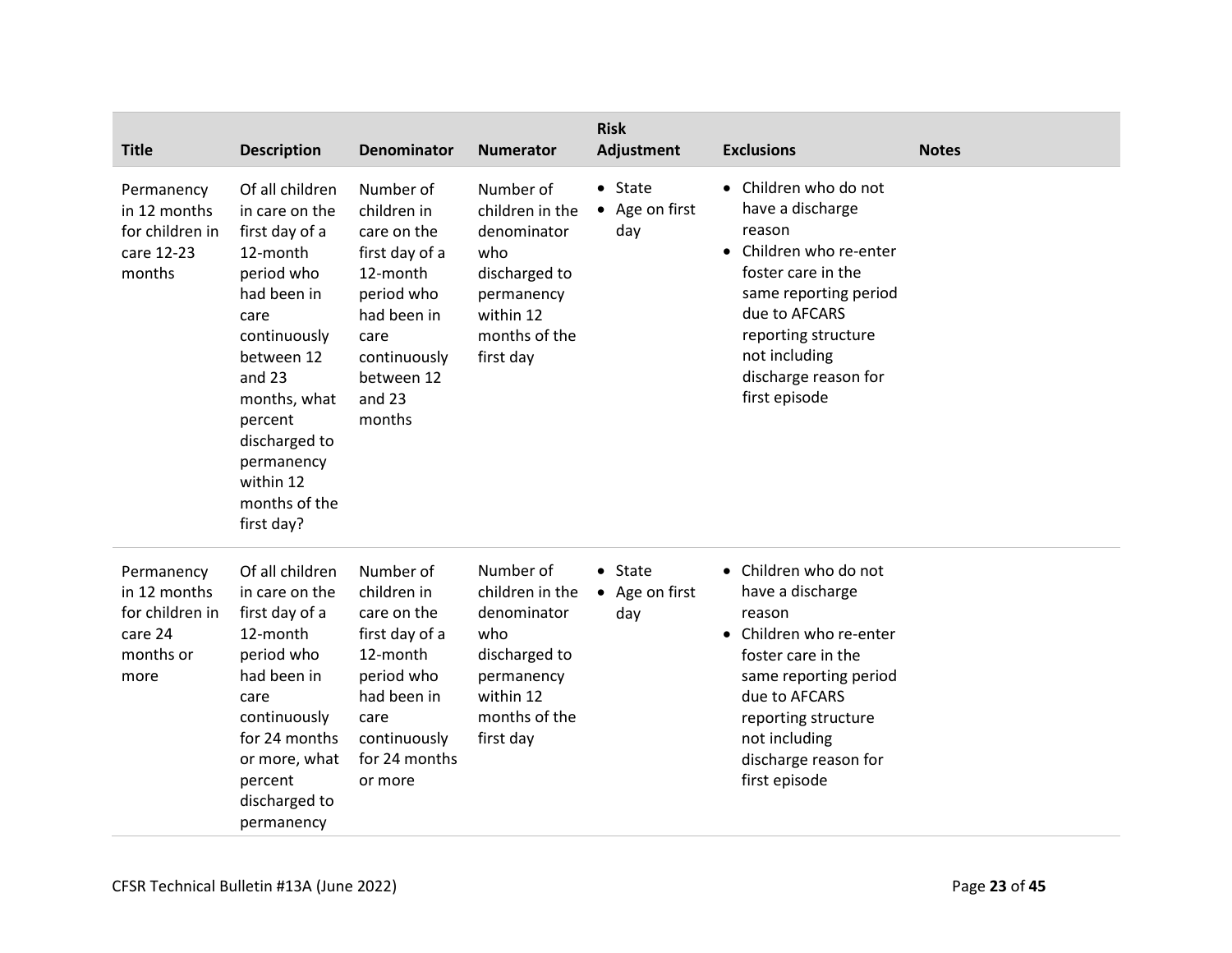| <b>Title</b>                              | <b>Description</b>                                                                                                                                                                                                          | Denominator                                                                                                                            | <b>Numerator</b>                                                                                                          | <b>Risk</b><br>Adjustment        | <b>Exclusions</b>                                                                                                                                                                                                                                                                                                                                                                                                                         | <b>Notes</b>                                                                                                                                                                                                                  |
|-------------------------------------------|-----------------------------------------------------------------------------------------------------------------------------------------------------------------------------------------------------------------------------|----------------------------------------------------------------------------------------------------------------------------------------|---------------------------------------------------------------------------------------------------------------------------|----------------------------------|-------------------------------------------------------------------------------------------------------------------------------------------------------------------------------------------------------------------------------------------------------------------------------------------------------------------------------------------------------------------------------------------------------------------------------------------|-------------------------------------------------------------------------------------------------------------------------------------------------------------------------------------------------------------------------------|
|                                           | within 12<br>months of the<br>first day?                                                                                                                                                                                    |                                                                                                                                        |                                                                                                                           |                                  |                                                                                                                                                                                                                                                                                                                                                                                                                                           |                                                                                                                                                                                                                               |
| Reentry to<br>foster care in<br>12 months | Of all children<br>who exit<br>foster care in<br>a 12-month<br>period to<br>reunification,<br>live with<br>relative, or<br>guardianship,<br>what percent<br>reentered<br>care within 12<br>months of<br>their<br>discharge? | Number of<br>children in a<br>12-month<br>period who<br>discharged to<br>reunification,<br>living with<br>relative, or<br>guardianship | Number of<br>children in the<br>denominator<br>who reenter<br>foster care<br>within 12<br>months of<br>their<br>discharge | $\bullet$ State<br>• Age at exit | • Children whose<br>discharge from first<br>episode did not have a<br>discharge reason<br>• Children whose date<br>of latest removal for<br>the reentry episode is<br>reported as being<br>before the date of<br>discharge for the prior<br>episode<br>Children who reenter<br>$\bullet$<br>foster care in the<br>same reporting period<br>due to AFCARS<br>reporting structure<br>not including<br>discharge reason for<br>first episode | If a child has multiple<br>reentries within 12 months<br>of their discharge, only the<br>first reentry is selected                                                                                                            |
| Placement<br>stability                    | Of all children<br>who enter<br>care in a 12-<br>month period,<br>what was the<br>rate of<br>placement<br>moves per                                                                                                         | Of children<br>who enter<br>care in a 12-<br>month period,<br>number of                                                                | Of children<br>who entered<br>care during<br>the 12-month<br>period,<br>number of<br>placement<br>moves during            | $•$ State<br>• Age at entry      | Children in foster care<br>< 8 days<br>• The initial removal<br>from home (and into<br>foster care) is not<br>counted as a<br>placement move                                                                                                                                                                                                                                                                                              | When a child experiences<br>multiple episodes in the<br>same year and: (a) the date<br>of discharge is missing in<br>the first 6-month AFCARS<br>file and (b) the date of<br>prior discharge in the<br>second 6-month file is |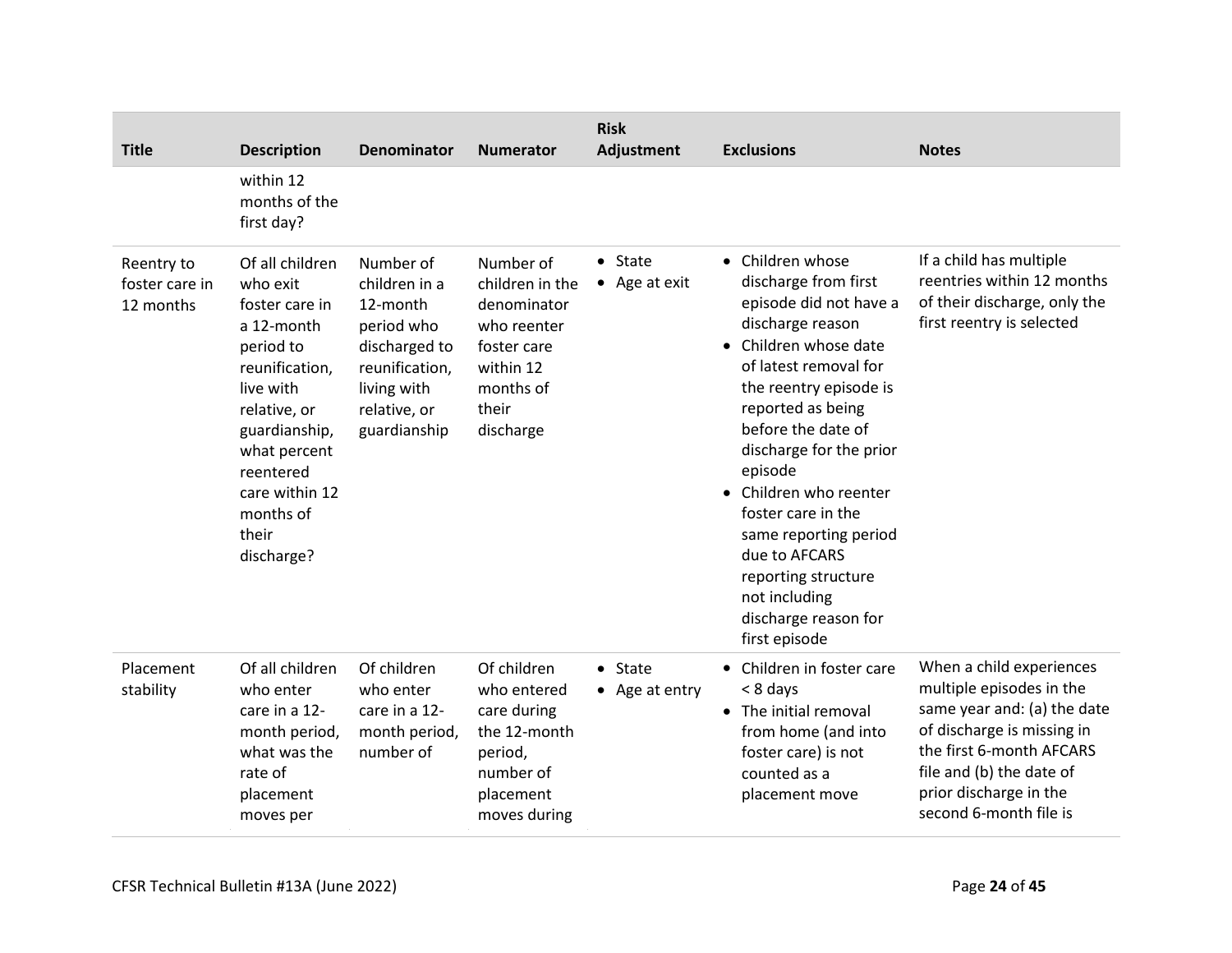| <b>Title</b> | <b>Description</b>              | <b>Denominator</b>                                                                                | <b>Numerator</b>       | <b>Risk</b><br>Adjustment | <b>Exclusions</b>                                                                                            | <b>Notes</b>                                                                                                 |
|--------------|---------------------------------|---------------------------------------------------------------------------------------------------|------------------------|---------------------------|--------------------------------------------------------------------------------------------------------------|--------------------------------------------------------------------------------------------------------------|
|              | $1,000$ days of<br>foster care? | days <sup>6</sup> these<br>children were<br>in care as of<br>the end of the<br>12-month<br>period | the 12-month<br>period |                           | • Days in foster care for<br>which the AFCARS file<br>does not have<br>placement<br>information <sup>7</sup> | during the first 6-month<br>file, then the date of prior<br>discharge is used to<br>calculate length of stay |

<sup>&</sup>lt;sup>6</sup> Days in care are counted in full day increment; thus, children who enter foster care on one day and exit the next day are counted as being in foster care for 1 day.

<sup>&</sup>lt;sup>7</sup> Since placement information is required to determine placement moves, days in foster care for which placement information cannot be determined are excluded from the count of total days in foster care.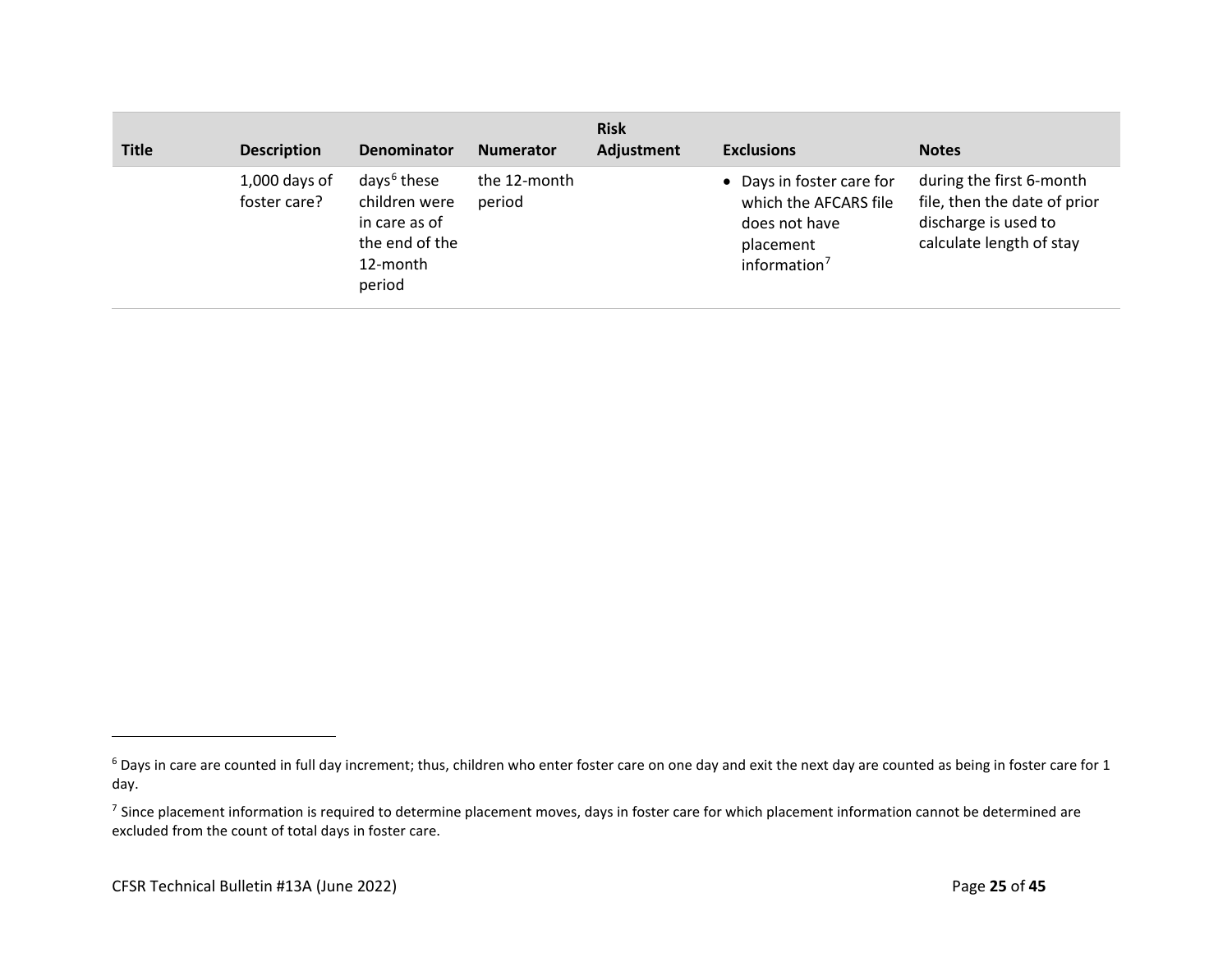### **Data Quality Checks: General Data Notes**

- With few exceptions, individual records flagged by a data quality check are excluded from relevant indicator calculations; exceptions are included in the Notes column.
- Data quality checks are only calculated on records with all the relevant values. In situations in which one of the relevant values is missing, the DQ check is not calculated. The exception to this is DQ checks designed to explicitly look for missing values.

#### **AFCARS Data Quality Checks**

<span id="page-25-0"></span>

| <b>Title</b>                                         | <b>Description</b>                                                                                                      | <b>Denominator</b>                                                      | <b>Numerator</b>                                                                                                   | Limits  | <b>Notes</b>                                                                                                                                                                         |
|------------------------------------------------------|-------------------------------------------------------------------------------------------------------------------------|-------------------------------------------------------------------------|--------------------------------------------------------------------------------------------------------------------|---------|--------------------------------------------------------------------------------------------------------------------------------------------------------------------------------------|
| AFCARS IDs don't<br>match from one<br>period to next | Percent of records that do not<br>match for a given record<br>number in the next 6-month<br>period                      | Number of children<br>reported in first<br>6-month file                 | Number of children that do<br>not match in the next<br>6-month file                                                | >40%    | Individual records with this<br>condition are not excluded<br>from indicator calculations<br>unless the overall<br>percentage of non-<br>matches for a state<br>exceeds the DQ limit |
| Date of birth after<br>date of entry                 | Percent of records where the<br>date of birth is after the date of<br>latest removal                                    | Number of children<br>reported in a 6-month<br>file                     | Number of records where<br>date of birth is after the<br>date of latest removal                                    | > 5%    |                                                                                                                                                                                      |
| Date of birth after<br>date of exit                  | Percent of records where the<br>date of birth is after the date of<br>discharge from most recent<br>foster care episode | Number of children<br>with a discharge<br>reported in a 6-month<br>file | Number of records where<br>date of birth is after the<br>date of discharge from most<br>recent foster care episode | $> 5\%$ |                                                                                                                                                                                      |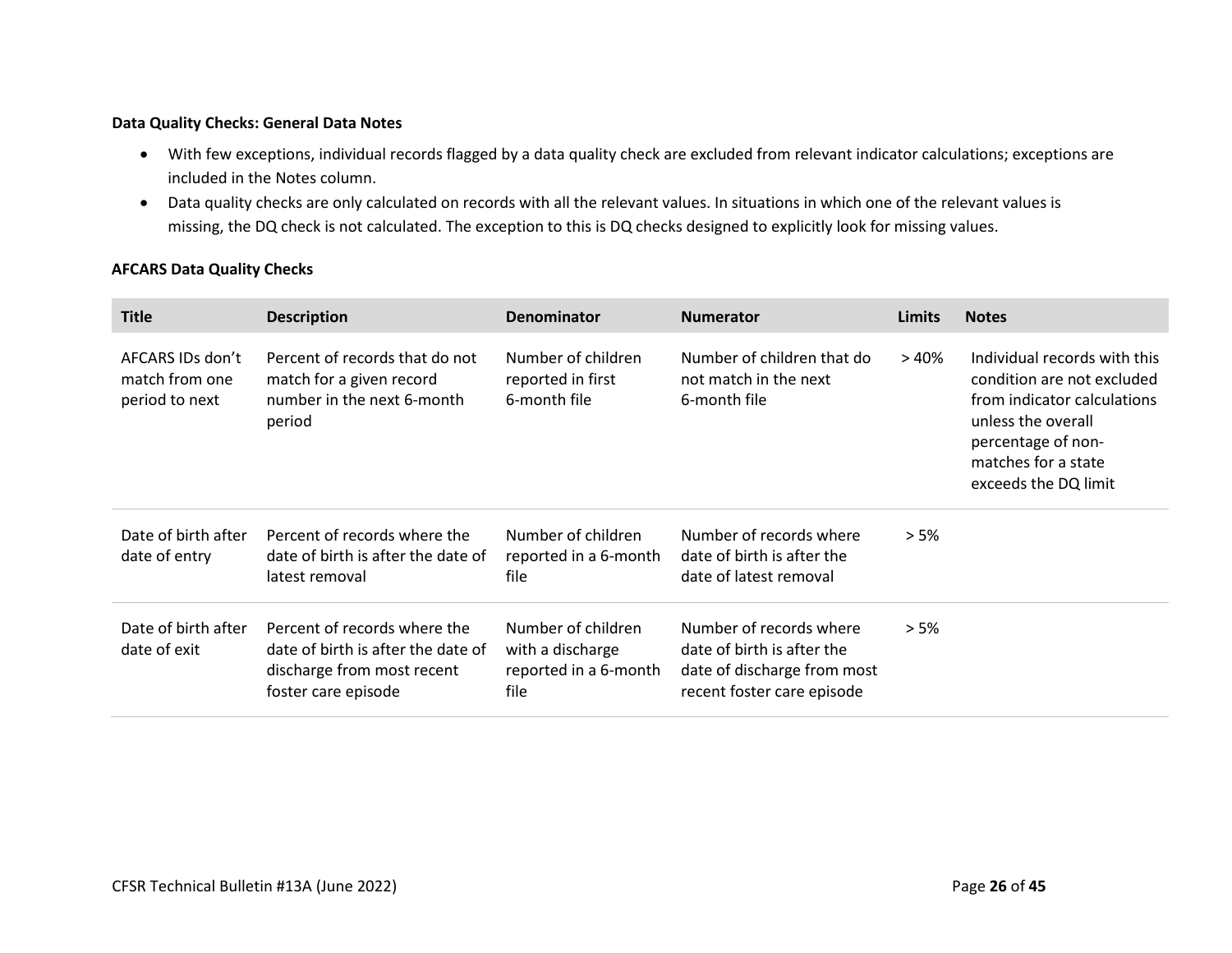| <b>Title</b>                                    | <b>Description</b>                                                                                                                                                   | Denominator                                                             | <b>Numerator</b>                                                                                                                                   | Limits | <b>Notes</b>                                                                                                                                                                                                         |
|-------------------------------------------------|----------------------------------------------------------------------------------------------------------------------------------------------------------------------|-------------------------------------------------------------------------|----------------------------------------------------------------------------------------------------------------------------------------------------|--------|----------------------------------------------------------------------------------------------------------------------------------------------------------------------------------------------------------------------|
| Dropped records                                 | Record is missing a date of<br>discharge, suggesting the child<br>is still in care, but a record for<br>this same child in the next<br>6-month period does not exist | Number of children<br>reported in first<br>6-month file                 | Number of children<br>reported without discharge<br>dates in first 6-month file<br>that do not appear in the<br>subsequent 6-month file            | >10%   | Records that fail this DO<br>check are excluded from<br>indicator calculations unless<br>the failure only occurs in<br>the last 6-month period of<br>the data periods <sup>8</sup> used in<br>indicator calculations |
| Enters and exits<br>foster care the<br>same day | Percent of records where date<br>of latest removal from home is<br>the same day as the date of<br>discharge from most recent<br>foster care episode                  | Number of children<br>with a discharge<br>reported in a 6-month<br>file | Number of records where<br>date of latest removal from<br>home is the same day as the<br>date of discharge from most<br>recent foster care episode | > 5%   |                                                                                                                                                                                                                      |
| Exit date is prior<br>to removal date           | Percent of records where date<br>of discharge from most recent<br>foster care episode is before<br>the date of latest removal from<br>home                           | Number of children<br>with a discharge<br>reported in a 6-month<br>file | Number of records where<br>date of discharge from most<br>recent foster care episode is<br>before the date of latest<br>removal from home          | > 5%   |                                                                                                                                                                                                                      |
| Missing date of<br>birth                        | Percent of records with a<br>missing date of birth                                                                                                                   | Number of children<br>reported in a 6-month<br>file                     | Number of children missing<br>date of birth <sup>9</sup>                                                                                           | > 5%   |                                                                                                                                                                                                                      |

<sup>&</sup>lt;sup>8</sup> See state data profile for details on which data periods are used in performance calculations for each indicator.

<sup>&</sup>lt;sup>9</sup> Date of birth is used to generate age in months for risk adjustment when calculating a state's RSP.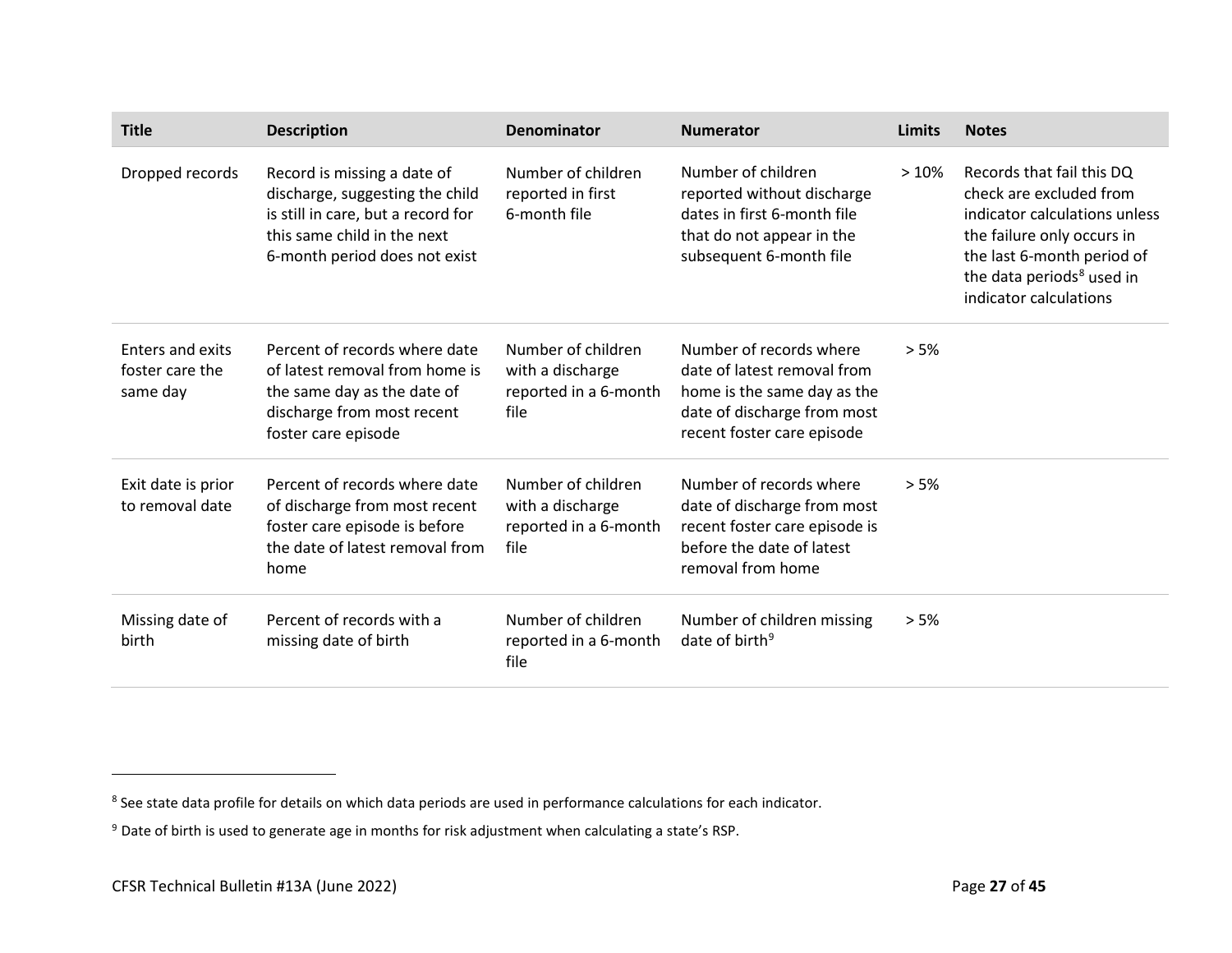| <b>Title</b>                                                     | <b>Description</b>                                                                                                                         | Denominator                                                             | <b>Numerator</b>                                                                       | Limits | <b>Notes</b>                                                                                                                                                                                                     |
|------------------------------------------------------------------|--------------------------------------------------------------------------------------------------------------------------------------------|-------------------------------------------------------------------------|----------------------------------------------------------------------------------------|--------|------------------------------------------------------------------------------------------------------------------------------------------------------------------------------------------------------------------|
| Missing date of<br>latest removal                                | Percent of records with a<br>missing date of latest removal                                                                                | Number of children<br>reported in a 6-month<br>file                     | Number of children missing<br>date of latest removal                                   | > 5%   |                                                                                                                                                                                                                  |
| Missing discharge<br>reason (exit date<br>exists)                | Percent of records where date<br>of discharge from most recent<br>foster care episode exists but<br>the reason for discharge is<br>missing | Number of children<br>with a discharge<br>reported in a 6-month<br>file | Number of records where<br>date of discharge exists but<br>discharge reason is missing | >10%   |                                                                                                                                                                                                                  |
| Missing number<br>of placement<br>settings                       | Percent of records with a<br>missing number of placement<br>settings                                                                       | Number of children<br>reported in a 6-month<br>file                     | Number of children missing<br>number of placement<br>settings                          | > 5%   |                                                                                                                                                                                                                  |
| Percent of<br>children on first<br>removal episode <sup>10</sup> | Percent of children where the<br>total number of removals from<br>home to date equals one                                                  | Number of children<br>reported in a 6-month<br>file                     | Number of records where<br>total number of removals<br>from home to date $= 1$         | >95%   | Individual records with this<br>condition are not excluded<br>from indicator calculations<br>unless the overall<br>percentage of children on<br>their first removal for a<br>given state exceeds the DQ<br>limit |

<sup>&</sup>lt;sup>10</sup> This data quality check helps to control for a state's ability to link historical experiences of children using the same AFCARS ID.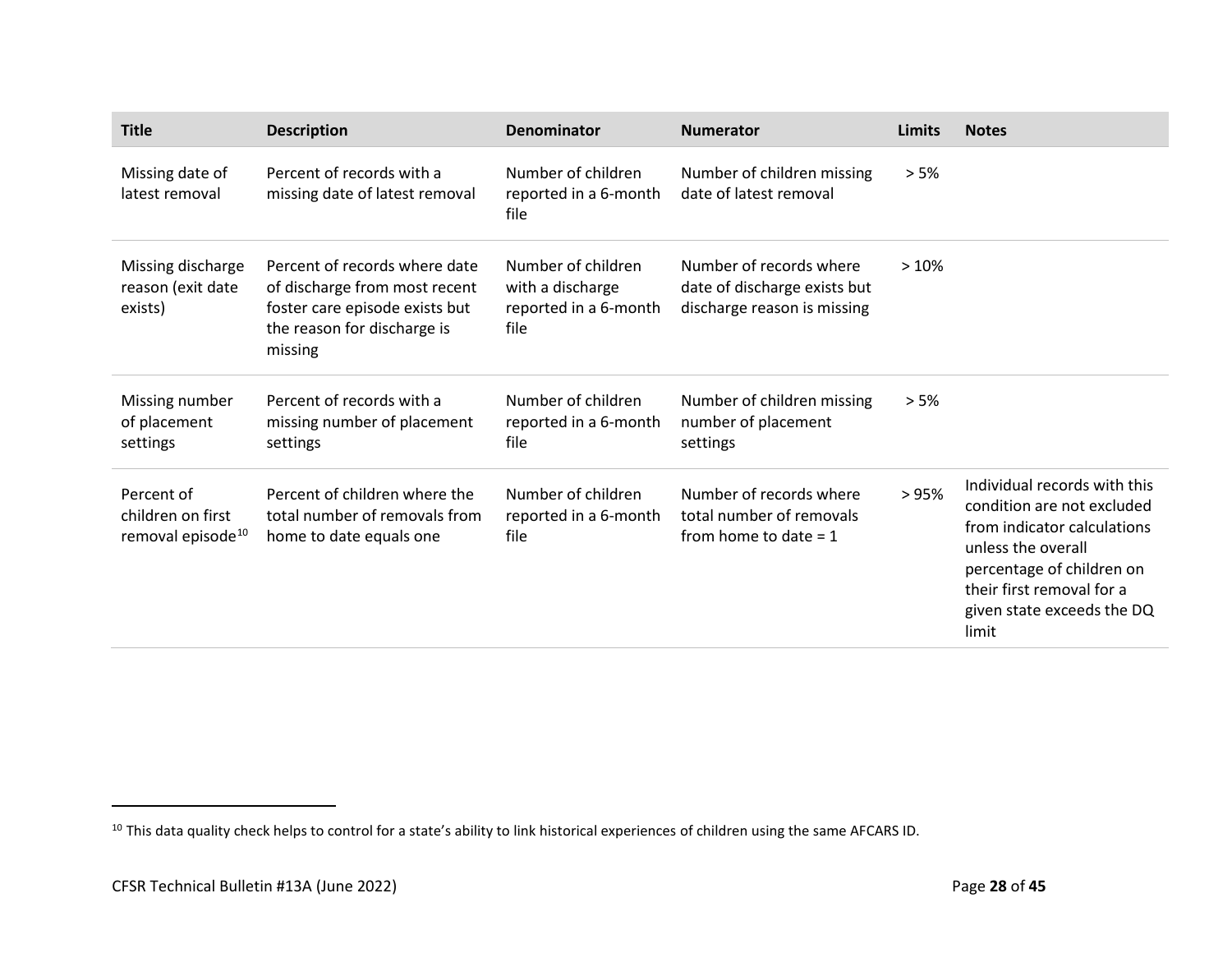#### **NCANDS Data Quality Checks**

These checks are applied only to victims of maltreatment. A victim is a child for whom the state determined that at least one maltreatment report for that child was substantiated or indicated. It does not include children receiving alternative response or unsubstantiated reports. It does include children who died, and the death was confirmed to be the result of child abuse and neglect.

| <b>Title</b>                                                                                   | <b>Description</b>                                                                                                                                                                                                                                                                       | Denominator                                                                                                                        | <b>Numerator</b>                                                                                                                                                                                                                                                                           | Limits  | <b>Notes</b>                                                                                                                                                                                                                                                                                                                                                |
|------------------------------------------------------------------------------------------------|------------------------------------------------------------------------------------------------------------------------------------------------------------------------------------------------------------------------------------------------------------------------------------------|------------------------------------------------------------------------------------------------------------------------------------|--------------------------------------------------------------------------------------------------------------------------------------------------------------------------------------------------------------------------------------------------------------------------------------------|---------|-------------------------------------------------------------------------------------------------------------------------------------------------------------------------------------------------------------------------------------------------------------------------------------------------------------------------------------------------------------|
| Child IDs for victims<br>match across years                                                    | Percent of unique<br>victims in a NCANDS<br>Child File that have a<br>match in the next<br><b>NCANDS Child File</b>                                                                                                                                                                      | Number of unique<br>victims reported in a<br><b>NCANDS Child File</b>                                                              | Of children in the<br>denominator, the<br>number of victims<br>also reported in the<br>next NCANDS Child<br><b>File</b>                                                                                                                                                                    | $< 1\%$ | Individual records are not excluded<br>from indicator calculations unless the<br>overall percentage of matching child<br>victim IDs is less than 1%                                                                                                                                                                                                         |
| Child IDs for victims<br>match across years,<br>but dates of birth/age<br>and sex do not match | Among victims,<br>percent of unique<br>Child IDs that match<br>across years, but: (a)<br>sex does not match,<br>(b) date of birth does<br>not match (only<br>applicable to children<br>under the age of 1), or<br>(c) age difference<br>between years is<br>outside of expected<br>range | Among victims,<br>number of unique<br><b>NCANDS Child IDs that</b><br>match across two<br>consecutive NCANDS<br><b>Child Files</b> | Of NCANDS Child IDs<br>in the denominator,<br>number of those IDs<br>with a different sex or<br>an age difference<br>between years that is<br>outside of the<br>expected range. For<br>children under the<br>age of 1, this also<br>includes those IDs<br>with differing dates of<br>birth | > 5%    | • An age difference outside of the<br>expected range occurs when the<br>child's age difference between the<br>2 years is less than 0 or greater<br>than 3<br>• Children missing sex or age at<br>report are not included in this DQ<br>check<br>• Children under age 1 without DOB<br>are excluded from this DQ check<br>and related indicator calculations |
| Missing age for<br>victims                                                                     | Percent of victims<br>with a missing age                                                                                                                                                                                                                                                 | Number of victims in<br><b>NCANDS Child File</b>                                                                                   | Of children in the<br>denominator, number<br>of children missing<br>child age                                                                                                                                                                                                              | $> 5\%$ | <b>NCANDS validation process</b><br>automates calculation of child victim<br>age by subtracting DOB from report<br>date, when DOB is included in the<br>submission                                                                                                                                                                                          |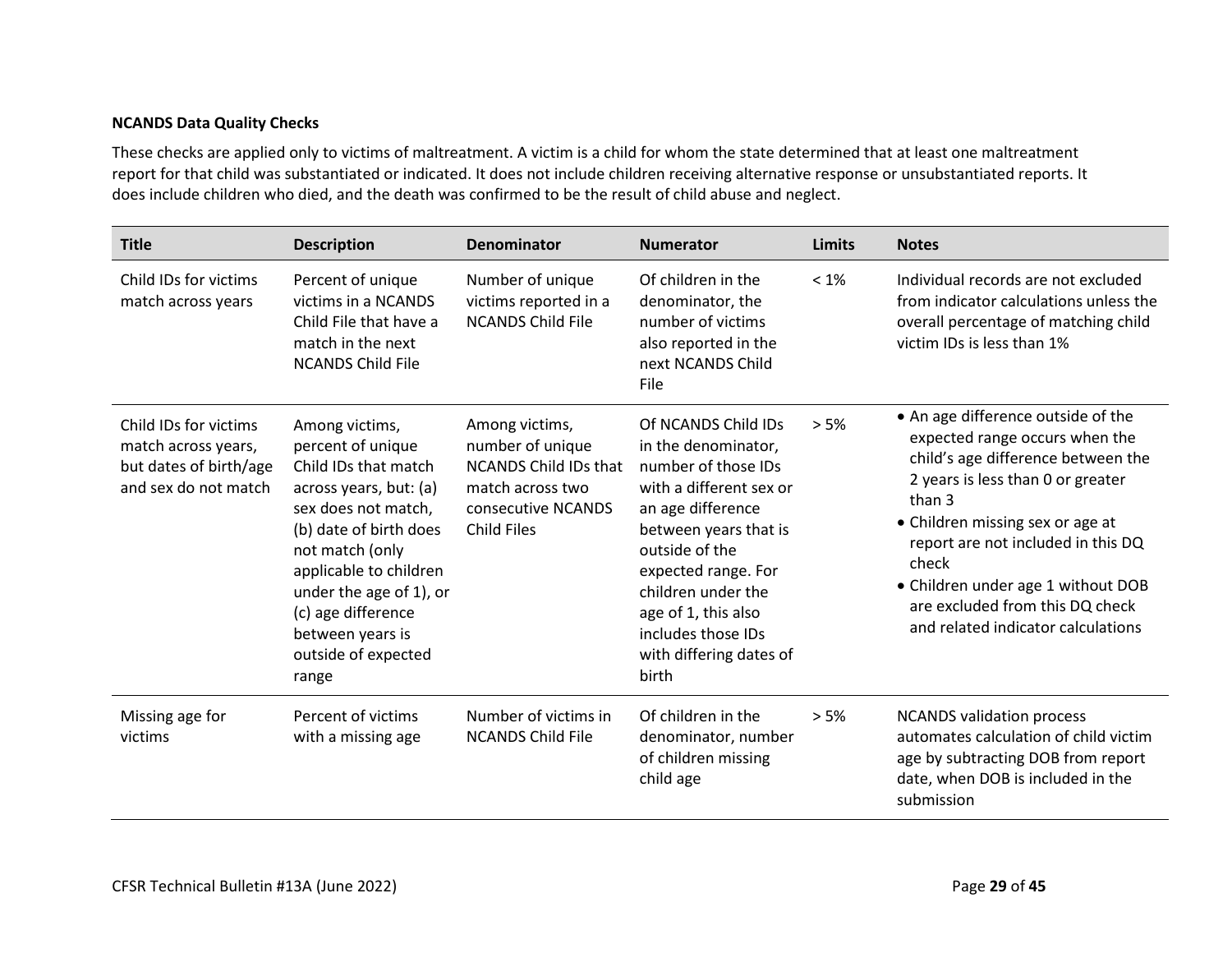| <b>Title</b>                                                                  | <b>Description</b>                                                            | <b>Denominator</b>                                                           | <b>Numerator</b>                                                                                                                   | <b>Limits</b> | <b>Notes</b>                                                                                                                                                                     |
|-------------------------------------------------------------------------------|-------------------------------------------------------------------------------|------------------------------------------------------------------------------|------------------------------------------------------------------------------------------------------------------------------------|---------------|----------------------------------------------------------------------------------------------------------------------------------------------------------------------------------|
| Some victims should<br>have AFCARS IDs in<br>Child File                       | Percent of victims<br>with an AFCARS ID in<br><b>NCANDS Child File</b>        | Number of victims in<br><b>NCANDS Child File</b>                             | Of children in the<br>denominator, number<br>with an AFCARS ID in<br><b>NCANDS Child File</b>                                      | $< 1\%$       |                                                                                                                                                                                  |
| Some victims with<br>AFCARS IDs should<br>match IDs in AFCARS<br><b>Files</b> | Some victims with<br>AFCARS IDs should<br>match IDs in AFCARS<br><b>Files</b> | Number of victims<br>who have AFCARS IDs<br>reported in NCANDS<br>Child File | Of children in the<br>denominator, number<br>that match using<br>AFCARS ID to a child<br>record in AFCARS,<br>during the same year | No.           | Individual records with this condition<br>are not excluded from indicator<br>calculations unless the state does not<br>have at least one case with matching<br><b>AFCARS IDS</b> |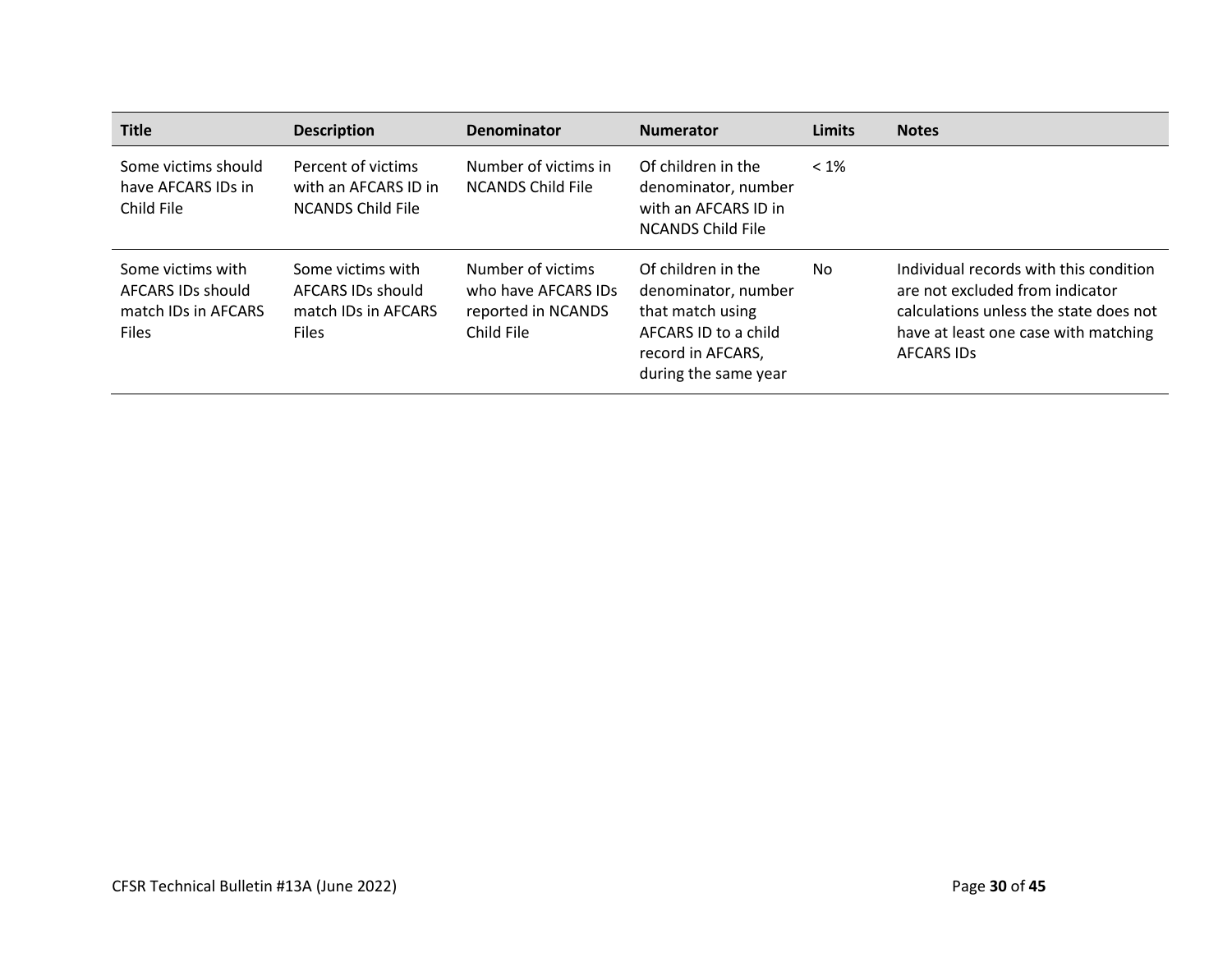# **Attachment B. Methodologies to Calculate and Categorize States' Risk-Standardized Performance Relative to National Performance**

This section describes how the Children's Bureau will calculate state Risk-Standardized Performance (RSP) and categorize performance in comparison to national performance.

## **A. Calculating State Risk-Standardized Performance**

State RSP on each statewide data indicator (SWDI) will be calculated using a multilevel (i.e., hierarchical) model designed for that indicator. A multilevel logistic regression model will be used for indicators in which the outcome for a child either occurred or did not occur (i.e., permanency in 12 months indicators, reentry to foster care, and recurrence of maltreatment). A multilevel Poisson regression model will be used for indicators in which the outcome is a count per unit of time (i.e., placement stability, maltreatment in foster care). We chose multilevel modeling because it is a widely accepted statistical method that enables accurate evaluation of relative performance among states with different case mixes. The multilevel models that we employ when assessing each state's performance takes into account: (1) the variation across states in the age distribution of children served for all indicators, (2) the state's foster care entry rate for permanency in 12 months for children entering foster care, (3) the variation across states in the number of children they serve, and (4) the variation in child outcomes between states.

The result of this statistical modeling is a more accurate value and representation of each state's performance than can be obtained using the state's observed performance. We refer to this performance value as the state's RSP. It is similar to the statistical process used in health care to identify and adjust for variations in patient outcomes that stem from differences in patient characteristics (or risk factors) at the time of health care encounters. The RSP is the ratio of the number of predicted outcomes in the state over the number of expected outcomes (both obtained from the model), multiplied by the national observed performance. This ratio is similar to the "observed over expected" ratio used in other types of statistical analyses.

## **Risk Adjustment**

This section describes risk adjustment and the key steps in the modeling approach, including the calculation of a state's predicted outcomes, expected outcomes, and RSP for the indicator.

## **Child Age**

Risk adjustment is done on the child's age for each indicator (depending on the indicator, it is the child's age at entry, exit, first day of 12-month reporting period, or victimization). Adjusting on age allows us to statistically control for the fact that children of different ages have different likelihoods of experiencing the outcome, regardless of the quality of care a state provides.

## **State Foster Care Entry Rate**

Risk adjustment is done on the state's foster care entry rate (per 1,000 children in the general child population) for one indicator: permanency in 12 months for children entering foster care. Adjusting on foster care entry rate allows us to control statistically for the fact that states with different entry rates have different likelihoods of risk for poor outcomes, regardless of the quality of care a state provides.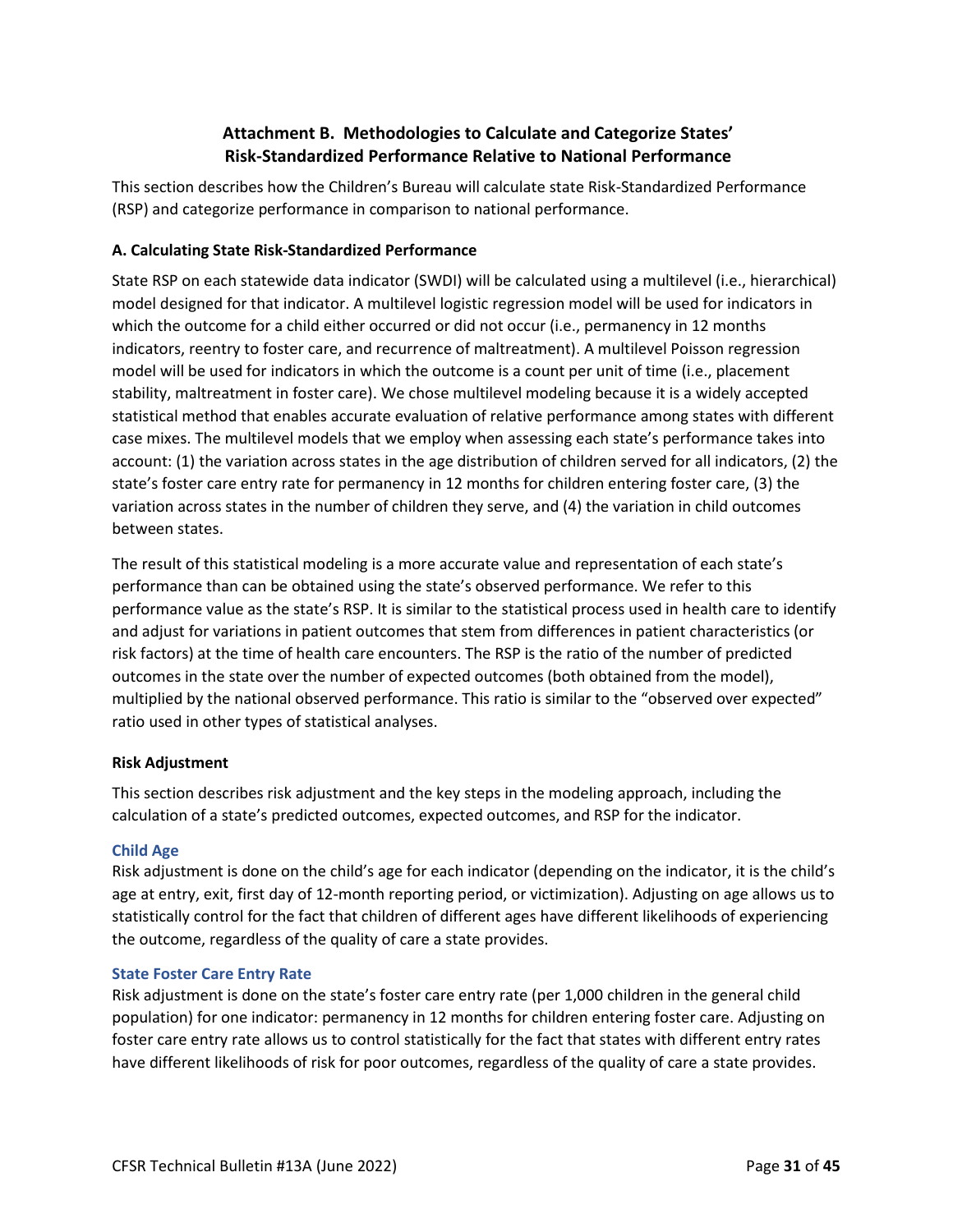We calculate the foster care entry rate as the number of children entering foster care during the 12-month period divided by the number of children in the state's child population, multiplied by 1,000. We obtain the child population data from the population division of the U.S. Census Bureau. These census data reflect population estimates as of July 1 of each year, whereas the 12-month reporting periods we use to define children entering care are either October to September, or April to March. Therefore, we chose to use the Census year closest to the 12-month reporting period the child entered foster care as the denominator. For example, if the indicator follows children who entered care between April 1, 2022, and March 31, 2023 (a "22B23A" file in AFCARS file conventions), we use child population estimates from the July 2022 Census estimate. If the 12-month period spans October 1, 2022, through September 30, 2023, we use population estimates as of July 1, 2023.

## **Steps to Calculate Risk-Standardized Performance**

The process to calculate a state's RSP involves the following steps:

## **Step 1. Calculate each child's predicted probability for experiencing the outcome.**

The regression model determines the predicted probability each child in the state will experience the outcome given his or her age and the state in which he or she resides. Probabilities range from 0.0 (0%, or outcome will never occur) to 1.0 (100%, or outcome will always occur). These probabilities reflect a child's given level of "risk" of experiencing the outcome. For example, the regression model might calculate that the expected probability of a 17-year-old in State X exiting to permanency within 12 months is 0.34, or 34%. For a 1-year-old in State X, the expected probability might be 0.54, or 54%.<sup>11</sup>

#### **Step 2. Calculate the number of children in the state predicted to experience the outcome.**

We sum the predicted probabilities for all children in the state to get the number of children we predict will experience the outcome. This predicted number is the number of outcomes (e.g., exits to permanency by 12 months, number of placement moves) we would predict the state to have based on the state's performance with its actual, observed case mix. Compared to the actual number of children who had the outcome, the predicted number is a better estimate of how the state is likely to perform assuming no change in case mix, policy, and practice.

 $11$  A child's predicted probability is based on two values obtained from the model: (1) the risk associated with the child's age (i.e., the age-specific beta coefficient, or β) plus (2) the state's intercept, which reflects the underlying risk of experiencing the outcome in that state after accounting for the child's risk. The result of this sum is transformed to a probability to ease interpretation. The state's intercept is calculated based on the state's actual observed performance relative to states with similar children—considering how many children it served, the age of these children, and how many of these children experienced the outcome. For permanency indicators, in which a higher number is more desirable, the intercept will be positive for a higher-than-average state, negative for a lower-than-average state, and close to zero for an average state. For the remaining indicators, the opposite is true. If there were no differences among states after adjusting for risk, the intercepts would be identical across all states.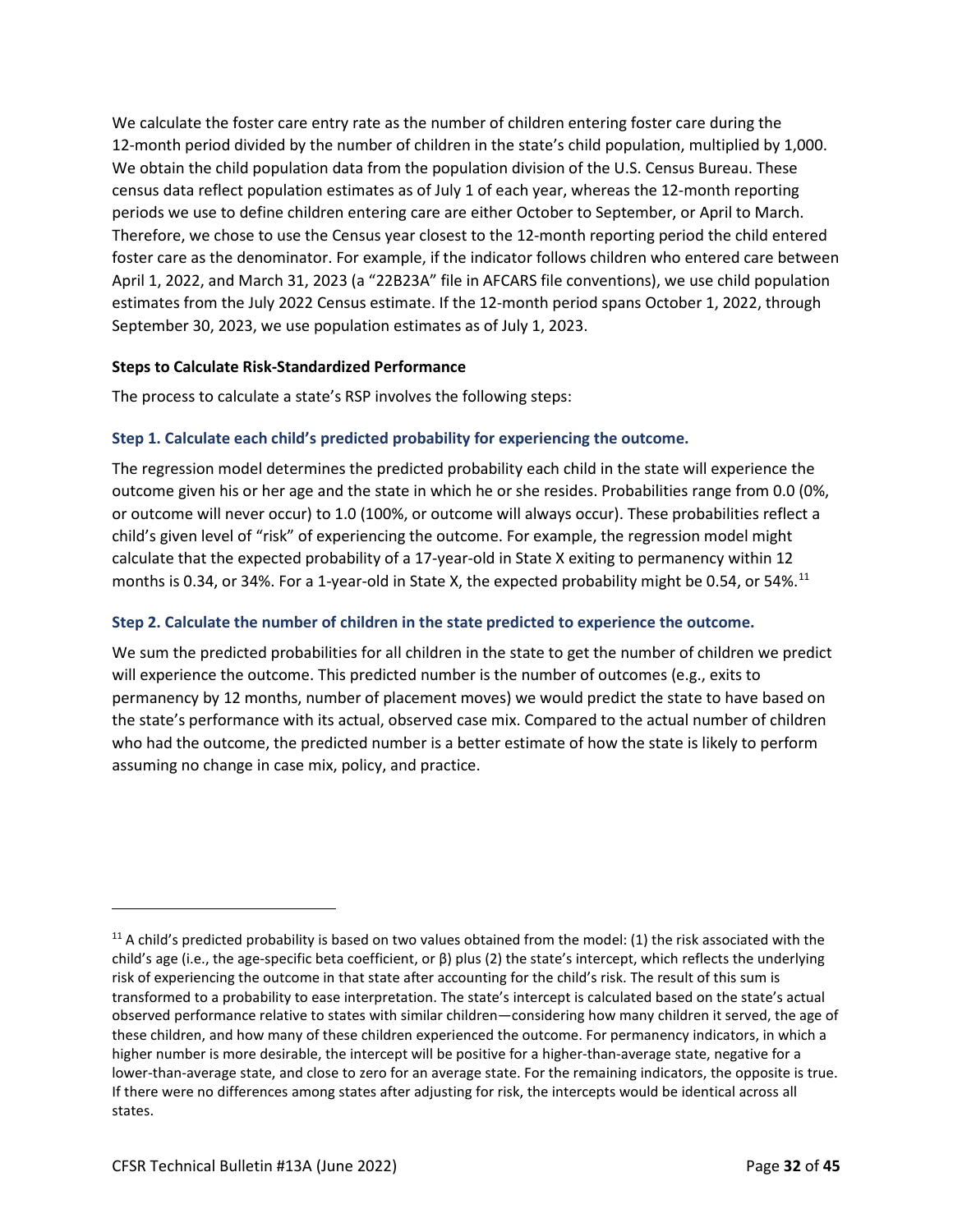#### **Step 3. Calculate each child's expected probability for experiencing the outcome.**

The same regression model then determines the expected probability that each child in the state will experience the outcome, given his or her age, if he or she were in the "average" state. It is similar to the predicted probability obtained in Step 1 but ignores the specific state the child is in. It does this by using data on all children in the nation and ignoring the state he or she is actually in. In other words, each age reflected in the nation's case mix has a given "risk," or probability, of achieving the outcome.<sup>12</sup> For example, the regression model might calculate that the expected probability of a 17-year-old discharging to permanency within 12 months of entering foster care, if he or she were in the "average" state, is 0.23, or 23%. For a 1-year-old, the expected probability might be 0.41, or 41%.

#### **Step 4. Apply the expected probabilities.**

The expected probabilities are applied to the children in each state: Infants in the state are assigned the probability of the outcome associated with being an infant in the "average" state; 17-year-olds in the state are assigned the probability for 17-year-olds in the "average" state; and so on.

#### **Step 5. Calculate the number of children in the state expected to experience the outcome.**

We sum the expected probabilities for all children in the state to get the number of outcomes we would expect if the state's children were served by the "average" state. This expected number is the number of outcomes expected if the "average" state had the state's same case mix.

# **Step 6. We take the ratio of the number of "predicted" outcomes over the number of "expected" outcomes.**

For an indicator like permanency, where higher numbers are more desirable, a state with more predicted than expected exits can be said to have a higher-than-expected permanency rate; the state's ratio will be greater than 1 (e.g., 500 predicted / 400 expected = 1.25). A state with fewer predicted than expected permanency exits can be said to have a lower-than-expected permanency rate; the state's ratio will be less than 1 (e.g., 400 predicted / 500 expected = .80). A state with the same number of predicted as expected exits will have a ratio of 1 (e.g., 500 / 500 = 1.00), which suggests they perform no differently than the "average" state.

#### **Step 7. Convert the ratio to a value with the same units as national performance.**

To convert the ratio into a more meaningful value, we multiply it by the national performance. This puts the ratio into the same units (a percentage or rate per days in care) as the national performance. The result is the state's RSP. As a point of reference, a state with "average" performance (ratio = 1) will have an RSP equal to national performance (i.e., 1 x the national performance). All other RSPs will be better or worse than national performance.

 $12$  A child's expected probability is based on two values obtained from the model: (1) the risk associated with the child's age (i.e., the age-specific beta coefficient, or β) plus (2) the average intercept of all the states, which can be interpreted as the unique level of care the "average" state provides for its children.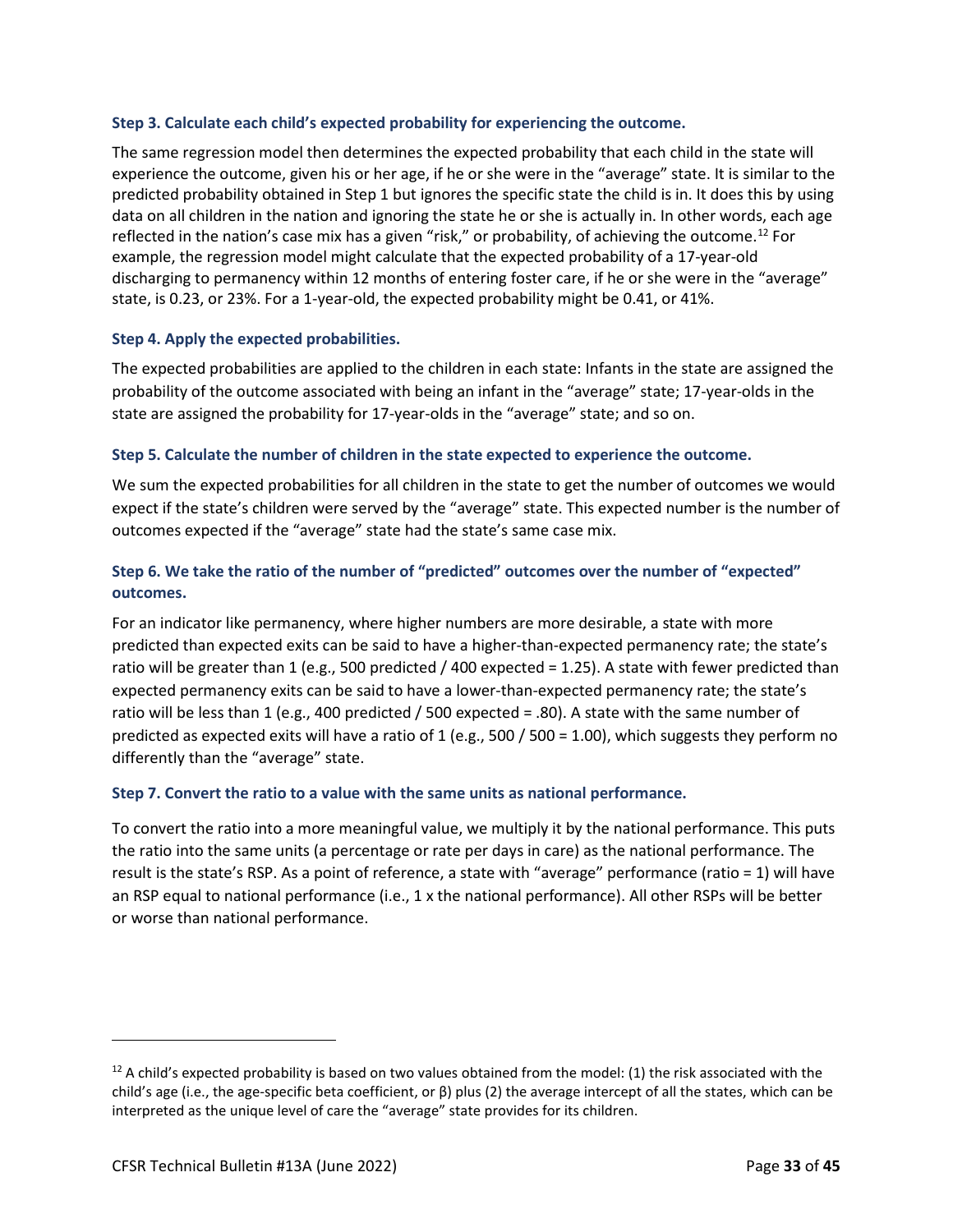#### **Explanation of Risk-Standardized Performance**

In sum, RSP is the ratio of the number of "predicted" outcomes over the number of "expected" outcomes, multiplied by national performance. RSPs can be compared to national performance and are relative to RSPs of other states. However, a state's RSP should not be compared to its observed performance. For example, if a state's RSP for recurrence of maltreatment is higher than its observed performance, this does not mean the state's performance declined after risk adjustment. The converse is also true. $13$ 

Because national performance is essentially the "weighted mean" of the states' observed performance values, national performance will be pulled in the direction of states with larger case populations. The RSP ratio is multiplied by national performance to yield a value that is in the same units as national performance. This process of multiplying by national performance has no statistical properties in and of itself.

## **B. Categorizing State Performance Relative to National Performance**

Because the states' RSPs and national performance are based on the same national case mix, a state's RSP can be compared directly to national performance to determine if the state performed better, worse, or no different than the "average" state.

To determine whether a state's RSP is statistically better, no different, or worse than national performance, we calculate 95% interval estimates around each state's RSP.<sup>14</sup> We will compare each state's interval estimate to the national performance<sup>15</sup> and assign each state to one of three groups:

- "No different than national performance" if the 95% interval estimate surrounding the state's RSP includes national performance.
- "Better than national performance" if the entire 95% interval estimate surrounding the state's RSP is better than national performance.
- "Worse than national performance" if the entire 95% interval estimate surrounding the state's RSP is worse than national performance.

 $13$  To determine the impact of risk adjustment, one strategy is to look at how a state's ranking changed before and after risk adjustment.

<sup>&</sup>lt;sup>14</sup> The RSP is a complex function of parameter estimates, and calculating exact interval estimates requires a computationally intensive bootstrapping process. Therefore, CB calculates approximate confidence intervals by using each child's beta coefficient, each state's intercept, the standard error of the intercept, and the traditional 1.96 multiplier. These confidence intervals produce results identical to those we obtained when using 95% confidence intervals around each state's intercept, which is a less communicable metric but a recognized approach to identifying groups that are statistically above or below a standard rate, like the national observed performance.

<sup>&</sup>lt;sup>15</sup> Comparing the upper and lower interval estimates to the national performance is done using rounded versions of these data points. For indicators expressed as a percentage, the interval estimates and national performance are rounded to one decimal place. For indicators expressed as a rate (maltreatment in foster care and placement stability), the interval estimates are rounded to two decimal places. We chose to round these values because we do not believe it is appropriate to attempt to measure state performance to the degree of precision implied by three or more decimal places.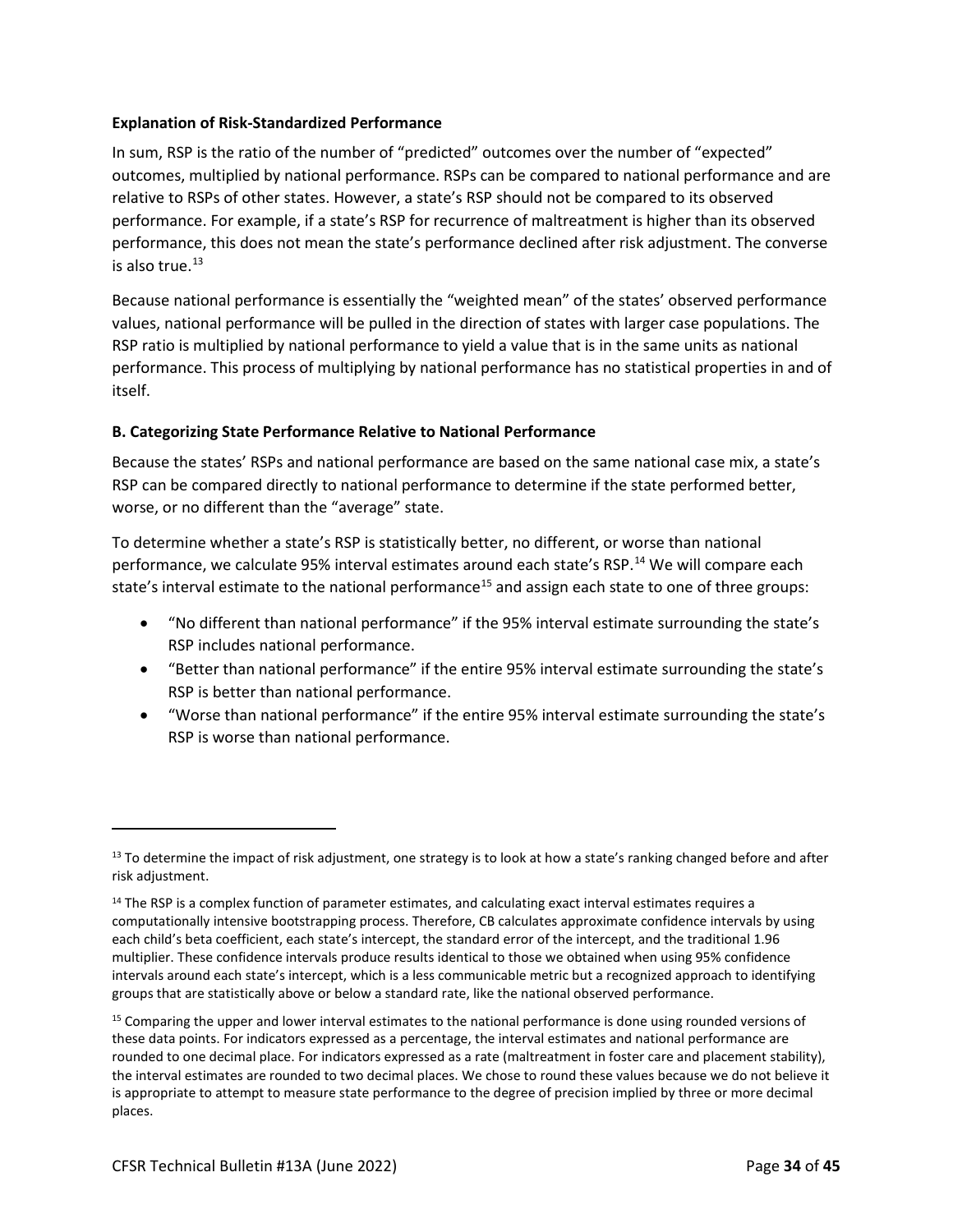# **Attachment C. Example Sustained Improvement Goals and High-Performance Values Across Baseline Performances for Sample Sizes of 33 and 65 Applicable Cases**

*Table C1. Example Scaling Factors, Amounts of Improvement, Sustained Improvement Goals, High-Performance Values, and the Corresponding Number of Additional Strength Ratings Required for a Sample Size of 33 Applicable Cases for an Item*

|                 |                 |                | <b>Amount of</b>                           |                                 | <b>Additional Strength</b>                         | Amount of                                         |                      | <b>Additional Strength</b>                       |
|-----------------|-----------------|----------------|--------------------------------------------|---------------------------------|----------------------------------------------------|---------------------------------------------------|----------------------|--------------------------------------------------|
| <b>Baseline</b> | <b>Strength</b> | <b>Scaling</b> | <b>Improvement for</b><br><b>Sustained</b> | <b>Sustained</b><br>Improvement | <b>Ratings Needed to</b><br><b>Reach Sustained</b> | <b>Improvement for</b><br><b>High-Performance</b> | High-<br>Performance | <b>Ratings Needed to</b><br><b>Achieve High-</b> |
| Performance     | <b>Ratings</b>  | Factor         | <b>Improvement Goal</b>                    | Goal                            | <b>Improvement Goal</b>                            | Value                                             | Value                | <b>Performance Value</b>                         |
| 0.00%           | 0               | 0.90           | 22.50%                                     | 23%                             | 8                                                  | 45.00%                                            | 45%                  | 15                                               |
| 3.03%           | $\mathbf{1}$    | 0.87           | 21.74%                                     | 25%                             | 8                                                  | 43.48%                                            | 47%                  | 15                                               |
| 6.06%           | $\overline{a}$  | 0.84           | 20.98%                                     | 28%                             | 8                                                  | 41.97%                                            | 49%                  | 15                                               |
| 9.09%           | 3               | 0.81           | 20.23%                                     | 30%                             | $\overline{7}$                                     | 40.45%                                            | 50%                  | 14                                               |
| 12.12%          | 4               | 0.78           | 19.47%                                     | 32%                             | $\overline{7}$                                     | 38.94%                                            | 52%                  | 13                                               |
| 15.15%          | 5               | 0.75           | 18.71%                                     | 34%                             | $\overline{7}$                                     | 37.42%                                            | 53%                  | 13                                               |
| 18.18%          | 6               | 0.72           | 17.95%                                     | 37%                             | $\overline{7}$                                     | 35.91%                                            | 55%                  | 12                                               |
| 21.21%          | $\overline{7}$  | 0.69           | 17.20%                                     | 39%                             | 6                                                  | 34.39%                                            | 56%                  | 12                                               |
| 24.24%          | 8               | 0.66           | 16.44%                                     | 41%                             | 6                                                  | 32.88%                                            | 58%                  | 11                                               |
| 27.27%          | 9               | 0.63           | 15.68%                                     | 43%                             | 6                                                  | 31.36%                                            | 59%                  | 11                                               |
| 30.30%          | 10              | 0.60           | 14.92%                                     | 46%                             | 6                                                  | 29.85%                                            | 61%                  | 10                                               |
| 33.33%          | 11              | 0.57           | 14.17%                                     | 48%                             | 5                                                  | 28.33%                                            | 62%                  | 10                                               |
| 36.36%          | 12              | 0.54           | 13.41%                                     | 50%                             | 5                                                  | 26.82%                                            | 64%                  | 9                                                |
| 39.39%          | 13              | 0.51           | 12.65%                                     | 53%                             | 5                                                  | 25.30%                                            | 65%                  | 9                                                |
| 42.42%          | 14              | 0.48           | 11.89%                                     | 55%                             | 4                                                  | 23.79%                                            | 67%                  | 8                                                |
| 45.45%          | 15              | 0.45           | 11.14%                                     | 57%                             | 4                                                  | 22.27%                                            | 68%                  | 8                                                |
| 48.48%          | 16              | 0.42           | 10.38%                                     | 59%                             | 4                                                  | 20.76%                                            | 70%                  | $\overline{7}$                                   |
| 51.52%          | 17              | 0.38           | 9.62%                                      | 62%                             | $\overline{\mathbf{4}}$                            | 19.24%                                            | 71%                  | $\overline{7}$                                   |
| 54.55%          | 18              | 0.35           | 8.86%                                      | 64%                             | 3                                                  | 17.73%                                            | 73%                  | 6                                                |
| 57.58%          | 19              | 0.32           | 8.11%                                      | 66%                             | 3                                                  | 16.21%                                            | 74%                  | 6                                                |
| 60.61%          | 20              | 0.29           | 7.35%                                      | 68%                             | 3                                                  | 14.70%                                            | 76%                  | 5                                                |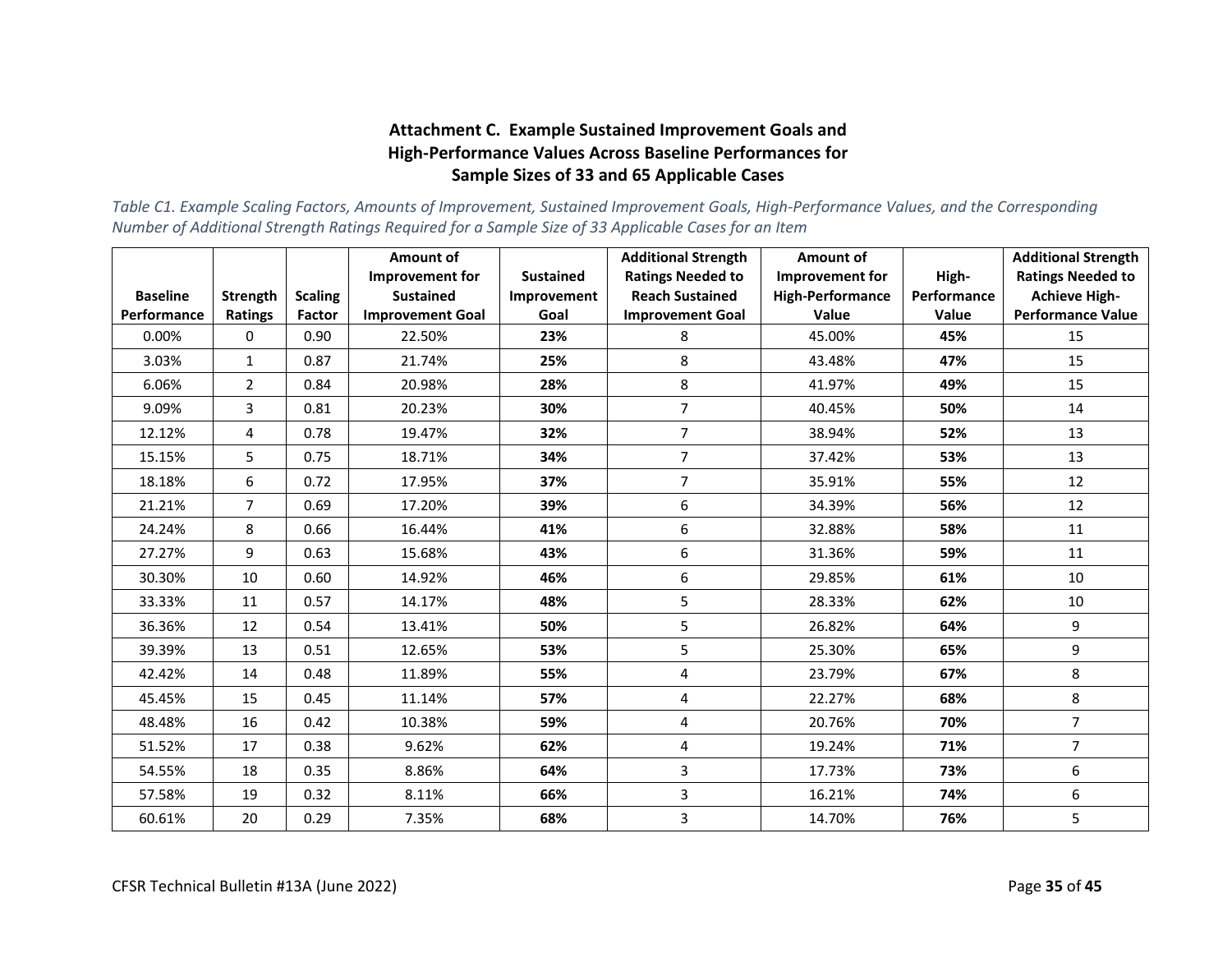| <b>Baseline</b> | Strength | <b>Scaling</b> | Amount of<br>Improvement for<br><b>Sustained</b> | <b>Sustained</b><br>Improvement | <b>Additional Strength</b><br><b>Ratings Needed to</b><br><b>Reach Sustained</b> | Amount of<br>Improvement for<br><b>High-Performance</b> | High-<br>Performance | <b>Additional Strength</b><br><b>Ratings Needed to</b><br><b>Achieve High-</b> |
|-----------------|----------|----------------|--------------------------------------------------|---------------------------------|----------------------------------------------------------------------------------|---------------------------------------------------------|----------------------|--------------------------------------------------------------------------------|
| Performance     | Ratings  | Factor         | <b>Improvement Goal</b>                          | Goal                            | <b>Improvement Goal</b>                                                          | Value                                                   | Value                | <b>Performance Value</b>                                                       |
| 63.64%          | 21       | 0.26           | 6.59%                                            | 71%                             | 3                                                                                | 13.18%                                                  | 77%                  | 5                                                                              |
| 66.67%          | 22       | 0.23           | 5.83%                                            | 73%                             | $\overline{2}$                                                                   | 11.67%                                                  | 79%                  | 4                                                                              |
| 69.70%          | 23       | 0.20           | 5.08%                                            | 75%                             | $\overline{2}$                                                                   | 10.15%                                                  | 80%                  | 4                                                                              |
| 72.73%          | 24       | 0.17           | 4.32%                                            | 78%                             | $\overline{2}$                                                                   | 8.64%                                                   | 82%                  | 3                                                                              |
| 75.76%          | 25       | 0.14           | 3.56%                                            | 80%                             | 2                                                                                | 7.12%                                                   | 83%                  | 3                                                                              |
| 78.79%          | 26       | 0.11           | 2.80%                                            | 82%                             |                                                                                  | 5.61%                                                   | 85%                  | $\overline{2}$                                                                 |
| 81.82%          | 27       | 0.08           | 2.05%                                            | 84%                             |                                                                                  | 4.09%                                                   | 86%                  | $\overline{2}$                                                                 |
| 84.85%          | 28       | 0.05           | 1.29%                                            | 87%                             |                                                                                  | 2.58%                                                   | 88%                  |                                                                                |
| 87.88%          | 29       | 0.02           | 0.53%                                            | 89%                             | $\mathbf{1}$                                                                     | 1.06%                                                   | 89%                  | 1                                                                              |
| 90.91%          | 30       | $N/A^*$        | N/A                                              | N/A                             | N/A                                                                              | N/A                                                     | N/A                  | N/A                                                                            |
| 93.94%          | 31       | N/A            | N/A                                              | N/A                             | N/A                                                                              | N/A                                                     | N/A                  | N/A                                                                            |
| 96.97%          | 32       | N/A            | N/A                                              | N/A                             | N/A                                                                              | N/A                                                     | N/A                  | N/A                                                                            |
| 100.00%         | 33       | N/A            | N/A                                              | N/A                             | N/A                                                                              | N/A                                                     | N/A                  | N/A                                                                            |

\* Note: N/A indicates Not Applicable as ongoing measurement is not required.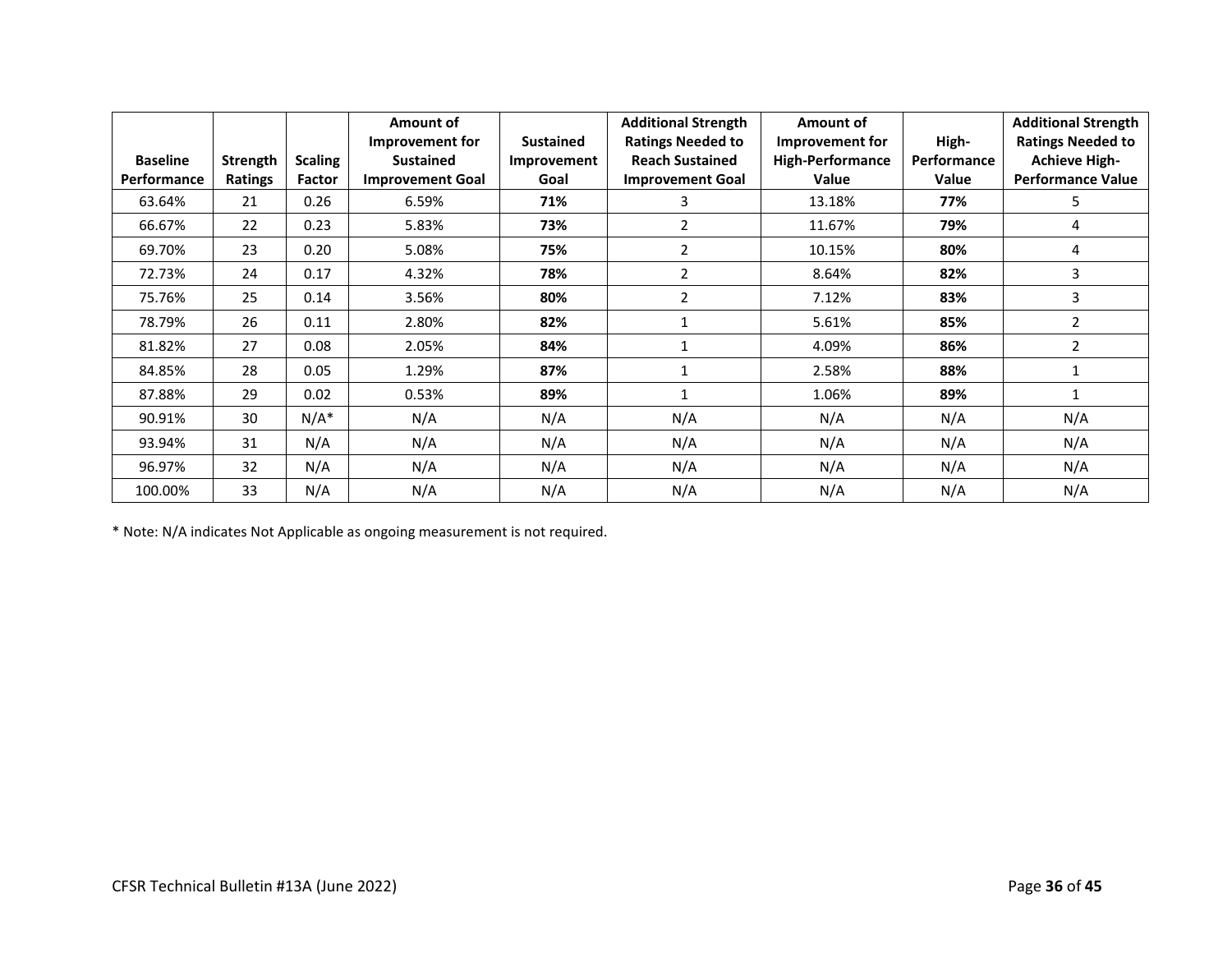|                 |                 |                | Amount of               |                  | <b>Additional Strength</b> | Amount of               |             | <b>Additional Strength</b> |
|-----------------|-----------------|----------------|-------------------------|------------------|----------------------------|-------------------------|-------------|----------------------------|
|                 |                 |                | <b>Improvement for</b>  | <b>Sustained</b> | <b>Ratings Needed to</b>   | Improvement for         | High-       | <b>Ratings Needed to</b>   |
| <b>Baseline</b> | <b>Strength</b> | <b>Scaling</b> | <b>Sustained</b>        | Improvement      | <b>Reach Sustained</b>     | <b>High-Performance</b> | Performance | <b>Achieve High-</b>       |
| Performance     | <b>Ratings</b>  | Factor         | <b>Improvement Goal</b> | Goal             | <b>Improvement Goal</b>    | Value                   | Value       | <b>Performance Value</b>   |
| 0.00%           | 0               | 0.90           | 22.50%                  | 23%              | 15                         | 45.00%                  | 45%         | 29                         |
| 1.54%           | $\mathbf{1}$    | 0.88           | 22.12%                  | 24%              | 15                         | 44.23%                  | 46%         | 29                         |
| 3.08%           | $\overline{2}$  | 0.87           | 21.73%                  | 25%              | 14                         | 43.46%                  | 47%         | 29                         |
| 4.62%           | 3               | 0.85           | 21.35%                  | 26%              | 14                         | 42.69%                  | 48%         | 28                         |
| 6.15%           | 4               | 0.84           | 20.96%                  | 28%              | 14                         | 41.92%                  | 49%         | 28                         |
| 7.69%           | 5               | 0.82           | 20.58%                  | 29%              | 14                         | 41.15%                  | 49%         | 27                         |
| 9.23%           | 6               | 0.81           | 20.19%                  | 30%              | 14                         | 40.38%                  | 50%         | 27                         |
| 10.77%          | $\overline{7}$  | 0.79           | 19.81%                  | 31%              | 13                         | 39.62%                  | 51%         | 26                         |
| 12.31%          | 8               | 0.78           | 19.42%                  | 32%              | 13                         | 38.85%                  | 52%         | 26                         |
| 13.85%          | 9               | 0.76           | 19.04%                  | 33%              | 13                         | 38.08%                  | 52%         | 25                         |
| 15.38%          | 10              | 0.75           | 18.65%                  | 35%              | 13                         | 37.31%                  | 53%         | 25                         |
| 16.92%          | 11              | 0.73           | 18.27%                  | 36%              | 13                         | 36.54%                  | 54%         | 24                         |
| 18.46%          | 12              | 0.72           | 17.88%                  | 37%              | 12                         | 35.77%                  | 55%         | 24                         |
| 20.00%          | 13              | 0.70           | 17.50%                  | 38%              | 12                         | 35.00%                  | 55%         | 23                         |
| 21.54%          | 14              | 0.68           | 17.12%                  | 39%              | 12                         | 34.23%                  | 56%         | 23                         |
| 23.08%          | 15              | 0.67           | 16.73%                  | 40%              | 11                         | 33.46%                  | 57%         | 22                         |
| 24.62%          | 16              | 0.65           | 16.35%                  | 41%              | 11                         | 32.69%                  | 58%         | 22                         |
| 26.15%          | 17              | 0.64           | 15.96%                  | 43%              | 11                         | 31.92%                  | 59%         | 22                         |
| 27.69%          | 18              | 0.62           | 15.58%                  | 44%              | 11                         | 31.15%                  | 59%         | 21                         |
| 29.23%          | 19              | 0.61           | 15.19%                  | 45%              | 10                         | 30.38%                  | 60%         | 20                         |
| 30.77%          | 20              | 0.59           | 14.81%                  | 46%              | 10                         | 29.62%                  | 61%         | 20                         |
| 32.31%          | 21              | 0.58           | 14.42%                  | 47%              | 10                         | 28.85%                  | 62%         | 19                         |
| 33.85%          | 22              | 0.56           | 14.04%                  | 48%              | 9                          | 28.08%                  | 62%         | 18                         |
| 35.38%          | 23              | 0.55           | 13.65%                  | 50%              | $9* (10)$                  | 27.31%                  | 63%         | 18                         |

*Table C2. Example Scaling Factors, Amounts of Improvement, Sustained Improvement Goals, High-Performance Values, and the Corresponding Number of Additional Strength Ratings Required for a Sample Size of 65 Applicable Cases for an Item*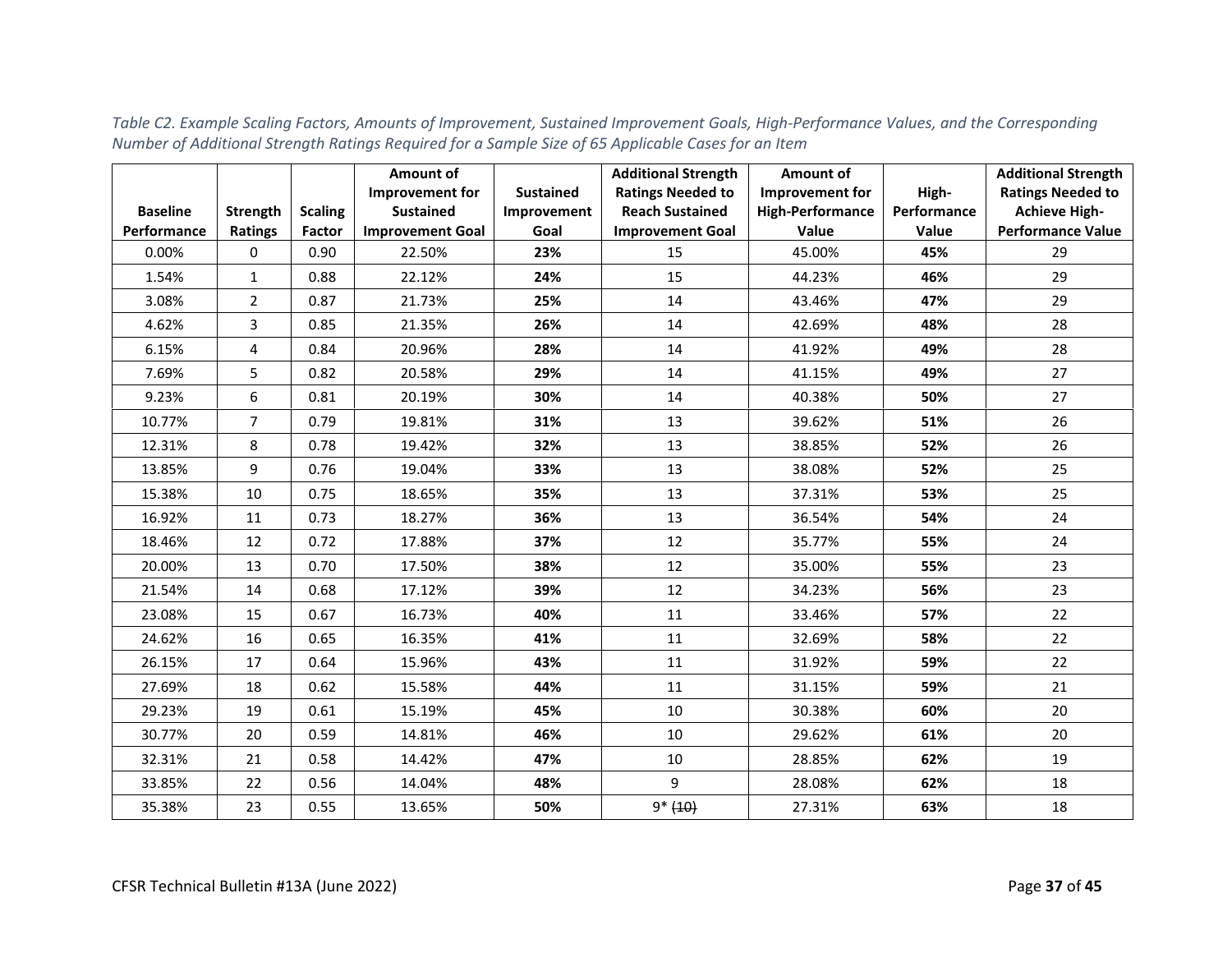|                 |                |                | Amount of               |                  | <b>Additional Strength</b> | Amount of               |             | <b>Additional Strength</b> |
|-----------------|----------------|----------------|-------------------------|------------------|----------------------------|-------------------------|-------------|----------------------------|
|                 |                |                | Improvement for         | <b>Sustained</b> | <b>Ratings Needed to</b>   | Improvement for         | High-       | <b>Ratings Needed to</b>   |
| <b>Baseline</b> | Strength       | <b>Scaling</b> | <b>Sustained</b>        | Improvement      | <b>Reach Sustained</b>     | <b>High-Performance</b> | Performance | <b>Achieve High-</b>       |
| Performance     | <b>Ratings</b> | Factor         | <b>Improvement Goal</b> | Goal             | <b>Improvement Goal</b>    | Value                   | Value       | <b>Performance Value</b>   |
| 36.92%          | 24             | 0.53           | 13.27%                  | 51%              | 9                          | 26.54%                  | 64%         | 18                         |
| 38.46%          | 25             | 0.52           | 12.88%                  | 52%              | 9                          | 25.77%                  | 65%         | 17                         |
| 40.00%          | 26             | 0.50           | 12.50%                  | 53%              | 9                          | 25.00%                  | 65%         | 16                         |
| 41.54%          | 27             | 0.48           | 12.12%                  | 54%              | 8                          | 24.23%                  | 66%         | 16                         |
| 43.08%          | 28             | 0.47           | 11.73%                  | 55%              | 8                          | 23.46%                  | 67%         | 16                         |
| 44.62%          | 29             | 0.45           | 11.35%                  | 56%              | 8                          | 22.69%                  | 68%         | 15                         |
| 46.15%          | 30             | 0.44           | 10.96%                  | 58%              | 8                          | 21.92%                  | 69%         | 15                         |
| 47.69%          | 31             | 0.42           | 10.58%                  | 59%              | 8                          | 21.15%                  | 69%         | 14                         |
| 49.23%          | 32             | 0.41           | 10.19%                  | 60%              | $\overline{7}$             | 20.38%                  | 70%         | 14                         |
| 50.77%          | 33             | 0.39           | 9.81%                   | 61%              | $\overline{7}$             | 19.62%                  | 71%         | 13                         |
| 52.31%          | 34             | 0.38           | 9.42%                   | 62%              | 6                          | 18.85%                  | 72%         | 13                         |
| 53.85%          | 35             | 0.36           | 9.04%                   | 63%              | 6                          | 18.08%                  | 72%         | 12                         |
| 55.38%          | 36             | 0.35           | 8.65%                   | 65%              | 6                          | 17.31%                  | 73%         | 12                         |
| 56.92%          | 37             | 0.33           | 8.27%                   | 66%              | 6                          | 16.54%                  | 74%         | 11                         |
| 58.46%          | 38             | 0.32           | 7.88%                   | 67%              | 6                          | 15.77%                  | 75%         | 11                         |
| 60.00%          | 39             | 0.30           | 7.50%                   | 68%              | 5                          | 15.00%                  | 75%         | 10                         |
| 61.54%          | 40             | 0.28           | 7.12%                   | 69%              | 5                          | 14.23%                  | 76%         | 10                         |
| 63.08%          | 41             | 0.27           | 6.73%                   | 70%              | 5                          | 13.46%                  | 77%         | 9                          |
| 64.62%          | 42             | 0.25           | 6.35%                   | 71%              | $\overline{\mathbf{4}}$    | 12.69%                  | 78%         | 9                          |
| 66.15%          | 43             | 0.24           | 5.96%                   | 73%              | $4*(5)$                    | 11.92%                  | 79%         | 9                          |
| 67.69%          | 44             | 0.22           | 5.58%                   | 74%              | 4                          | 11.15%                  | 79%         | 8                          |
| 69.23%          | 45             | 0.21           | 5.19%                   | 75%              | 4                          | 10.38%                  | 80%         | $\overline{7}$             |
| 70.77%          | 46             | 0.19           | 4.81%                   | 76%              | 4                          | 9.62%                   | 81%         | $\overline{7}$             |
| 72.31%          | 47             | 0.18           | 4.42%                   | 77%              | 3                          | 8.85%                   | 82%         | 6                          |
| 73.85%          | 48             | 0.16           | 4.04%                   | 78%              | 3                          | 8.08%                   | 82%         | 5                          |
| 75.38%          | 49             | 0.15           | 3.65%                   | 80%              | 3                          | 7.31%                   | 83%         | 5                          |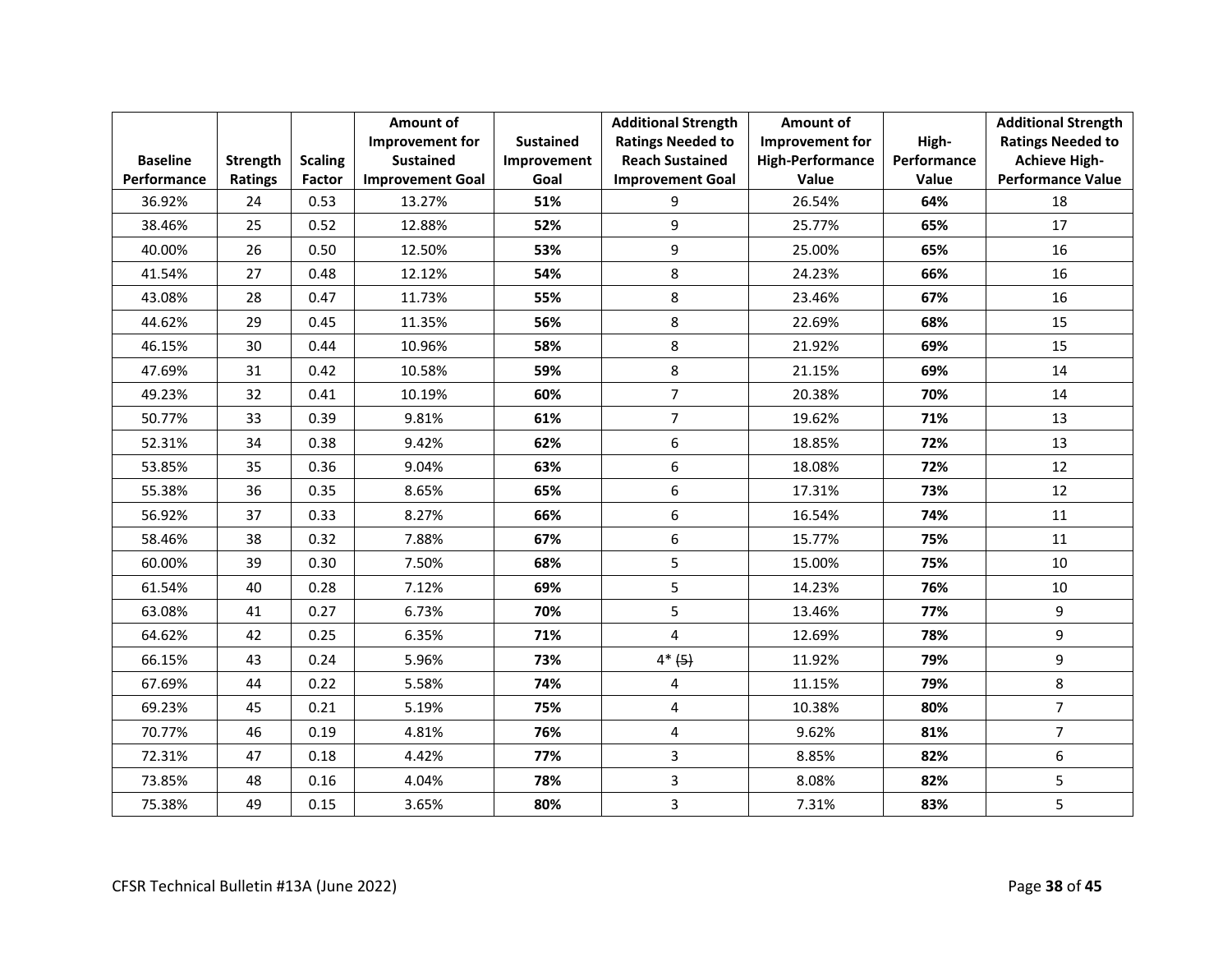|                 |                 |                | Amount of               |                  | <b>Additional Strength</b> | Amount of               |              | <b>Additional Strength</b> |
|-----------------|-----------------|----------------|-------------------------|------------------|----------------------------|-------------------------|--------------|----------------------------|
|                 |                 |                | Improvement for         | <b>Sustained</b> | <b>Ratings Needed to</b>   | Improvement for         | High-        | <b>Ratings Needed to</b>   |
| <b>Baseline</b> | <b>Strength</b> | <b>Scaling</b> | <b>Sustained</b>        | Improvement      | <b>Reach Sustained</b>     | <b>High-Performance</b> | Performance  | <b>Achieve High-</b>       |
| Performance     | <b>Ratings</b>  | Factor         | <b>Improvement Goal</b> | Goal             | <b>Improvement Goal</b>    | Value                   | <b>Value</b> | <b>Performance Value</b>   |
| 76.92%          | 50              | 0.13           | 3.27%                   | 81%              | 3                          | 6.54%                   | 84%          | 5                          |
| 78.46%          | 51              | 0.12           | 2.88%                   | 82%              | $\overline{2}$             | 5.77%                   | 85%          | 4                          |
| 80.00%          | 52              | 0.10           | 2.50%                   | 83%              | $\overline{2}$             | 5.00%                   | 85%          | 3                          |
| 81.54%          | 53              | 0.08           | 2.12%                   | 84%              | $\overline{2}$             | 4.23%                   | 86%          | 3                          |
| 83.08%          | 54              | 0.07           | 1.73%                   | 85%              | 1                          | 3.46%                   | 87%          | 3                          |
| 84.62%          | 55              | 0.05           | 1.35%                   | 86%              | $\mathbf{1}$               | 2.69%                   | 88%          | $\overline{2}$             |
| 86.15%          | 56              | 0.04           | 0.96%                   | 88%              | $\mathbf{1}$               | 1.92%                   | 89%          | $\overline{2}$             |
| 87.69%          | 57              | 0.02           | 0.58%                   | 89%              | 1                          | 1.15%                   | 89%          | 1                          |
| 89.23%          | 58              | 0.01           | 0.19%                   | 90%              | $\mathbf{1}$               | 0.38%                   | 90%          | 1                          |
| 90.77%          | 59              | $N/A**$        | N/A                     | N/A              | N/A                        | N/A                     | N/A          | N/A                        |
| 92.31%          | 60              | N/A            | N/A                     | N/A              | N/A                        | N/A                     | N/A          | N/A                        |
| 93.85%          | 61              | N/A            | N/A                     | N/A              | N/A                        | N/A                     | N/A          | N/A                        |
| 95.38%          | 62              | N/A            | N/A                     | N/A              | N/A                        | N/A                     | N/A          | N/A                        |
| 96.92%          | 63              | N/A            | N/A                     | N/A              | N/A                        | N/A                     | N/A          | N/A                        |
| 98.46%          | 64              | N/A            | N/A                     | N/A              | N/A                        | N/A                     | N/A          | N/A                        |
| 100.00%         | 65              | N/A            | N/A                     | N/A              | N/A                        | N/A                     | N/A          | N/A                        |

\* Due to rounding, there are rare instances in which, for a given number of applicable cases, a state's baseline performance requires a greater number of additional cases rated as a Strength to meet the sustained improvement goal or high-performance value than a lower-performing state. When this occurs, the lower of the two numbers will be used to equitably assess whether the required amount of improvement is achieved in subsequent measurement periods with the same number of applicable cases as the baseline period.

\*\* Note: N/A indicates Not Applicable as ongoing measurement is not required.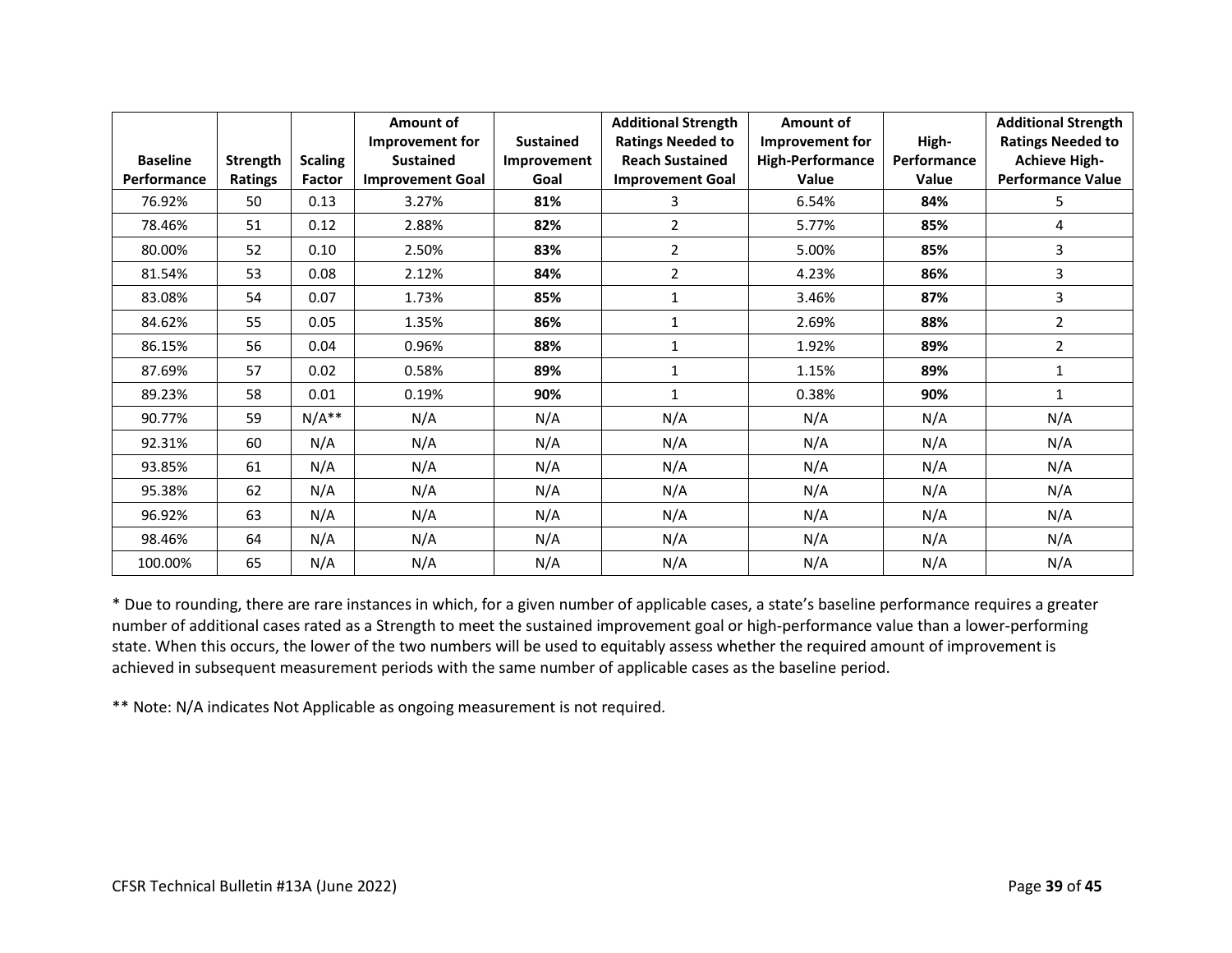# **Attachment D. CFSR Round 4 Statewide Data Indicators National Performance**

*Table D1. CFSR Round 4 National Performance for Statewide Data Indicators*

| <b>Statewide Data Indicators</b>                                  | <b>National</b><br>Performance | Data Periods Used to Set<br><b>National Performance</b> | <b>States Excluded Due to</b><br><b>Data Quality Issues</b> |
|-------------------------------------------------------------------|--------------------------------|---------------------------------------------------------|-------------------------------------------------------------|
| <b>Safety Outcome 1</b>                                           |                                |                                                         |                                                             |
| Maltreatment in foster care                                       | 9.07 victimizations*           | 19A, 19B, FY19, FY20                                    | No states                                                   |
| Recurrence of maltreatment                                        | 9.7%                           | FY19, FY20                                              | NC, PR                                                      |
| <b>Permanency Outcome 1</b>                                       |                                |                                                         |                                                             |
| Permanency in 12 months for children entering foster care         | 35.2%                          | 19B, 20A, 20B, 21A, 21B                                 | MD.                                                         |
| Permanency in 12 months for children in care 12-23 months         | 43.8%                          | 21A, 21B                                                | No states                                                   |
| Permanency in 12 months for children in care 24 months or<br>more | 37.3%                          | 21A, 21B                                                | No states                                                   |
| Reentry to foster care in 12 months                               | 5.6%                           | 20A, 20B, 21A, 21B                                      | <b>MD</b>                                                   |
| Placement stability                                               | 4.48 moves**                   | 21A, 21B                                                | AZ                                                          |

<span id="page-39-0"></span>\* Per 100,000 days in care. / \*\* Per 1,000 days in care.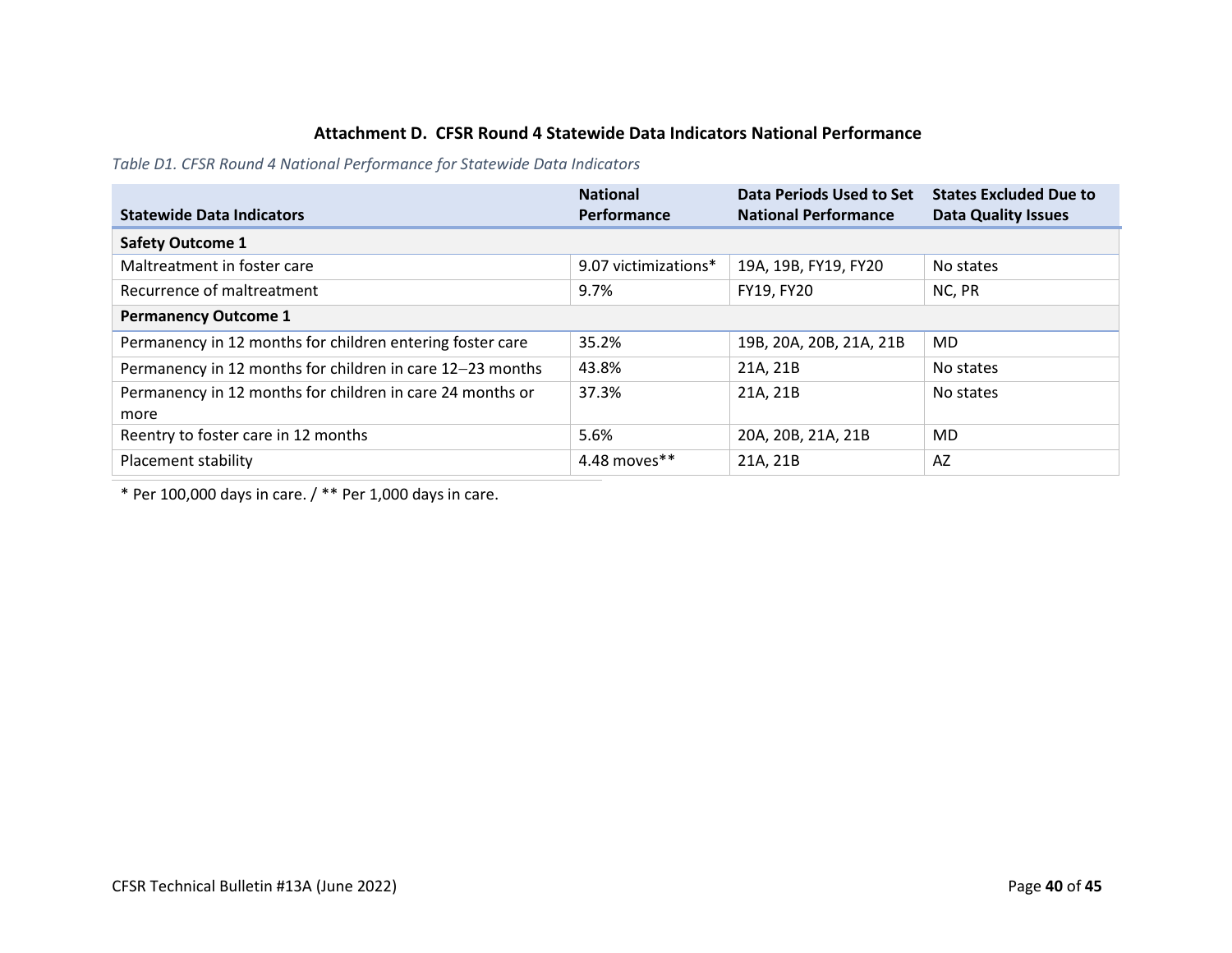## **Attachment E. CFSR Round 4 National Caps and Floors for Improvement Factors**

State improvement factors may be adjusted based on national caps and floors that have been set for each indicator and remain fixed throughout Round 4. See Table E1 below. States with an improvement factor that exceeds the national cap will have the factor replaced with the cap. States with an improvement factor that exceeds the national floor will have the factor replaced with the floor. States with improvement factors that fall between the national cap and floor will use the improvement factor generated by the state's data to calculate the improvement goal.

The method used to establish the national improvement factor cap and floor for each indicator is identified in the steps below:

#### **Step A. Calculated and ranked improvement factors for all states.**

Improvement factors for *all* states [were calculated using the past 3 years of observed performance. See Section B. Method to Calculate](#page-13-0)  Statewide Data Indicator Improvement Goals, Steps 1 through 4 of this bulletin. State improvement factors were ranked and re-ordered according to the size of the improvement factor, from largest to smallest.

#### <span id="page-40-0"></span>**Step B. Determined the national cap for improvement factors (50th percentile).**

For each indicator, the middle of the distribution (50<sup>th</sup> percentile) of the set of improvement factors for all states was identified. The value corresponding to the 50<sup>th</sup> percentile was rounded to three decimal places and set as the national cap for state improvement factors.

Note: When a higher percentage is the desired direction of performance, state improvement factors greater than the one at the 50<sup>th</sup> percentile will be replaced with the one at the 50<sup>th</sup> percentile. Conversely, when a lower percentage is the desired direction of performance, state improvement factors lower than the one at the 50<sup>th</sup> percentile will be replaced with the one at the 50<sup>th</sup> percentile.

# Step C. Determined the national floor for improvement factors (20<sup>th</sup> or 80<sup>th</sup> percentile).

For each indicator where higher performance is desired (i.e., permanency in 12 months indicators) the 20<sup>th</sup> percentile of all state improvement factors was identified and set as the national floor. For each indicator where lower performance is desired (i.e., reentry to foster care, placement stability, recurrence of maltreatment, maltreatment in foster care), the 80<sup>th</sup> percentile of all state improvement factors-was identified and set as the national floor. The value corresponding to the 20<sup>th</sup>/80<sup>th</sup> percentile was rounded to three decimal places.

When the national cap or floor is used for the improvement factor, it will be referred to as an "adjusted improvement factor."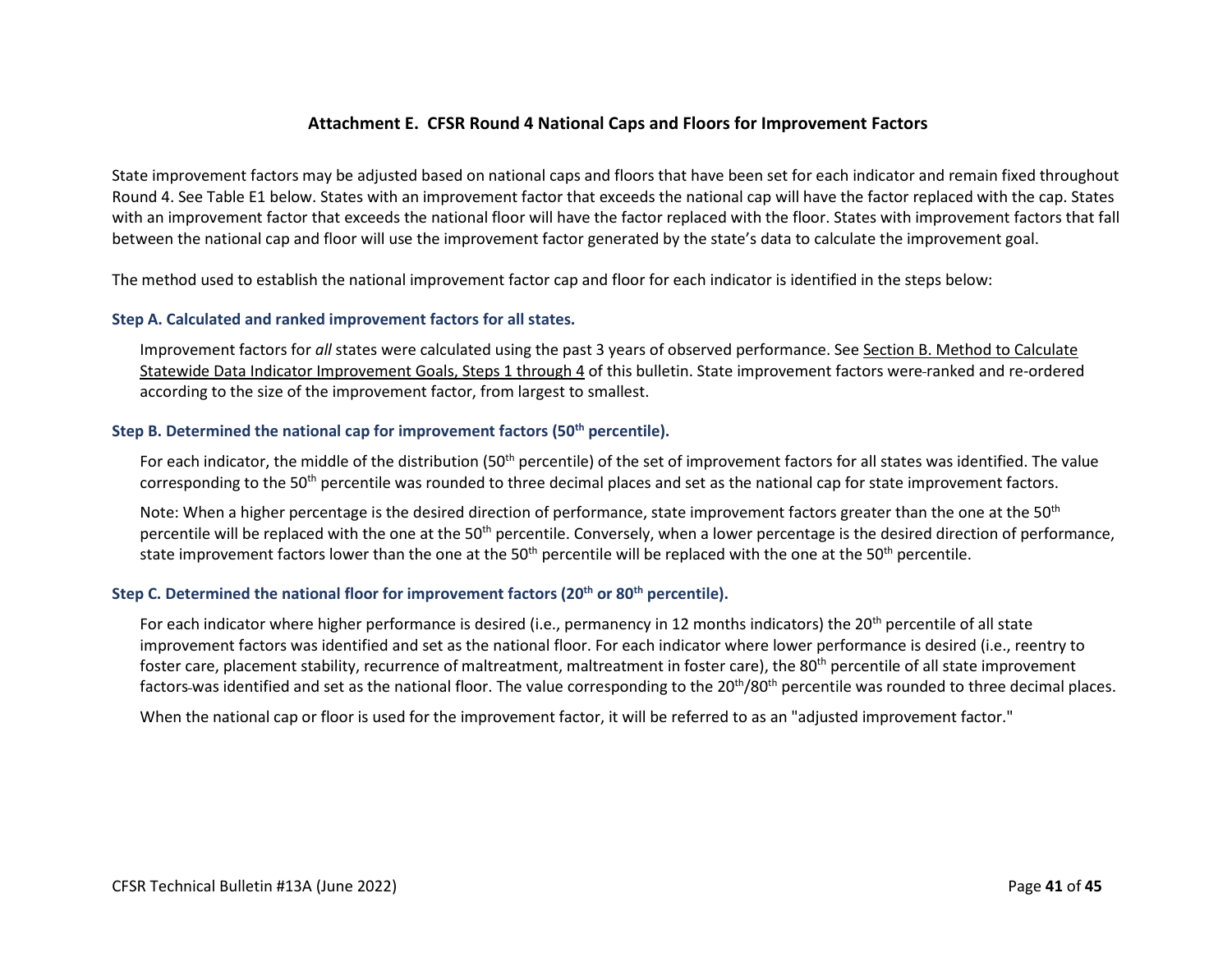# *Table E1. CFSR Round 4 National Caps and Floors for Improvement Factors*

|                                                           | <b>National Cap</b><br>for | <b>National</b><br><b>Floor for</b> |                                 | <b>States</b><br><b>Excluded Due</b> |
|-----------------------------------------------------------|----------------------------|-------------------------------------|---------------------------------|--------------------------------------|
|                                                           | Improvement                | Improvement                         | Data Periods Used to Set        | to Data                              |
| <b>Statewide Data Indicators</b>                          | <b>Factors</b>             | <b>Factors</b>                      | <b>National Caps and Floors</b> | <b>Quality Issues</b>                |
| <b>Safety Outcome 1</b>                                   |                            |                                     |                                 |                                      |
|                                                           |                            |                                     | 17A, 17B, FY17, 18A, 18B,       |                                      |
| Maltreatment in foster care                               | 0.852                      | 0.914                               | FY18, 19A, 19B, FY19, FY20      | NC, PA                               |
| Recurrence of maltreatment                                | 0.911                      | 0.966                               | FY17, FY18, FY19, FY20          | NC, PR                               |
| <b>Permanency Outcome 1</b>                               |                            |                                     |                                 |                                      |
|                                                           |                            |                                     | 17B, 18A, 18B, 19A, 19B, 20A,   |                                      |
| Permanency in 12 months for children entering foster care | 1.065                      | 1.032                               | 20B, 21A, 21B                   | DE, MD, NC                           |
| Permanency in 12 months for children in care 12-23        |                            |                                     |                                 |                                      |
| months                                                    | 1.065                      | 1.033                               | 19A, 19B, 20A, 20B, 21A, 21B    | MD.                                  |
| Permanency in 12 months for children in care 24 months    |                            |                                     |                                 |                                      |
| or more                                                   | 1.092                      | 1.039                               | 19A, 19B, 20A, 20B, 21A, 21B    | MD.                                  |
|                                                           |                            |                                     | 18A, 18B, 19A, 19B, 20A, 20B,   |                                      |
| Reentry to foster care in 12 months                       | 0.841                      | 0.902                               | 21A, 21B                        | DE, MD, NC                           |
| Placement stability                                       | 0.897                      | 0.939                               | 19A. 19B. 20A. 20B. 21A. 21B    | AZ, MD, VA                           |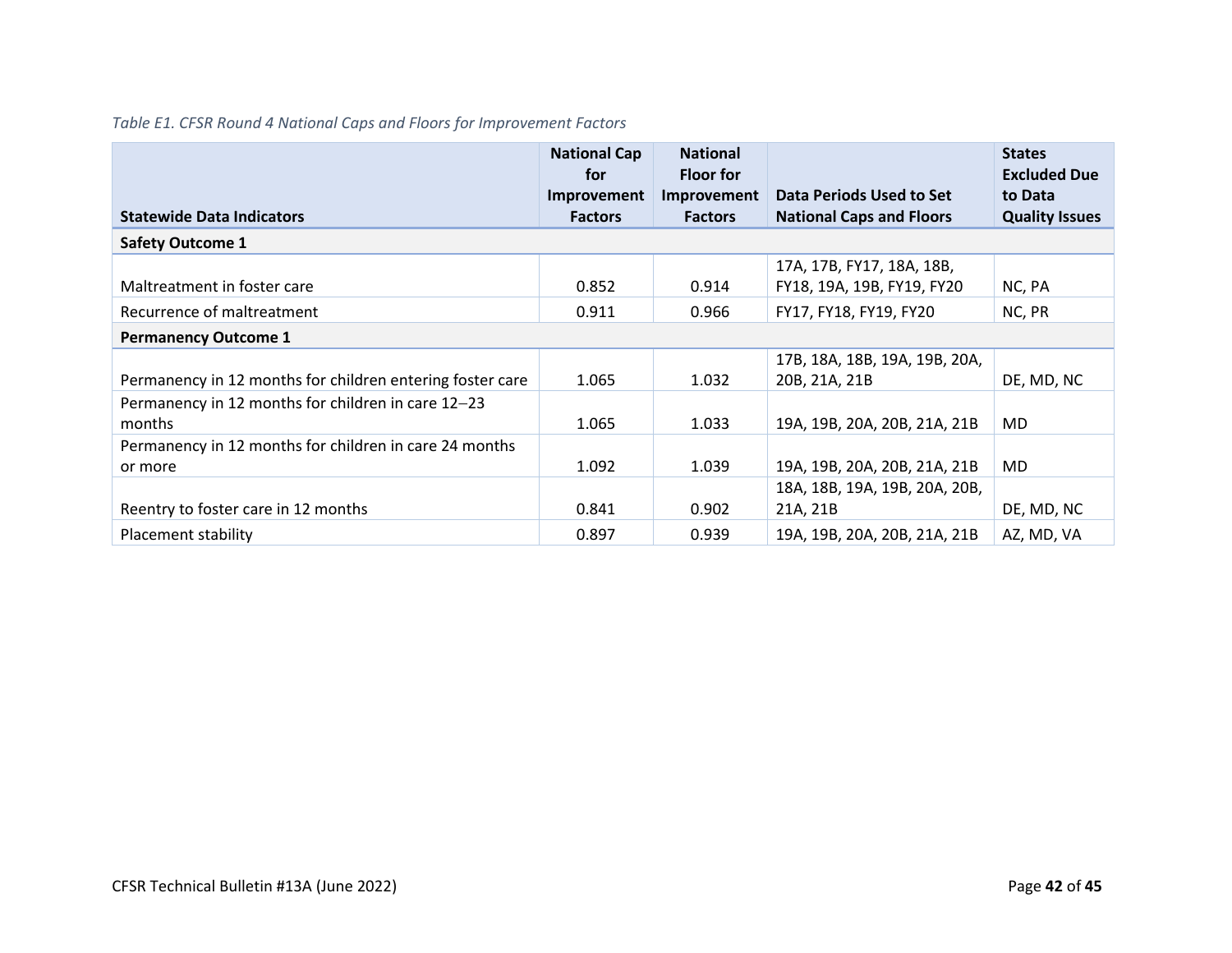| <b>Section</b>                            | <b>Section Title</b>                                                                                                                                                                                                                                                                                                                                             | <b>Description of Change</b>                                                                                                                                                                                                                                                                                                                                                                                                                                                     |
|-------------------------------------------|------------------------------------------------------------------------------------------------------------------------------------------------------------------------------------------------------------------------------------------------------------------------------------------------------------------------------------------------------------------|----------------------------------------------------------------------------------------------------------------------------------------------------------------------------------------------------------------------------------------------------------------------------------------------------------------------------------------------------------------------------------------------------------------------------------------------------------------------------------|
| Introduction                              | Introduction                                                                                                                                                                                                                                                                                                                                                     | Updated the title and issue date for this bulletin, added<br>descriptions of additional attachments and a new section to<br>provide a general overview of the substantial updates<br>included in this amendment                                                                                                                                                                                                                                                                  |
| Section I                                 | Use of Statewide Data Indicators (SWDIs) to<br>Determine Substantial Conformity on<br><b>Outcomes</b>                                                                                                                                                                                                                                                            | Removed language regarding plan to calculate national<br>performance for each indicator to specify performance has<br>been calculated and added Tables 1A/1B to provide the<br>national performance values                                                                                                                                                                                                                                                                       |
| Section II.C                              | Case Population and Sampling Methodology<br>for CFSR Onsite Reviews: Sampling Periods<br>and Periods Under Review (PUR)                                                                                                                                                                                                                                          | Clarified that a criterion for State-Led CFSRs with case review<br>periods of 3 or more months is to use a rolling monthly or<br>quarterly sampling approach (i.e., the sampling period<br>advances 1 month/quarter per month/quarter of the review<br>period) rather than a fixed sampling approach by removing<br>reference to the use of rolling sampling periods being<br>encouraged. This adjustment will ensure all states maintain a<br>consistent PUR of 12 to 15 months |
| Section V.B and<br>Attachment C, Table C2 | Methods to Calculate and Determine That<br><b>States Achieved Required Amount of</b><br>Improvement for Case Review Items: Method<br>to Determine That States Achieved Required<br>Amount of Improvement<br>Example Sustained Improvement Goals and<br>High-Performance Values Across Baseline<br>Performances for Sample Sizes of 65<br><b>Applicable Cases</b> | Clarified that due to rounding, when a state's baseline<br>performance requires that a greater number of additional<br>cases be rated a Strength to meet the sustained improvement<br>goal or high-performance value than a lower-performing<br>state, the lower of the two numbers will be used to equitably<br>assess whether the required amount of improvement is<br>achieved for measurement periods with the same number of<br>applicable cases as the baseline period     |

# **Attachment F. Summary of Updates to Technical Bulletin #13**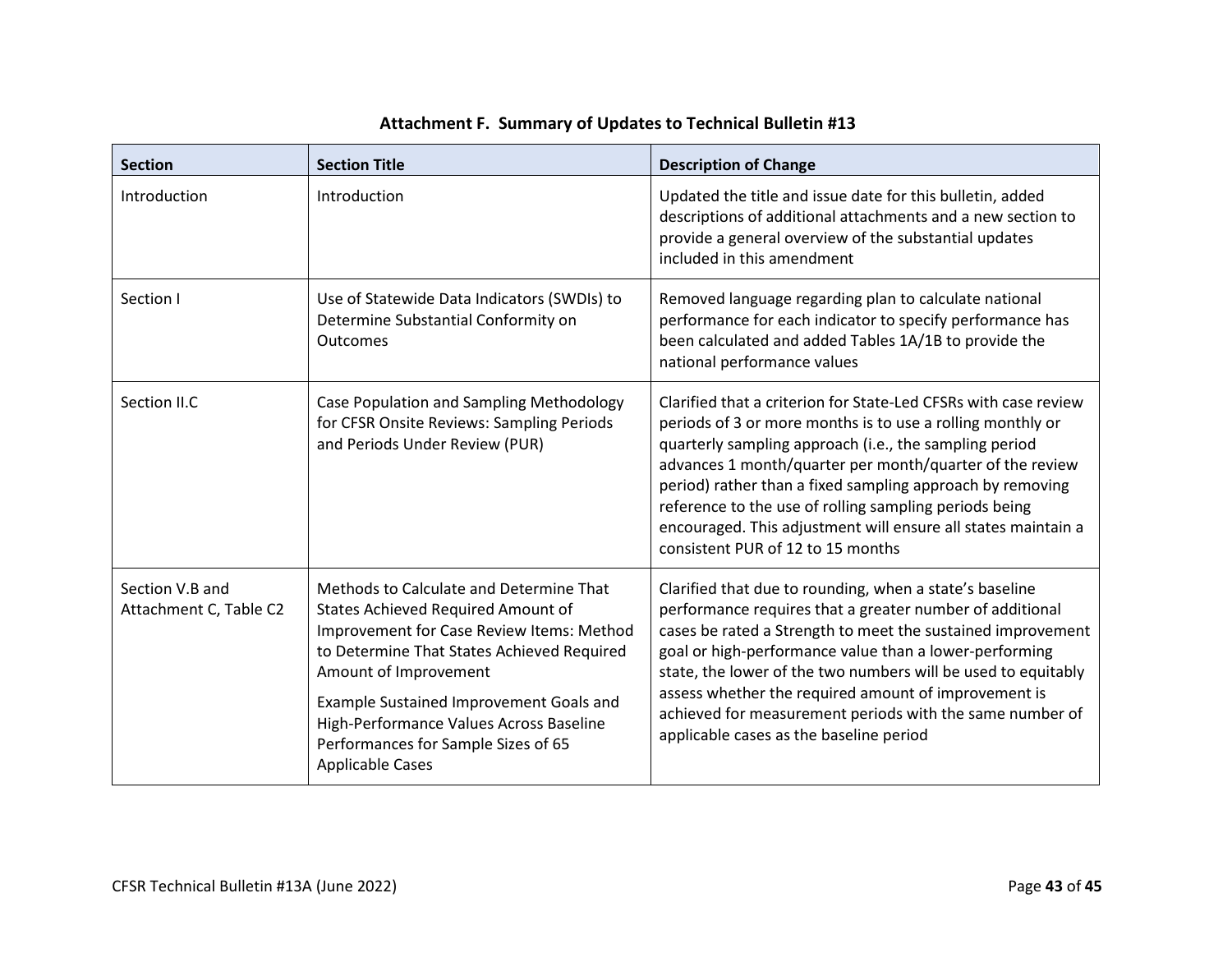| <b>Section</b>            | <b>Section Title</b>                                                                                                                                                                                             | <b>Description of Change</b>                                                                                                                                                                                                                                                                                                                                                                                                                                                                          |
|---------------------------|------------------------------------------------------------------------------------------------------------------------------------------------------------------------------------------------------------------|-------------------------------------------------------------------------------------------------------------------------------------------------------------------------------------------------------------------------------------------------------------------------------------------------------------------------------------------------------------------------------------------------------------------------------------------------------------------------------------------------------|
| Section VI.B              | Method to Calculate and Determine<br>Achievement of Required Amount of<br>Improvement for Item 1 State Aggregate Data<br>Measure: Method to Determine That State<br>Achieved Required Amount of Improvement      | Clarified that any subsequent 12-month period following the<br>12-month baseline period may be used to achieve the<br>required amount of improvement; and to apply the plateau<br>effect, each measurement period must consist of at least one<br>quarter of new data                                                                                                                                                                                                                                 |
| Section VII.B, Steps 5A-C | Methods to Establish PIP Measurement Goals<br>and Evaluate Required Amount of<br>Improvement Achieved for Statewide Data<br><b>Indicators: Method to Calculate Statewide</b><br>Data Indicator Improvement Goals | Moved steps to calculate national caps and floors for<br>improvement factors to Attachment E and revised the<br>description to clarify these values are rounded to three<br>decimal places and calculated in advance of, and remained<br>fixed, throughout CFSR Round 4                                                                                                                                                                                                                               |
| Section VII.B, Step 6.2   | Methods to Establish PIP Measurement Goals<br>and Evaluate Required Amount of<br>Improvement Achieved for Statewide Data<br>Indicators: Method to Calculate Statewide<br>Data Indicator Improvement Goals        | Clarified that the improvement goal is rounded to one<br>decimal place if it is an indicator expressed as a percent and<br>rounded to two decimal places if the indicator is expressed as<br>a rate                                                                                                                                                                                                                                                                                                   |
| Section VII.D             | Methods to Establish PIP Measurement Goals<br>and Evaluate Required Amount of<br>Improvement Achieved for Statewide Data<br><b>Indicators: Data Quality</b>                                                      | Added a new section to clarify data quality expectations,<br>identify applicable reporting periods, and explain the impact<br>of states exceeding data quality check limits, and failing to<br>submit or having underlying data quality issues with AFCARS<br>and/or NCANDS submissions                                                                                                                                                                                                               |
| <b>Attachment A</b>       | CFSR Round 4 Statewide Data Indicators Data<br>Dictionary: Round 4 Changes, and Data Quality<br>Checks-General Data Notes                                                                                        | Removed references to data quality checks being limited to<br>records with activity dates during the specified AFCARS<br>submission period. This change will not be implemented due<br>to the high impact on logic used in the syntax for each<br>indicator and syntax used to create the AFCARS source and<br>DQ files, as well as the potential risk for unanticipated and<br>unintended consequences. Data quality checks will continue<br>to be performed on all records in the AFCARS submission |